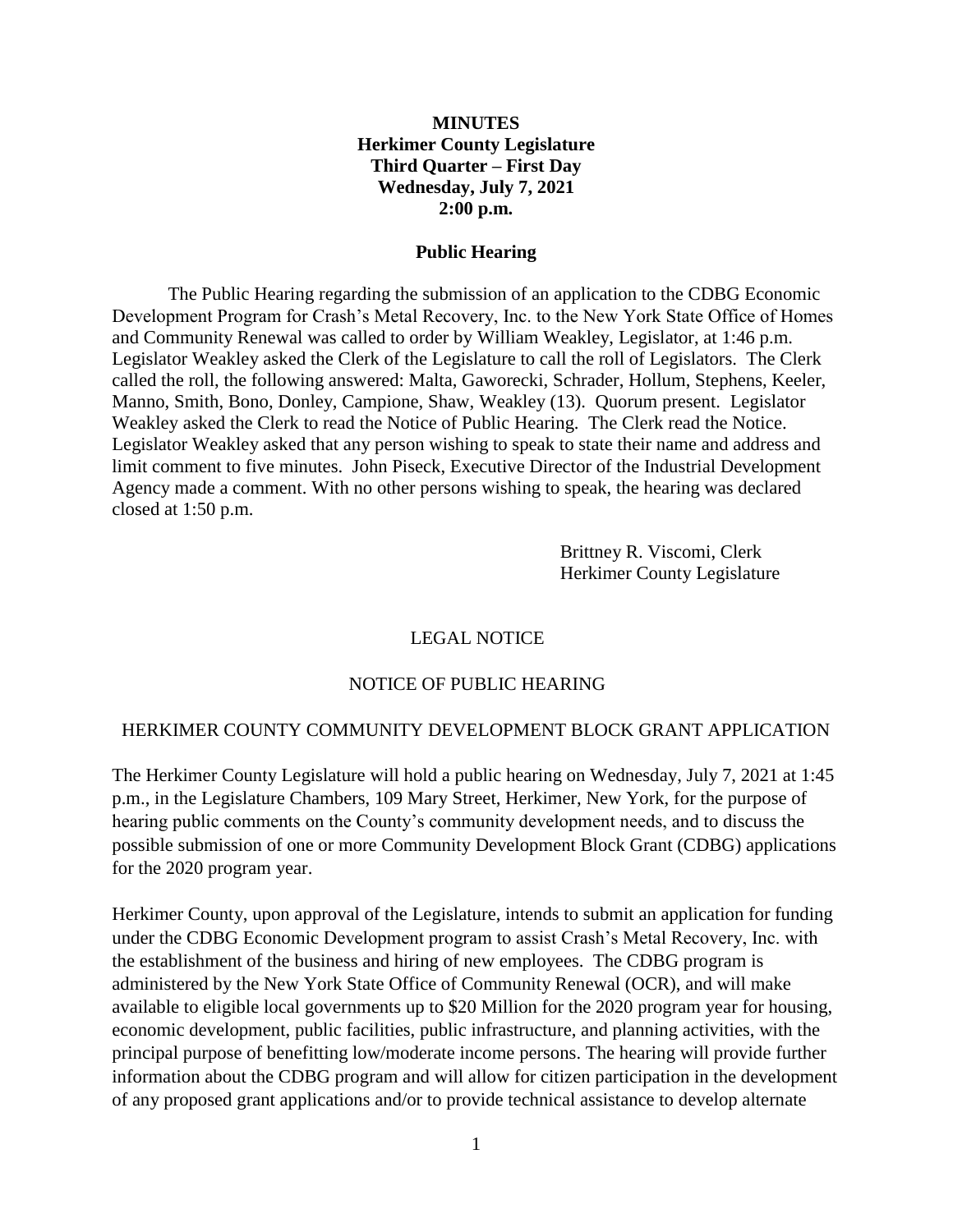proposals. Comments on the CDBG program or proposed project(s) will be received at this time. The hearing is being conducted pursuant to Section 570.486, Subpart I of the CFR and in compliance with the requirements of the Housing and Community Development Act of 1974, as amended.

The Herkimer County Legislature is accessible to persons with disabilities. If special accommodations are needed for persons with disabilities, those with hearing impairments, or those in need of translation from English, those individuals should contact Brittney Viscomi, Clerk of the Legislature at 315-867-1108, at least one week in advance of the hearing date to allow for necessary arrangements. Written comments may also be submitted until July 7, 2021 to:

Brittney R. Viscomi, Clerk Herkimer County Legislature, Suite 1310 Herkimer, New York 13350

Dated: June 28, 2021.

The Regular Session of the Herkimer County Legislature was called to order by Chairman Vincent J. Bono at 2:00 p.m.

Chairman Bono called on Mayor Mark Netti to lead the Legislature in the Pledge of Allegiance.

Chairman Bono called for a moment of silence in recognition of all veterans, past and present.

Roll Call: Quorum present, the following answering the roll:

Present: Malta, Gaworecki, Schrader, Hollum, Johnson, Stephens, Keeler, Brezinski, Manno, Smith, Bono, Ackerman, Donley, Campione, Shaw, Weakley (16).

Absent: Russell (1).

Pursuant to Rule 11, Chairman Bono opened the floor for public comment. (1) Scott Flansburg, Herkimer – Herkimer 9. (2) Mayor Mark Netti, Herkimer – Herkimer Village. (3) Brion Carroll, Herkimer – Quackenbush. (4) Nicole George, Little Falls – Herkimer 9 & Village. (5) Chris Lotey, Herkimer – Herkimer.

Pursuant to Rule 8 of the Rules of the County Legislature, Chairman Bono asked if there were any objections or corrections to the minutes of June 9, 2021. There were none, and the Chairman ordered them approved.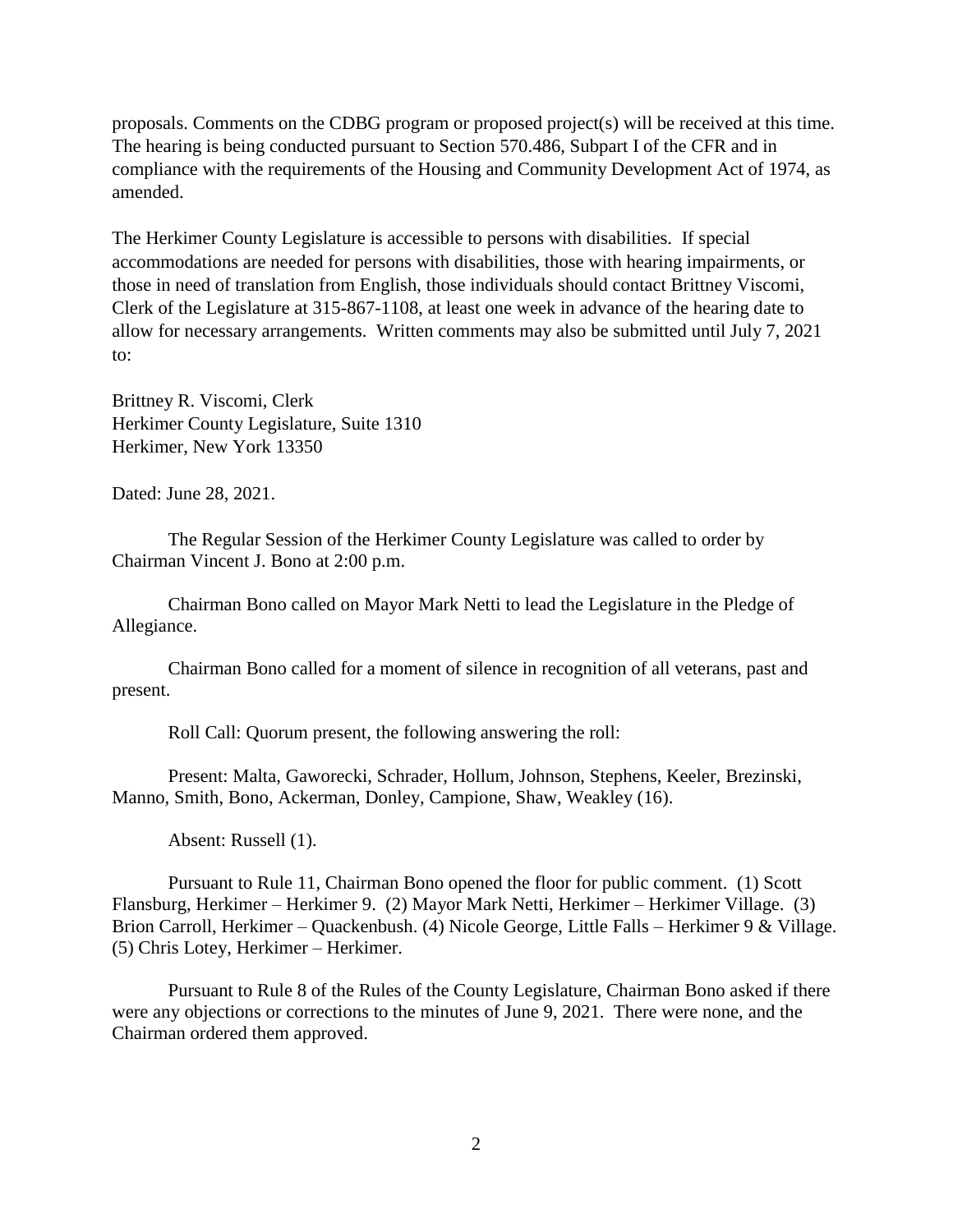Chairman Bono stated that the communications received by the Legislature and the committees to which they were referred were as listed on the agenda, and asked if any member of the Legislature requested mention of any particular communication. There were no requests.

No. 180 – A communication was received from the Soil and Water Conservation District submitting notice of meeting. Filed.

No. 181 – A communication was received from the County Attorney submitting Notice of Claim. Filed.

No. 182 – A communication was received from the County Attorney submitting Notice of Intent. Filed.

No. 183 – A communication was received from the County Attorney submitting Summons and Complaint. Filed.

No. 184 – A communication was received from the Office of State Comptroller submitting copy of application for East Schuyler Water District. Filed.

No. 185 – A communication was received from Multiple NYS Counties submitting letters and/or Resolutions urging the Governor to not sign New York Senate Bill S7196/Assembly Bill A6762 into law. Filed.

No. 186 – A communication was received from NYSAC acknowledging receipt of Resolutions No. 129, 141, 142, and 144. Filed.

No. 187 – A communication was received from the County Sheriff submitting March Monthly Report. Referred to the Committee on Public Safety & Emergency Management.

No. 188 – A communication was received from the County Sheriff submitting April Monthly Report. Referred to the Committee on Public Safety & Emergency Management.

No. 189 – A communication was received from the Executive Director of the IDA requesting authorization to submit application and set public hearing in connection with an application for Community Planning Assistance to the Office of Community Renewal. Referred to the Committee on County Planning & Development and the Committee on Ways & Means.

No. 190 – A communication was received from the County Clerk submitting 2020 Annual Report. Referred to the Committee on Administration/Veterans' Affairs.

No. 191 – A communication was received from the Director of Community Services requesting amendment to Res. No. 326 of 2020 for increase in state aid. Referred to the Committee on Human Resources and the Committee on Ways & Means.

No. 192 – A communication was received from the Budget Officer/Purchasing Agent requesting transfer in the Sheriff's Department. Referred to the Committee on Ways & Means.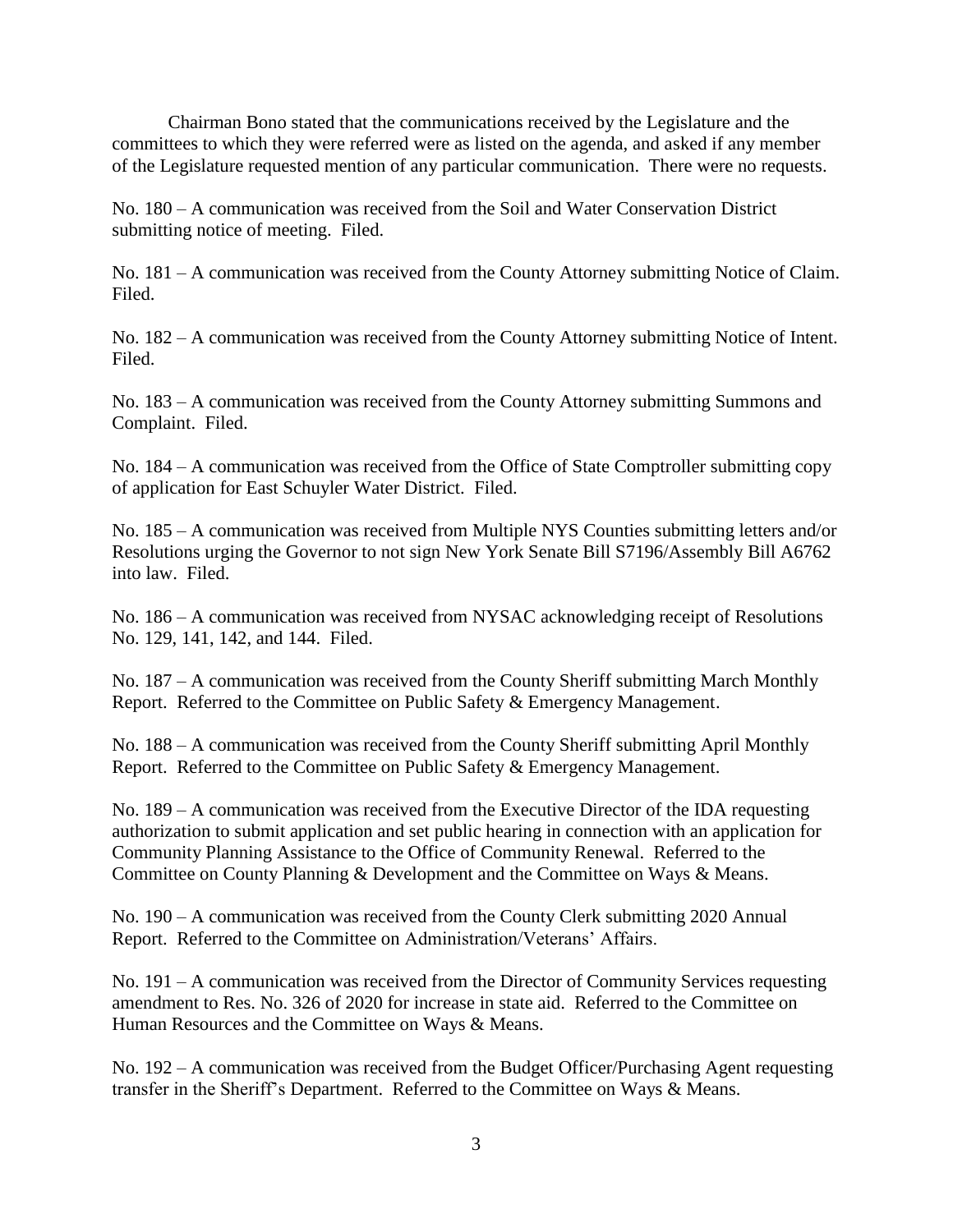No. 193 – A communication was received from the Personnel Officer requesting amendment to Res. No. 154 of 2020 in the County Clerk's Office. Referred to the Committee on Administration/Veterans' Affairs and the Committee on Ways & Means.

No. 194 – A communication was received from the County Treasurer requesting to amend Designation of Depositories. Referred to the Committee on Ways & Means.

No. 195 – A communication was received from the Commissioner of Social Services requesting to accept funding and authorize contract in DSS. Referred to the Committee on Human Resources and the Committee on Ways & Means.

No. 196 – A communication was received from the Budget Officer/Purchasing Agent requesting budget amendment in connection with receipt of funding in the IDA. Referred to the Committee on Ways & Means.

No. 197 – A communication was received from the Budget Officer/Purchasing Agent requesting budget amendment in connection with IDA income loan payments. Referred to the Committee on Ways & Means.

No. 198 – A communication was received from the Budget Officer/Purchasing Agent requesting budget amendment in connection with receipt of Healthy Families Grant in Public Health. Referred to the Committee on Human Resources and the Committee on Ways & Means.

No. 199 – A communication was received from the Budget Officer/Purchasing Agent requesting creation of project and budget amendment in connection with Public Health Emergency Preparedness Grant. Referred to the Committee on Human Resources and the Committee on Ways & Means.

No. 200 – A communication was received from the Personnel Officer requesting amendment to Salary Schedule II in Office for the Aging. Referred to the Committee on Human Resources and the Committee on Ways & Means.

No. 201 – A communication was received from the Budget Officer/Purchasing Agent requesting budget amendment in the District Attorney's Office. Referred to the Committee on Ways & Means.

No. 202 – A communication was received from the Director of Emergency Services requesting approval and e-signature of PSAP Grant. Referred to the Committee on Public Safety & Emergency Management and the Committee on Ways & Means.

No. 203 – A communication was received from the Director of Public Health requesting authorization to purchase GRATAS System. Referred to the Committee on Human Resources and the Committee on Ways & Means.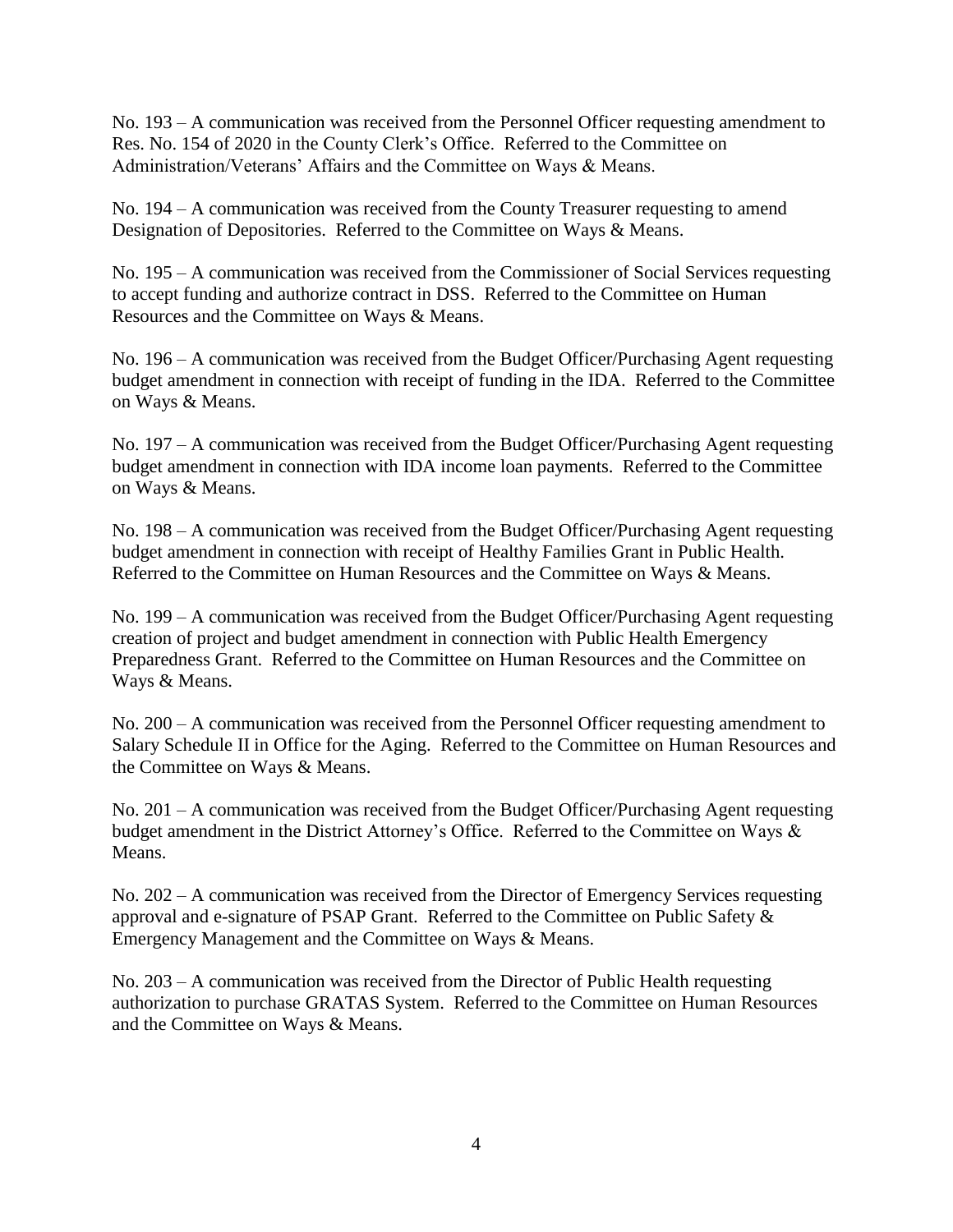No. 204 – A communication was received from the County Sheriff requesting renewal of contract for boat storage. Referred to the Committee on Public Safety & Emergency Management and the Committee on Ways & Means.

No. 205 – A communication was received from the Director of Employment & Training requesting authorization to enter into a contract with BOCES for Summer Youth Employment Program. Referred to the Committee on County Planning & Development and the Committee on Ways & Means.

No. 206 – A communication was received from the Director of Employment  $&$  Training requesting to enter into an Office Space Agreement with Staffworks. Referred to the Committee on County Planning & Development and the Committee on Ways & Means.

No. 207 – A communication was received from the Greater Mohawk Valley Land Bank requesting cancellation of taxes on Land Bank owned properties. Referred to the Committee on Ways & Means.

No. 208 – A communication was received from the Budget Officer/Purchasing Agent requesting budget amendment in connection with receipt of TANF 2021 Summer Youth Program funding. Referred to the Committee on County Planning & Development and the Committee on Ways & Means.

No. 209 – A communication was received from the Budget Officer/Purchasing Agent requesting a budget amendment for HealthNet Inc. Referred to the Committee on Human Resources and the Committee on Ways & Means.

No. 210 – A communication was received from the Budget Officer/Purchasing Agent requesting budget amendment in connection with American Rescue Plan funding. Referred to the Committee on Ways & Means.

No. 211 – A communication was received from the Budget Officer/Purchasing Agent requesting budget amendment and creation of accounts in connection with funding in the Public Health Department. Referred to the Committee on Human Resources and the Committee on Ways & Means.

No. 212 – A communication was received from the Budget Officer/Purchasing Agent requesting budget amendment and creation of accounts in Office for the Aging. Referred to the Committee on Human Resources and the Committee on Ways & Means.

No. 213 – A communication was received from the Budget Officer/Purchasing Agent requesting budget amendment and creation of accounts in Office for the Aging. Referred to the Committee on Human Resources and the Committee on Ways & Means.

No. 214 – A communication was received from the Budget Officer/Purchasing Agent requesting budget amendment and creation of accounts in Office for the Aging. Referred to the Committee on Human Resources and the Committee on Ways & Means.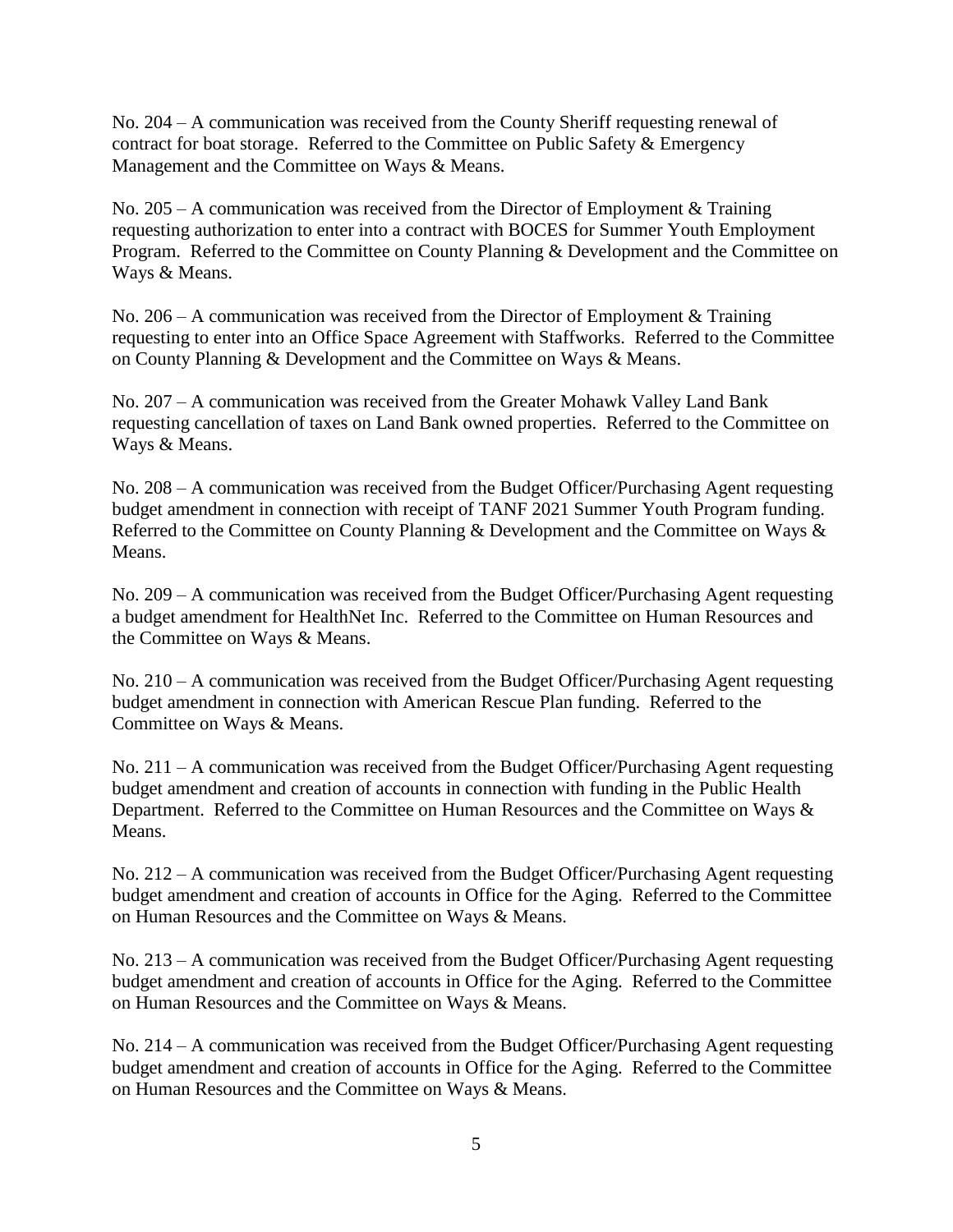No. 215 – A communication was received from the Budget Officer/Purchasing Agent requesting budget amendment and creation of accounts in Office for the Aging. Referred to the Committee on Human Resources and the Committee on Ways & Means.

No. 216 – A communication was received from the Budget Officer/Purchasing Agent requesting budget amendment and creation of accounts in Office for the Aging. Referred to the Committee on Human Resources and the Committee on Ways & Means.

No. 217 – A communication was received from the County Treasurer submitting Apportionment of Mortgage Tax. Referred to the Committee on Ways & Means.

No. 218 – A communication was received from the County Clerk submitting Semi-Annual Mortgage Tax Report. Referred to the Committee on Ways & Means.

No. 219 – A communication was received from the Executive Director of the IDA requesting second (performance) Public Hearing. Referred to the Committee on County Planning & Development.

No. 220 – A communication was received from the Executive Director of the IDA requesting cancellation of promissory notes. Referred to the Committee on Ways & Means.

No. 221 – A communication was received from the Senior VP for Admin. & Finance at HCCC requesting Public Hearing on 2021-2022 Budget. Referred to the Committee on Education and the Committee on Ways & Means.

No. 222 – A communication was received from the NYS Department of State advising of Filing of Local Law No. 3 for 2021. Filed.

No. 223 – A communication was received from the County Attorney submitting Notice of Claim. Filed.

No. 224 – A communication was received from the Personnel Officer requesting amendment to Resolution No. 307 of 2020. Referred to the Committee on Ways & Means.

No. 225 – A communication was received from the Executive Director of the IDA requesting authorization for the County to complete the environmental reviews of both SEQR and NEPA and declare the County as lead agency for CDBG award. Referred to the Committee on County Planning & Development.

Pursuant to Rule 6, Chairman Bono then proceeded with Reports of Standing Committees. Legislator Johnson, Chairman of the Committee on County Properties, gave an update on In Rem, postponed until at least the end of August; Legislator Campione, Chairman of the Committee on Natural Resources, gave an update on the Sewer District Bonds; Legislator Hollum, Chairman of the Committee on Administration/Veterans' Affairs, gave an update on the Board of Elections, as well as the DMV being open for walk-ins and an event happening Wednesday; Legislator Manno, Chairman of the Committee on Education, gave an update on the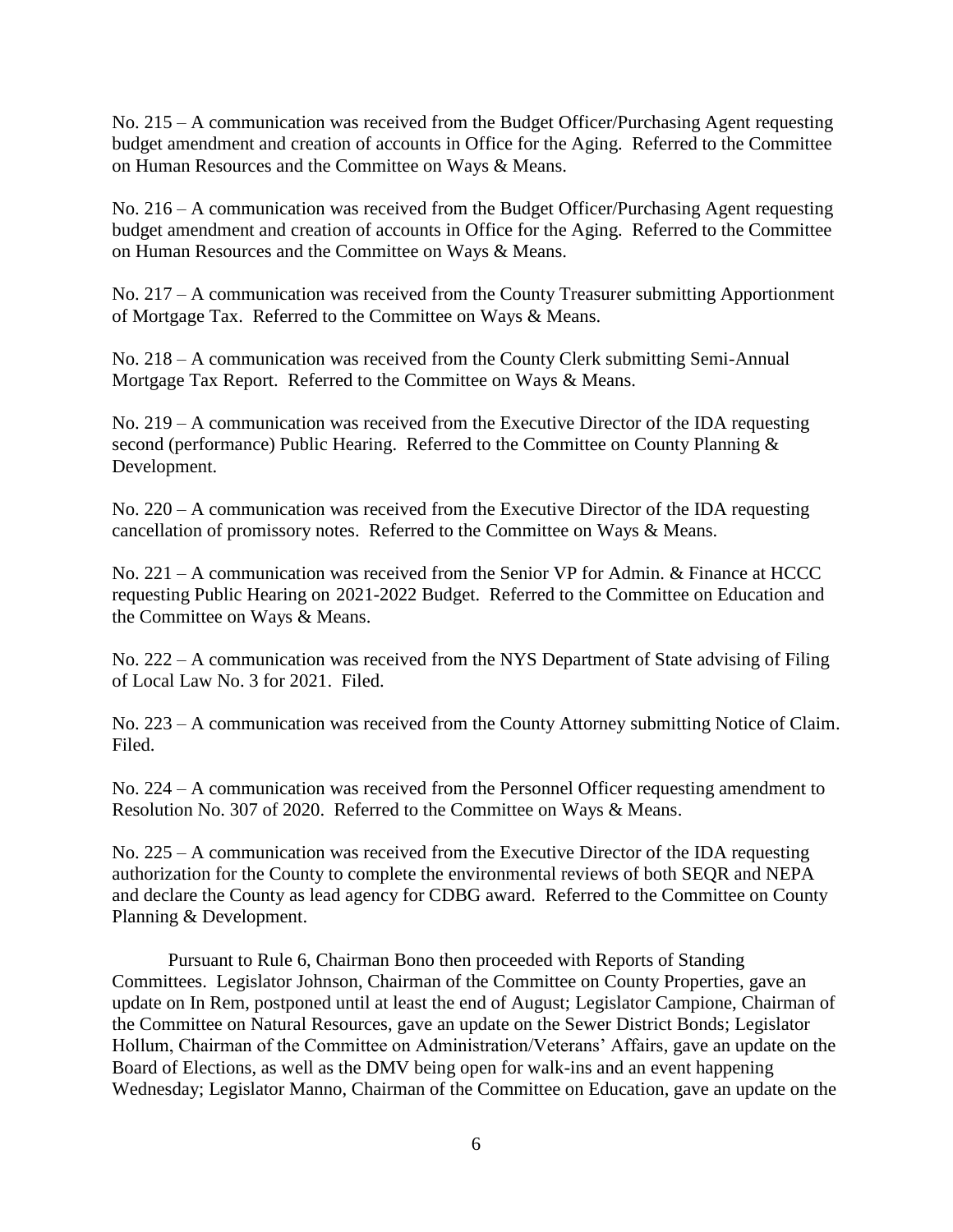Trustee at HCCC to be reappointed; Chairman Bono gave an update on projects at the IDA; Legislator Ackerman, Chairman of the Committee on County Planning & Development asked Karin Piseck to give an update on her summer programs.

The Chairman continued with the Regular Agenda.

On motion of Mr. Manno, seconded by Mr. Ackerman, Report and Resolution No. 145 sponsored by the Committee on Education and the Committee on Ways & Means fixing the time and place for public hearing on Herkimer County Community College budget was handed up; voted on and adopted by voice vote:

For: Ayes (16). Against: None. Absent: Russell (1).



No. 145

#### **REPORT AND RESOLUTION FIXING THE TIME AND PLACE FOR PUBLIC HEARING ON HERKIMER COUNTY COMMUNITY COLLEGE BUDGET**

#### **Sponsored by: Committee on Education Committee on Ways and Means**

WHEREAS, your Committee on Ways and Means and Committee on Education are advised by letter dated June 29, 2021 from Nicholas F. Laino, Senior Vice President for Administration and Finance, that the Herkimer County Board of Trustees approved the proposed 2021-2022 Operating Budget of the College at its meeting held on June 28, 2021 and requests that the Herkimer County Legislature set a public hearing to consider said budget; now, therefore, be it

RESOLVED, that a public hearing upon said Tentative Budget to be conducted by the Committee on Education shall be held at the Legislators' Chambers in the Village of Herkimer, New York, on the 11th day of August, at 6:30 p.m. pursuant to the provisions of Section 359 of the County Law and Section 6304(5-a) of the Education Law.

Dated: July 7, 2021.

On motion of Mr. Gaworecki, seconded by Mr. Donley, Report and Resolution No. 146 sponsored by the Committee on Ways & Means apportioning mortgage tax was handed up; voted on and adopted by voice vote:

For: Ayes (16). Against: None. Absent: Russell (1).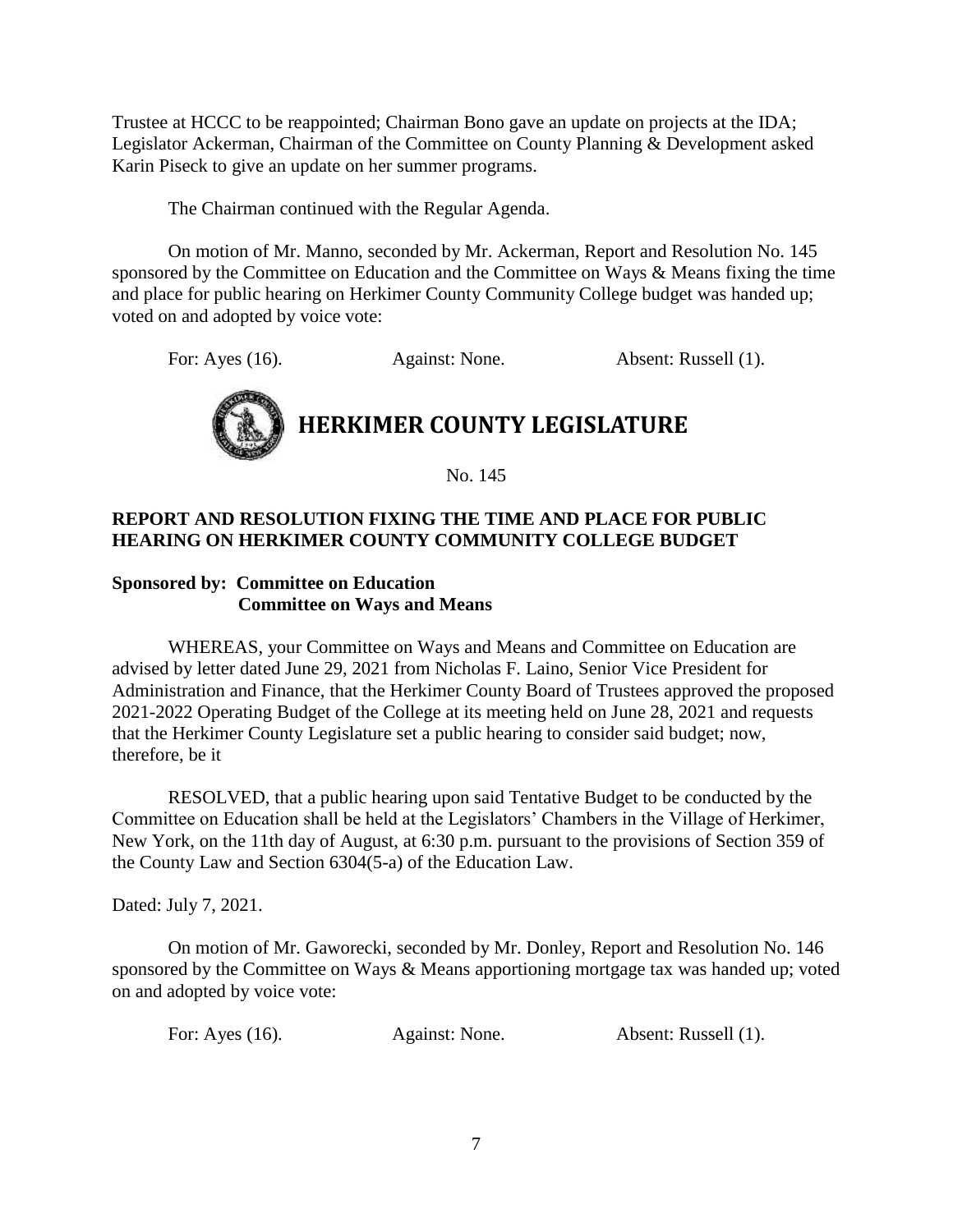

No. 146

#### **REPORT AND RESOLUTION APPORTIONING MORTGAGE TAX**

#### **Sponsored by: Committee on Ways and Means**

WHEREAS, your Committee on Ways and Means, to which was referred the report of the Recording Officer and County Treasurer showing the amounts received from the mortgage taxes, respectfully reports that we have examined the report containing the list of mortgages as kept by the Herkimer County Clerk, and herewith submit the following report showing the apportionment to the several towns, villages and the City in the County. Your Committee recommends that the Herkimer County Treasurer be authorized to draw warrants payable to the Supervisors of the several towns and to the City of Little Falls, and to the Treasurers of the incorporated villages in an amount apportioned as indicated on the tabulated statement recommended by the Committee herewith, and your Committee offers the following Resolution:

RESOLVED, that the Herkimer County Treasurer be, and she hereby is, authorized and directed to draw warrants payable to the Supervisors of the several towns in Herkimer County and to the Treasurer of the City of Little Falls and the Treasurers of the incorporated villages in the County of Herkimer entitled to a portion thereof, in the amounts of mortgage taxes apportioned respectively, and that a certified copy of the Resolution be served by the Clerk of this Legislature on the Herkimer County Treasurer.

Dated: July 7, 2021.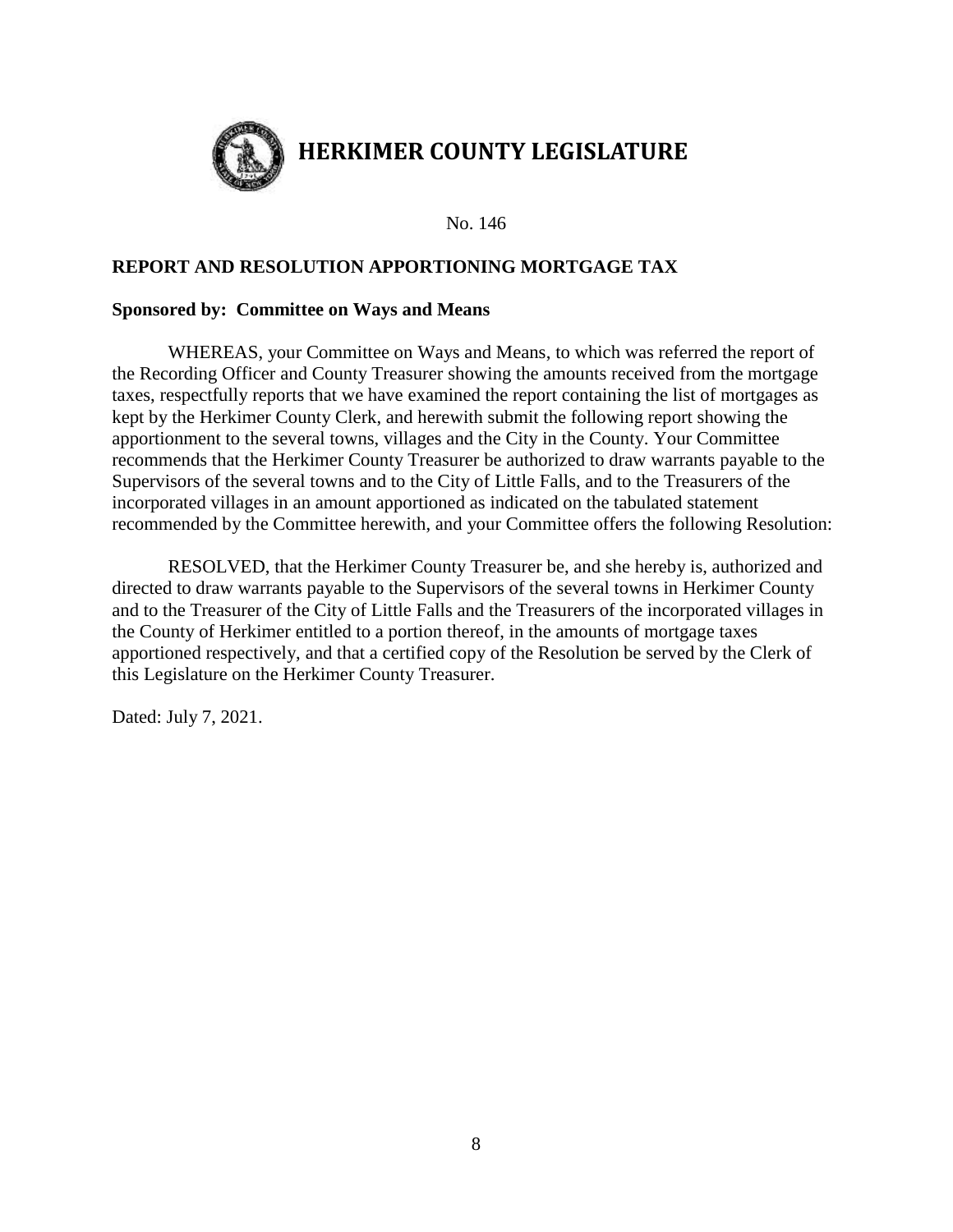| <b>TOWNS</b>         | <b>TOTAL TAX</b> | TOWN         | <b>INCLUDING</b>       | <b>VILLAGES</b> |
|----------------------|------------------|--------------|------------------------|-----------------|
|                      | <b>RECEIVED</b>  | SHARE        | <b>VILLAGES</b>        | <b>SHARES</b>   |
| <b>COLUMBIA</b>      | \$10,093.99      | \$10,093.99  |                        |                 |
| <b>DANUBE</b>        | 4,524.25         | 4,524.25     |                        |                 |
| <b>FAIRFIELD</b>     | 15,702.25        | 14,422.47    | MIDDLEVILLE            | \$1,279.78      |
| <b>FRANKFORT</b>     | 49,698.04        | 44,467.78    | <b>FRANKFORT</b>       | 5,139.81        |
|                      |                  |              | <b>ILION</b>           | 90.45           |
| <b>GERMAN FLATTS</b> | 61,771.82        | 39,336.96    | <b>ILION</b>           | 16,742.66       |
|                      |                  |              | <b>MOHAWK</b>          | 5,692.20        |
| <b>HERKIMER</b>      | 43,780.13        | 30,114.06    | <b>HERKIMER</b>        | 13,666.07       |
| <b>LITCHFIELD</b>    | 9,150.42         | 9,150.42     |                        |                 |
| C/O LITTLE FALLS     | 20,898.95        | 20,898.95    |                        |                 |
| T/O LITTLE FALLS     | 11,367.69        | 11,367.69    |                        |                 |
| <b>MANHEIM</b>       | 14,995.67        | 12,386.55    | DOLGEVILLE             | 2,609.12        |
| <b>NEWPORT</b>       | 13,386.49        | 11,523.48    | <b>MIDDLEVILLE</b>     | 281.60          |
|                      |                  |              | <b>NEWPORT</b>         | 1,360.80        |
|                      |                  |              | <b>POLAND</b>          | 220.61          |
| <b>NORWAY</b>        | 10,305.83        | 10,305.83    |                        |                 |
| OHIO                 | 4,249.73         | 4,249.73     |                        |                 |
| <b>RUSSIA</b>        | 26,080.92        | 24,333.92    | <b>COLD BROOK</b>      | 625.38          |
|                      |                  |              | <b>POLAND</b>          | 1,121.62        |
| <b>SALISBURY</b>     | 12,366.36        | 12,366.36    |                        |                 |
| <b>SCHUYLER</b>      | 27,283.04        | 27,283.04    |                        |                 |
| <b>STARK</b>         | 7,184.29         | 7,184.29     |                        |                 |
| WARREN               | 5,930.59         | 5,930.59     |                        |                 |
| <b>WEBB</b>          | 165,226.96       | 165,226.96   |                        |                 |
| WINFIELD             | 9,996.95         | 8,750.73     | WEST WINFIELD 1,246.22 |                 |
| <b>TOTAL</b>         | \$523,994.37     | \$473,918.05 |                        | \$50,076.32     |

#### APPORTIONMENT OF MORTGAGE TAX October 1, 2020 - March 31, 2021

On motion of Mr. Stephens, seconded by Mr. Johnson, Report and Resolution No. 147 sponsored by the Committee on Ways & Means amending Resolution No. 1 of 2021 as regards Designation of Depositories of County funds for 2021 was handed up; voted on and adopted by voice vote:

For: Ayes (16). Against: None. Absent: Russell (1).



## **HERKIMER COUNTY LEGISLATURE**

No. 147

#### **REPORT AND RESOLUTION AMENDING RESOLUTION NO. 1 OF 2021 AS REGARDS DESIGNATION OF DEPOSITORIES OF COUNTY FUNDS FOR 2021**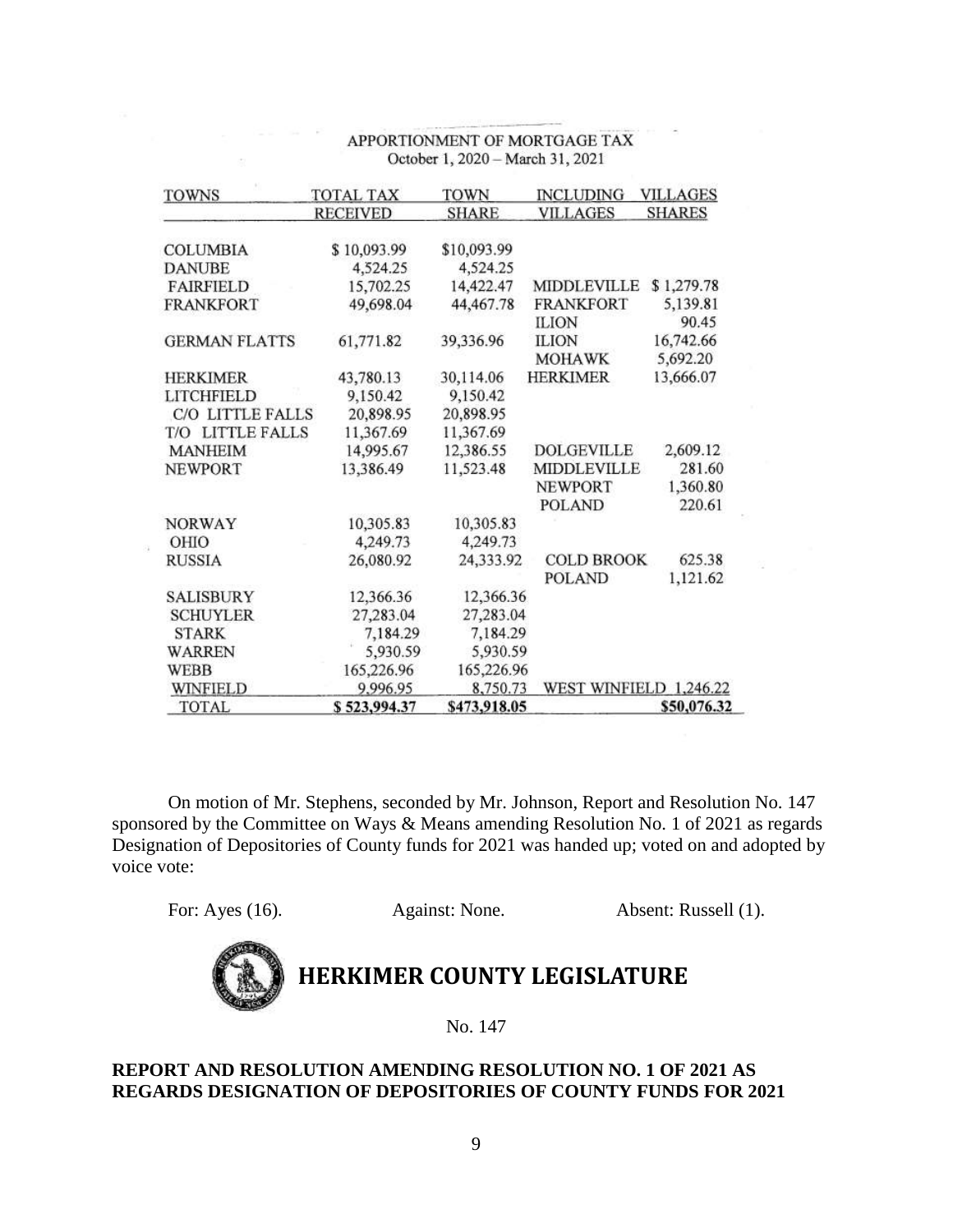#### **Sponsored by: Committee on Ways and Means**

WHEREAS, pursuant to Resolution No. 1 of 2021 this Legislature designated depositories of county funds for 2021; and

WHEREAS, by letter dated June 15, 2021, Kimberlee A. Enea, Herkimer County Treasurer, has requested an amendment of said resolution to add BankOnBuffalo effective June 14, 2021, with a limit of \$30,000,000.00; now, therefore, be it

RESOLVED, that Resolution No. 1 of 2021 is hereby amended to add BankOnBuffalo effective June 14, 2021, with a limit of \$30,000,000.00 as a bank designated for the deposit of moneys of the County of Herkimer for the year 2021; and, be it further

RESOLVED, that in all other respects, Resolution No. 1 of 2021 shall remain in full force and effect; and, be it further

RESOLVED, that certified copies of this Resolution be forwarded to the Herkimer County Treasurer, Auditor, Budget Officer, and BankOnBuffalo.

Dated: July 7, 2021.

On motion of Mr. Hollum, seconded by Mr. Brezinski, Report and Resolution No. 148 sponsored by the Committee on Administration/Veterans' Affairs and the Committee on Ways & Means amending Resolution No. 154 of 2020 in the Department of Motor Vehicles was handed up; discussion was held; voted on and adopted by roll call vote:

For: Malta, Gaworecki, Schrader, Hollum, Johnson, Stephens, Keeler, Brezinski, Manno, Smith, Bono, Ackerman, Donley, Campione, Shaw, Weakley (16).

Against: None. Absent: Russell (1).



No. 148

#### **REPORT AND RESOLUTION AMENDING RESOLUTION NO. 154 OF 2020 IN THE DEPARTMENT OF MOTOR VEHICLES**

#### **Sponsored by: Committee on Administration/Veterans' Affairs Committee on Ways and Means**

WHEREAS, Resolution No. 154 of 2020 amended Salary Schedule No. II to create a position of Deputy County Clerk of Motor Vehicles in Account A1410 at an annual base salary of \$32,500; and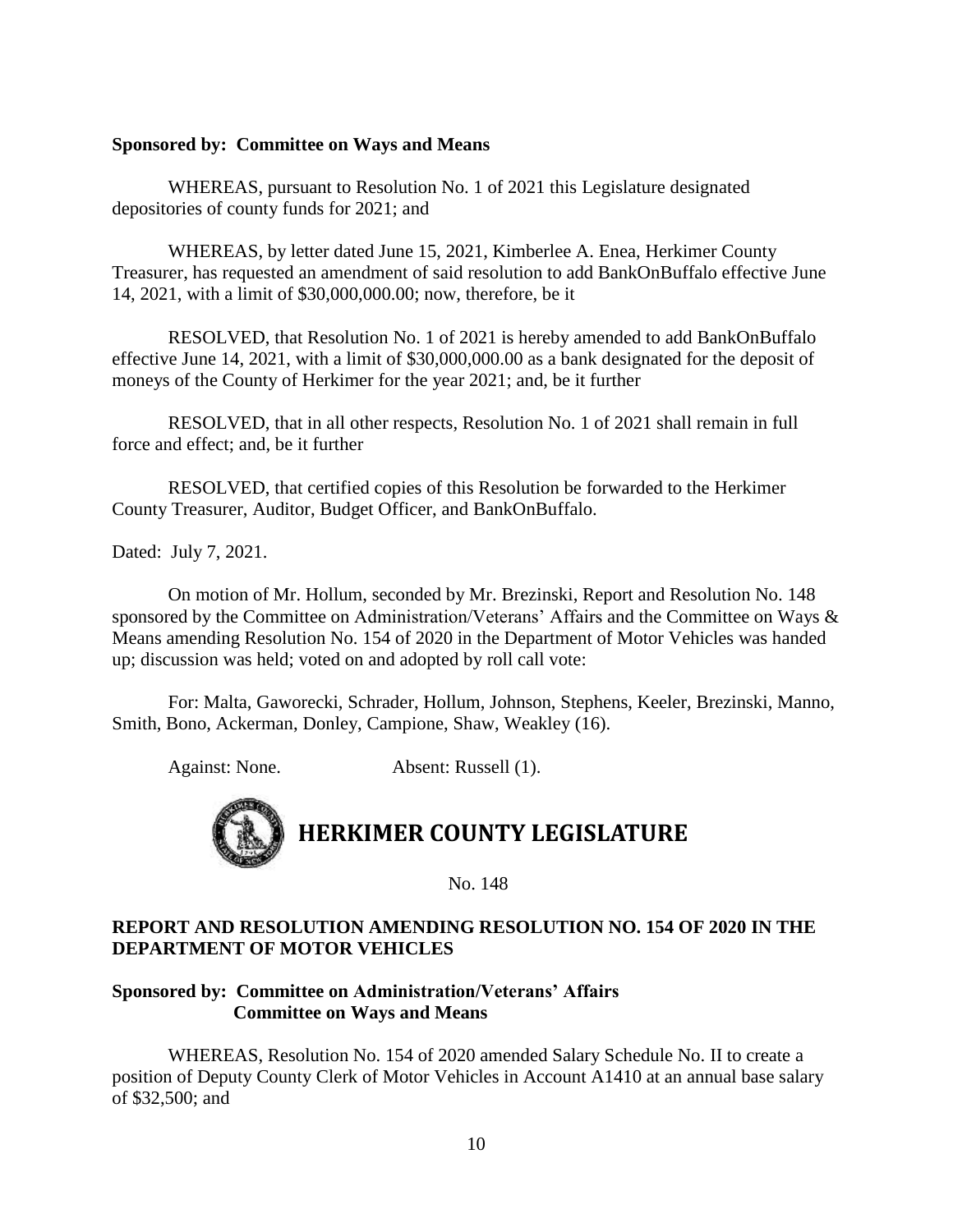WHEREAS, by letter dated June 14, 2021, Steven R. Billings, Personnel Officer, your Committees have been advised that an amendment be made to authorize the Deputy County Clerk of Motor Vehicles position to act generally for and in the place of the County Clerk as prescribed in New York State County Law Section 526 (3); now, therefore, be it

RESOLVED, that Resolution No. 154 of 2020 be amended to authorize the Deputy County Clerk of Motor Vehicles position to act generally for and in the place of the County Clerk as prescribed in New York State County Law Section 526 (3); and, be it further

RESOLVED, that in all other respects, Resolution No. 154 of 2020 shall remain in full force and effect; and, be it further

RESOLVED, that certified copies of this Resolution be forwarded to the Herkimer County Treasurer, Auditor, Budget Officer, Personnel Officer, and County Clerk.

Dated: July 7, 2021.

On motion of Mr. Hollum, seconded by Mr. Malta, Report and Resolution No. 149 sponsored by the Committee on Administration/Veterans' Affairs adopting Annual Report of the County Clerk was handed up; voted on and adopted by voice vote:

For: Ayes (16). Against: None. Absent: Russell (1).



No. 149

#### **REPORT AND RESOLUTION ADOPTING ANNUAL REPORT OF COUNTY CLERK**

#### **Sponsored by: Committee on Administration/Veterans' Affairs**

WHEREAS, your Committee on Administration/Veterans' Affairs, to which was referred the Annual Report of Sylvia M. Rowan, County Clerk, pertaining to monies received by her office for the period ending December 31, 2020 respectfully reports and offers the following Resolution:

RESOLVED, that the Annual Report of the Herkimer County Clerk for the year 2020 be adopted and placed on file with the Herkimer County Legislature for the year 2020.

Dated: July 7, 2021.

On motion of Mr. Shaw, seconded by Mr. Stephens, Report and Resolution No. 150 sponsored by the Committee on Human Resources and the Committee on Ways & Means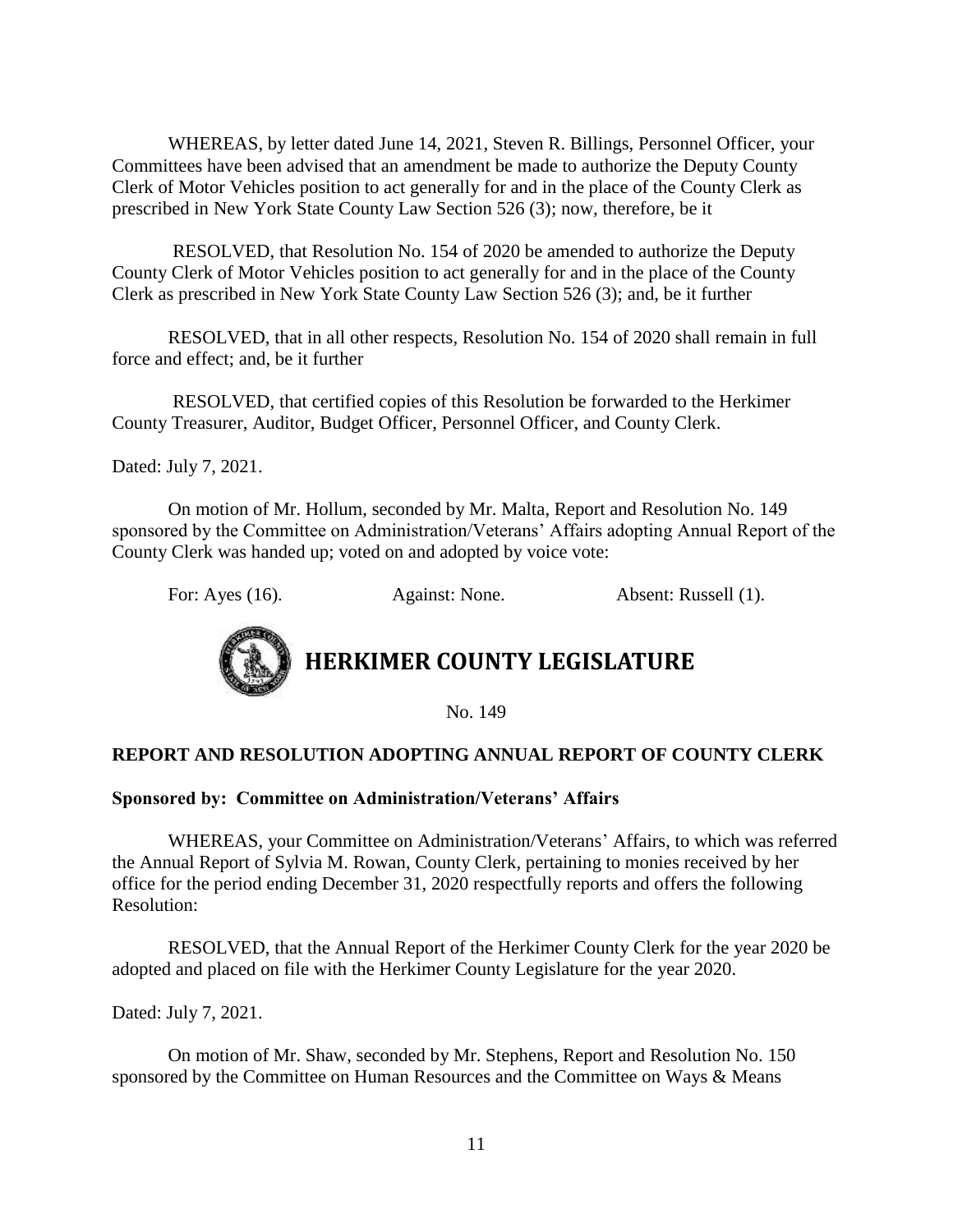amending contracts for Herkimer County Mental Health Services was handed up; voted on and adopted by voice vote:

For: Ayes (16). Against: None. Absent: Russell (1).



No. 150

#### **REPORT AND RESOLUTION AMENDING CONTRACTS FOR HERKIMER COUNTY MENTAL HEALTH SERVICES**

#### **Sponsored by: Committee on Human Resources Committee on Ways and Means**

WHEREAS, Resolution No. 326 of 2019, authorized contracts for Herkimer County Mental Health Services; and

WHEREAS, by letter dated June 15, 2021, from Kristen Snyder-Branner, Director of Community Services, this Legislature is advised of a request to amend a contract due to an increase in state aid; and

WHEREAS, said contract shall be supported at the 100% state aid level; now, therefore, be it

RESOLVED, that the Chairman of this Legislature is hereby authorized to execute amended contracts with the following agency to provide services to Herkimer County Mental Health Services:

1. Catholic Charities 61 West Street Ilion, NY 13357 For a contract sum of \$551,500

and, be it further

RESOLVED, that in all other respects, Resolution No. 326 of 2019 shall remain in full force and effect; and, be it further

RESOLVED, that certified copies of this Resolution be forwarded to the Herkimer County Treasurer, Auditor, Budget Officer, Director of Community Services, and the above listed agency.

Dated: July 7, 2021.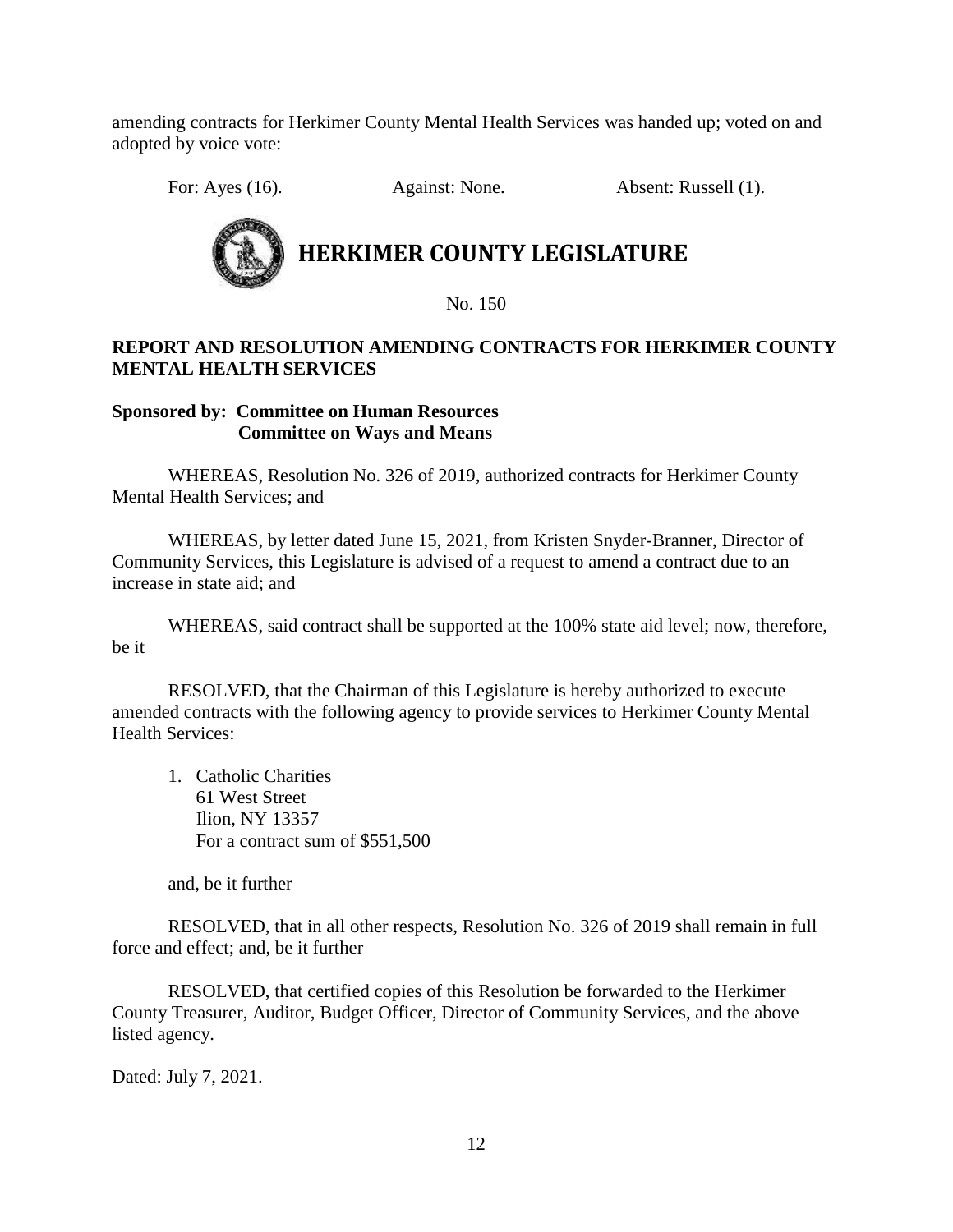On motion of Mr. Ackerman, seconded by Mr. Johnson, Report and Resolution No. 151 sponsored by the Committee on Ways & Means authorizing transfer of funds in the Sheriff's Department was handed up; voted on and adopted by voice vote:

For: Ayes (16). Against: None. Absent: Russell (1).

## **HERKIMER COUNTY LEGISLATURE**

No. 151

#### **REPORT AND RESOLUTION AUTHORIZING TRANSFER OF FUNDS IN THE SHERIFF'S DEPARTMENT**

#### **Sponsored by: Committee on Ways & Means**

WHEREAS, your Committee on Ways and Means, to which was referred a communication from Sheri A. Ferdula, Budget Officer/Purchasing Agent, dated June 11, 2021, submitting a request for a transfer of funds, reports that we have examined said communication, inquired into the subject matter thereof, and recommend that said transfer be made and offer the following Resolution:

RESOLVED, that the Herkimer County Treasurer be, and she hereby is, authorized and directed to transfer the following sum from and to the following accounts in the 2021 Budget:

#### **Transfer:**

\$1,151.80 From: A3150C.25000, Jail Commissary, Other Equipment To: A3150C.41000, Jail Commissary, Supplies

and, be it further

RESOLVED, that certified copies of this Resolution be forwarded to the Herkimer County Treasurer, Auditor, Budget Officer, and Sheriff.

Dated: July 7, 2021.

On motion of Mr. Campione, seconded by Mr. Stephens, Report and Resolution No. 152 sponsored by the Committee on Public Safety & Emergency Management and the Committee on Ways & Means approving boat housing contract was handed up; voted on and adopted by voice vote:

For: Ayes (16). Against: None. Absent: Russell (1).



**HERKIMER COUNTY LEGISLATURE**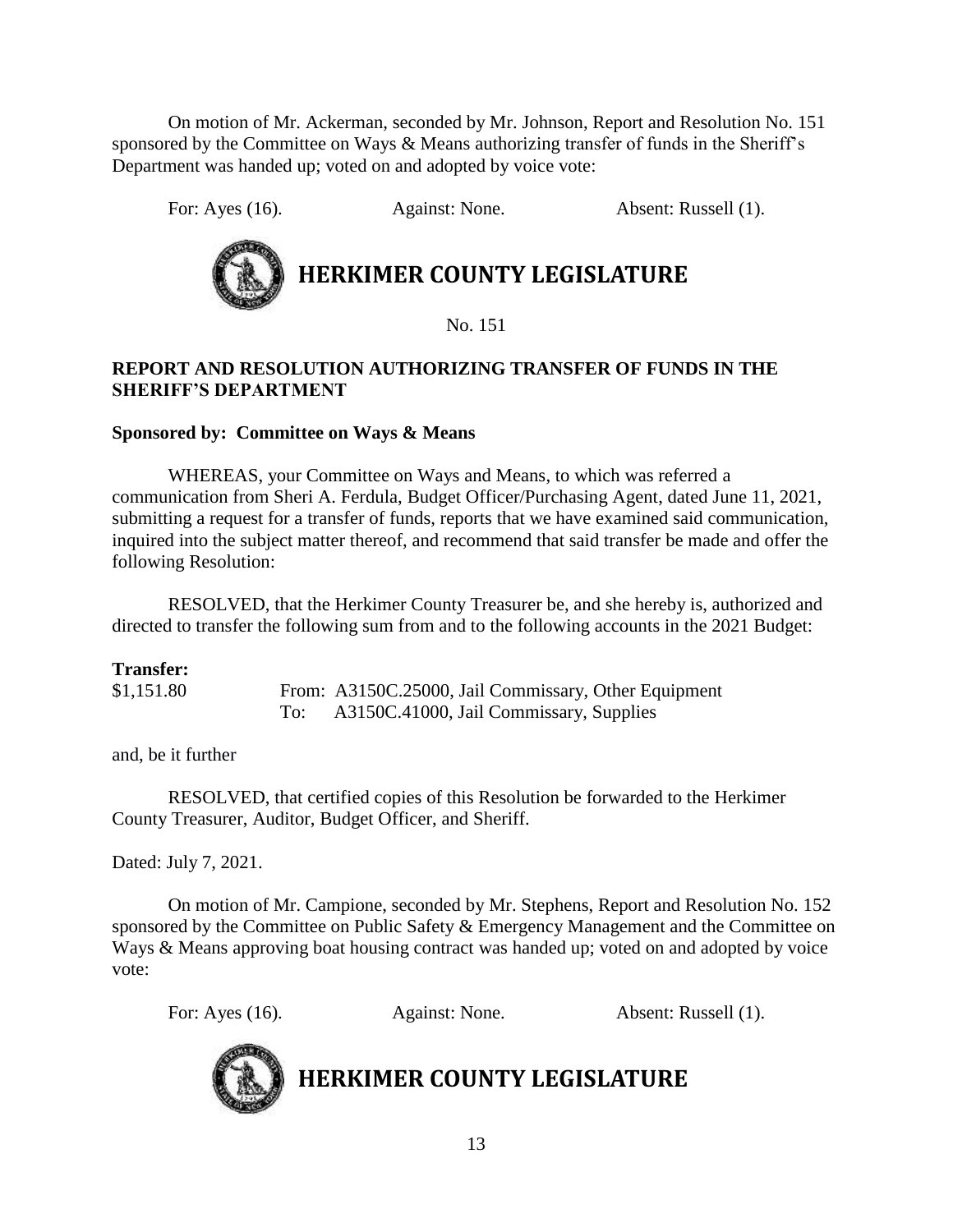#### No. 152

#### **REPORT AND RESOLUTION APPROVING BOAT HOUSING CONTRACT**

#### **Sponsored by: Committee on Public Safety/Emergency Management Committee on Ways and Means**

WHEREAS, the Herkimer County Sheriff's Department maintains a boat patrol on the Fulton Chain of Lakes and has need to dock one patrol boat in the Old Forge area for the 2021 summer season; and

WHEREAS, by letter dated June 1, 2021, Scott F. Scherer, Sheriff, has advised that Rivett's Marine Recreation & Service, Inc. has a boat slip available and requests that a contract be entered into with said Rivett's Marine Recreation & Service, Inc. for the 2021 boating season; now, therefore, be it

RESOLVED, that a contract be entered into between the County of Herkimer and Rivett's Marine Recreation & Service, Inc. for dockage of one patrol boat during the 2021 summer season running from May 15, 2021 to no later than October 15, 2021 for a sum not to exceed \$3,800.00, pursuant to a contract approved by the County Attorney's Office; and, be it further

RESOLVED, that the Chairman of this Legislature be, and he hereby is, authorized to execute said contract on behalf of the County of Herkimer; and, be it further

RESOLVED, that the Chairman of this Legislature is further authorized to enter into annual renewals of said agreement, after the expiration of the current agreement, upon the same or more favorable terms and conditions; and, be it further

RESOLVED, that certified copies of this Resolution be forwarded to the Herkimer County Treasurer, Auditor, Budget Officer, County Attorney, Sheriff, and Rivett's Marine Recreation & Service, Inc.

Dated: July 7, 2021.

On motion of Mr. Manno, seconded by Mr. Shaw, Report and Resolution No. 153 sponsored by the Committee on Human Resources and the Committee on Ways & Means amending the budget in connection with HealthNet, Inc. was handed up; voted on and adopted by voice vote:

For: Ayes (16). Against: None. Absent: Russell (1).



### **HERKIMER COUNTY LEGISLATURE**

No. 153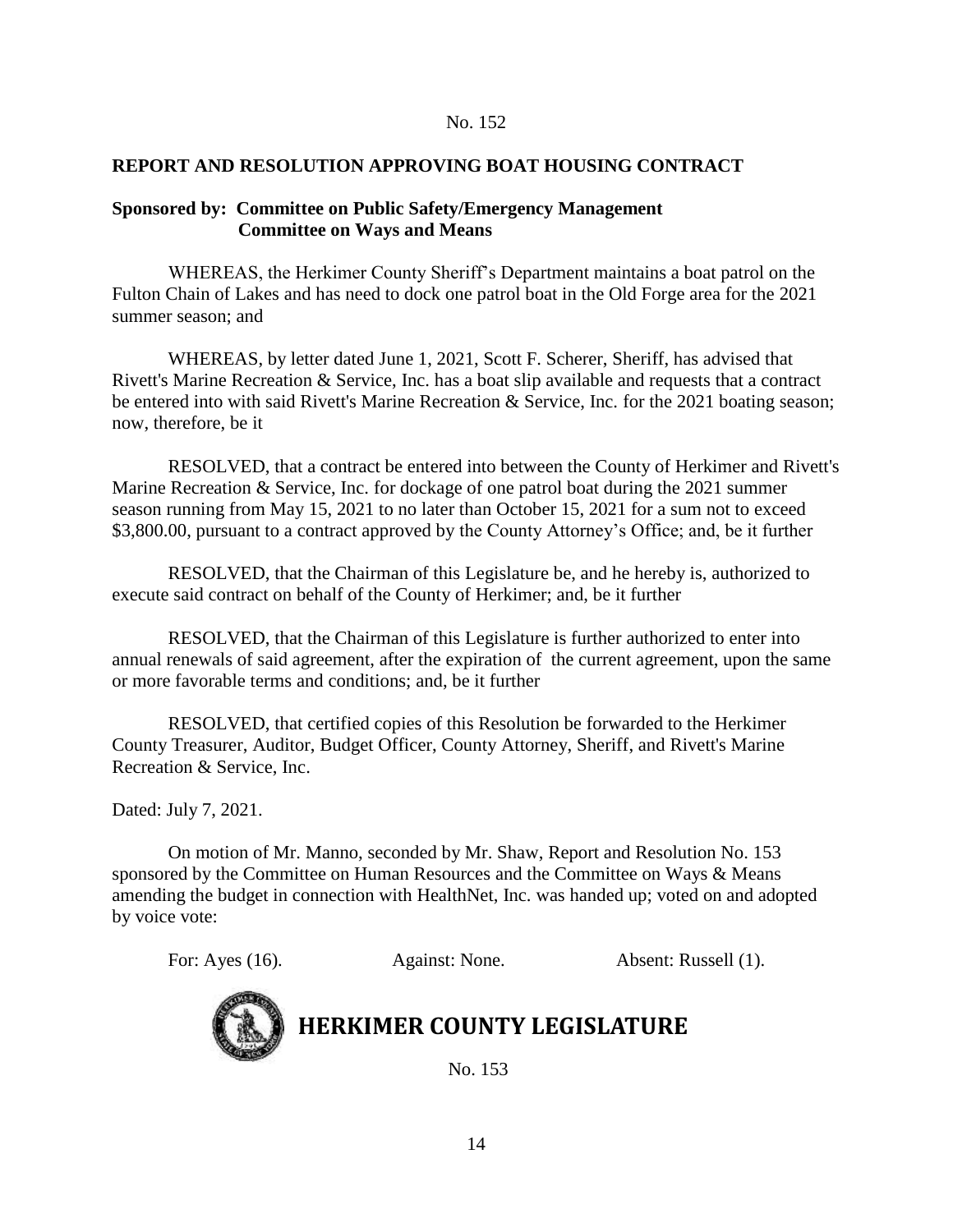#### **REPORT AND RESOLUTION AMENDING THE BUDGET IN CONNECTION WITH HEALTHNET, INC.**

#### **Sponsored by: Committee on Human Resources Committee on Ways and Means**

WHEREAS, Resolution No. 43 of 2021 amended the budget in connection with funding for HealthNet Inc., to be necessary to allow for the funds to be transferred; and

WHEREAS, by letter dated June 7, 2021, Tim Seymour, Commissioner of Social Services has advised that HealthNet Inc., has been recently advised that the 20% reduction in state aid has been restored and the 2021 award to Herkimer County is established at \$103,154; and

WHEREAS, by letter dated June 14, 2021, Sheri Ferdula, Budget Officer/Purchasing Agent has advised that an amendment to the 2021 budget will be necessary to allow for the funds to be added; now, therefore, be it

RESOLVED, that the 2021 Herkimer County Budget is hereby amended as follows:

#### REVENUE

| A4018.3418, Health Care Network, Proj: 13-12  |     | From: \$82,523<br>To: $$103,154$ |
|-----------------------------------------------|-----|----------------------------------|
| EXPENSE                                       |     |                                  |
| A4018.44000, Health Care Network, Proj: 13-12 | To: | From: \$82,523<br>\$103,154      |

and, be it further

RESOLVED, that certified copies of this Resolution be forwarded to the Herkimer County Treasurer, Auditor, Budget Officer, Commissioner of Social Services, and Executive Director of Herkimer County HealthNet.

Dated: July 7, 2021.

On motion of Mr. Stephens, seconded by Mr. Shaw, Report and Resolution No. 154 sponsored by the Committee on Ways & Means amending budget and creating accounts in connection with receipt of American Rescue Plan funding was handed up; voted on and adopted by voice vote:

| For: Ayes $(16)$ . | Against: None. | Absent: Russell (1). |
|--------------------|----------------|----------------------|
|--------------------|----------------|----------------------|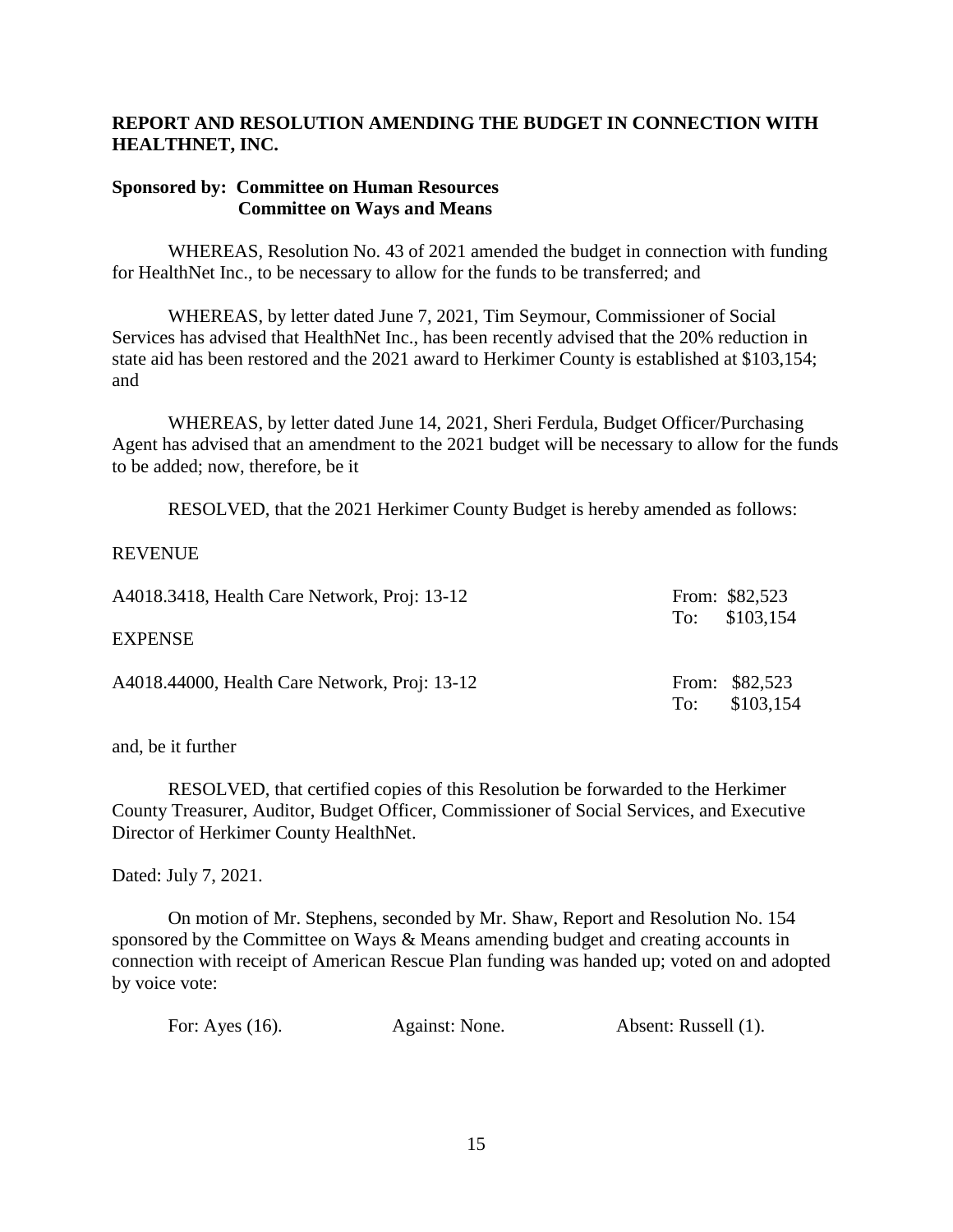

No. 154

#### **REPORT AND RESOLUTION AMENDING BUDGET AND CREATING ACCOUNTS IN CONNECTION WITH RECEIPT OF AMERICAN RESCUE PLAN FUNDING**

#### **Sponsored by: Committee on Ways and Means**

WHEREAS, by letter dated June 17, 2021 from the Budget Officer and Purchasing Agent, this Legislature is advised that it is necessary to amend the 2021 Budget and create accounts to reflect the first installment of the American Rescue Plan funding; now, therefore, be it

RESOLVED, that the 2021 Herkimer County Budget is hereby amended as follows:

| \$95,000 |
|----------|
|          |
|          |
| \$95,000 |
|          |

and, be it further

RESOLVED, that certified copies of this Resolution be forwarded to the Herkimer County Treasurer, Auditor, and Budget Officer.

Dated: July 7, 2021.

On motion of Mr. Smith, seconded by Mr. Gaworecki, Report and Resolution No. 155 sponsored by the Committee on Human Resources and the Committee on Ways & Means authorizing purchase in the Public Health Department was handed up; voted on and adopted by voice vote:

For: Ayes (16). Against: None. Absent: Russell (1).



## **HERKIMER COUNTY LEGISLATURE**

No. 155

#### **REPORT AND RESOLUTION AUTHORIZING PURCHASE IN THE PUBLIC HEALTH DEPARTMENT**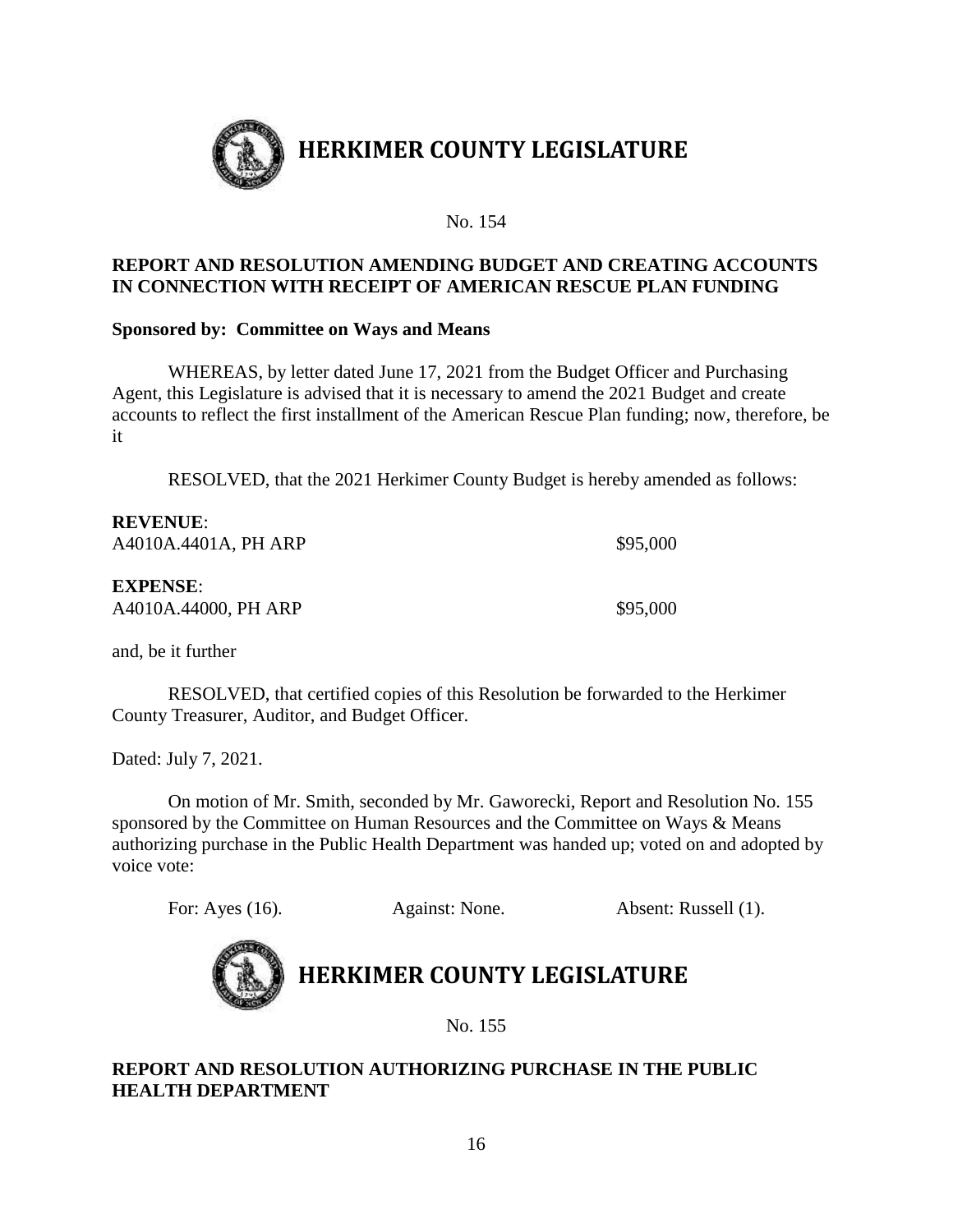#### **Sponsored by: Committee on Human Resources Committee on Ways & Means**

WHEREAS, by letter dated June 15, 2021, Christina Cain, Director of Public Health, has advised that the Public Health Department has been utilizing James McGuiness & Associates, Inc., 1482 Erie Boulevard, Schenectady, NY 12305, to assist with preschool billing; and

WHEREAS, letter further advises that McGuiness now offers another software program called "GRATAS" to aid in grant tracking and State aid claims; and

WHEREAS, there is a one-time fee of \$49,000 for licensing, \$1,000 for training implementation and the maintenance fee for the system is \$750 per month, which would be \$45,000 for five years, with the total cost to be \$95,000; now, therefore, be it

RESOLVED, that the above purchase of the GRATAS system to aid in grant tracking and state aid claims at the total cost of \$95,000, including a one-time fee of \$49,000 for licensing, \$1,000 for training implementation and maintenance fee for the system of \$750 per month, which would equal \$45,000 for five years, is hereby approved; and, be it further

RESOLVED, that certified copies of this Resolution be forwarded to the Herkimer County Treasurer, Auditor, Budget Officer, Director of Public Health, and James McGuiness & Associates, Inc.

Dated: July 7, 2021.

On motion of Mr. Keeler, seconded by Mr. Campione, Report and Resolution No. 156 sponsored by the Committee on County Planning & Development and the Committee on Ways & Means authorizing office space permit agreement with Staffworks was handed up; voted on and adopted by voice vote:

For: Ayes (16). Against: None. Absent: Russell (1).

## **HERKIMER COUNTY LEGISLATURE**

No. 156

#### **REPORT AND RESOLUTION AUTHORIZING OFFICE SPACE PERMIT AGREEMENT WITH STAFFWORKS**

#### **Sponsored by: Committee on County Planning and Development Committee on Ways and Means**

WHEREAS, by letter dated June 16, 2021 from Karin Piseck, Director of Employment and Training, your Committee has been advised of a request to enter into an office space permit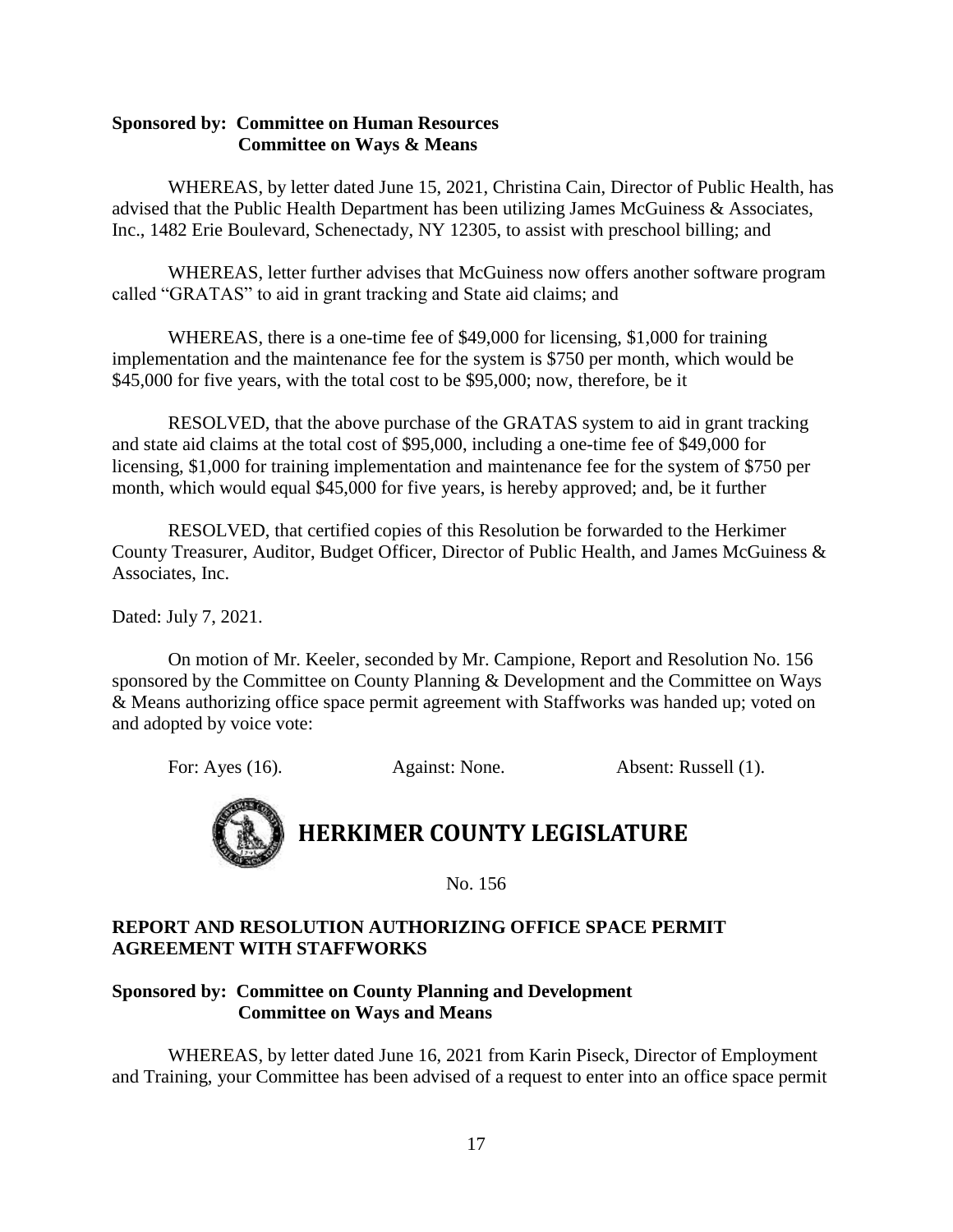agreement with Staffworks for use of office space at the Working Solutions One-Stop Center located at 320 North Prospect Street, Herkimer, New York; and

WHEREAS, said agreement would be for a term of one year commencing July 1, 2021 through June 30, 2022 and would provide 1 cubicle of office space in the Working Solutions One-Stop Center for use by Staffworks for the purpose of assisting and serving its customers, with payment to the County to be in the amount of \$7,000 annually, with quarterly payments of \$1,750; now, therefore, be it

RESOLVED, that the Chairman of this Legislature is hereby authorized to execute an office space permit agreement on behalf of the County of Herkimer with Staffworks, 600 French Road, New Hartford, New York 13413, containing the above terms and conditions, with further terms and conditions subject to the approval of the Herkimer County Attorney; and, be it further

RESOLVED, that the Chairman of this Legislature is further authorized to enter into annual renewals of said office space permit agreement, after the expiration of the current agreement, upon the same or more favorable terms and conditions; and, be it further

RESOLVED, that certified copies of this Resolution be forwarded to the Herkimer County Treasurer, Auditor, Budget Officer, Director of Employment and Training, and Staffworks.

Dated: July 7, 2021.

On motion of Mr. Schrader, seconded by Mr. Keeler, Report and Resolution No. 157 sponsored by the Committee on County Planning & Development and the Committee on Ways & Means authorizing an agreement with Herkimer-Fulton-Hamilton-Otsego BOCES for services for a 2021 TANF Summer Youth Employment Academic/Work Experience Program was handed up; voted on and adopted by voice vote:

For: Ayes (16). Against: None. Absent: Russell (1).

# **HERKIMER COUNTY LEGISLATURE**

No. 157

#### **REPORT AND RESOLUTION AUTHORIZING AN AGREEMENT WITH HERKIMER-FULTON-HAMILTON-OTSEGO BOCES FOR SERVICES FOR A 2021 TANF SUMMER YOUTH EMPLOYMENT ACADEMIC/WORK EXPERIENCE PROGRAM**

#### **Sponsored by: Committee on County Planning and Development Committee on Ways and Means**

WHEREAS, by letter dated June 16, 2021 from Karin Piseck, Director of Employment & Training, your Committees have been advised that Herkimer-Fulton-Hamilton-Otsego BOCES,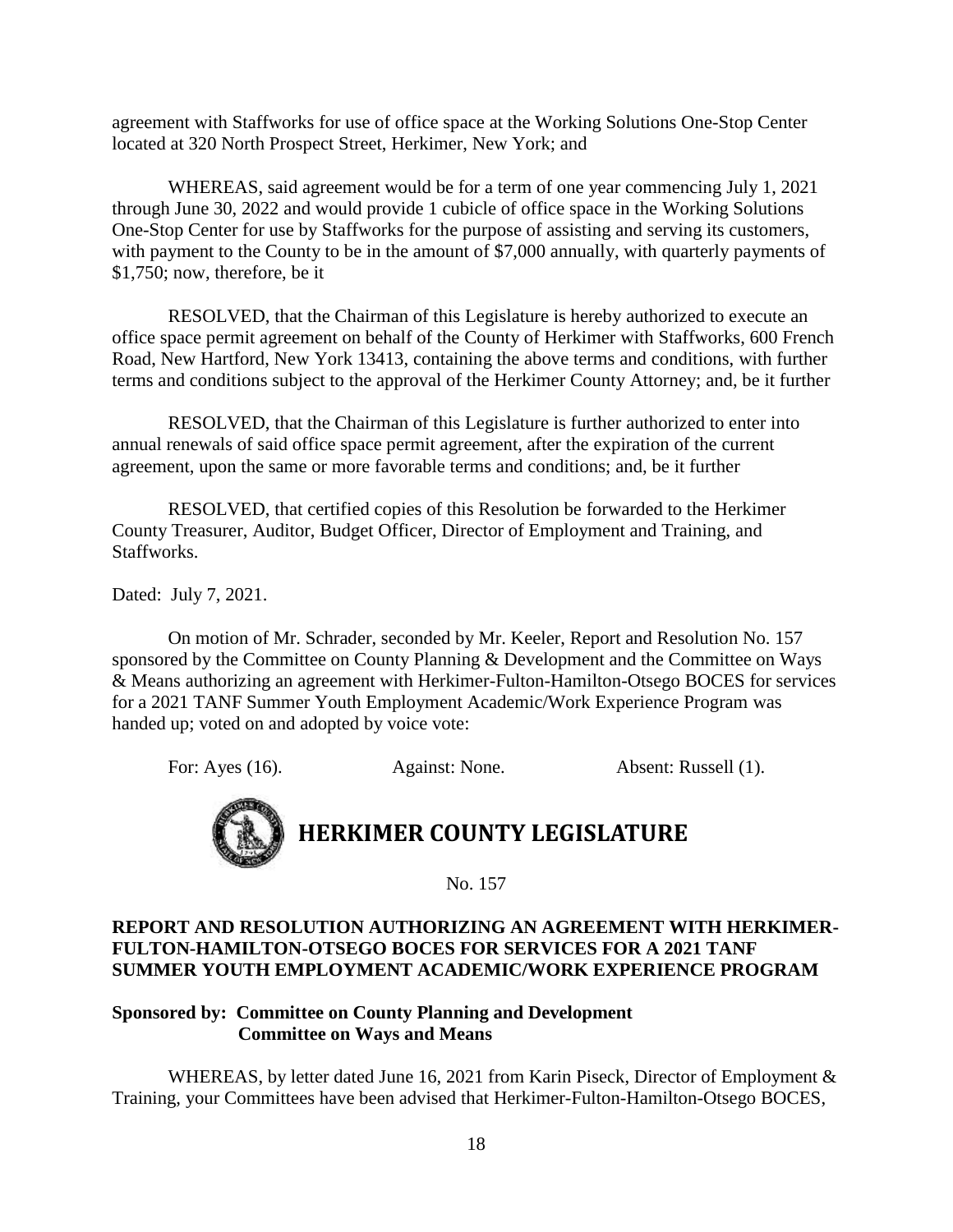has proposed to provide a Summer Youth Employment and Academic Enrichment Educational/Vocational Work Experience Program to thirty (30) 14 and 15 year old eligible participants enrolled in the 2021 TANF (Temporary Assistance to Needy Families) - funded Summer Youth Employment Program (SYEP); and

WHEREAS, said letter further asks to enter into an agreement with Herkimer-Fulton-Hamilton-Otsego BOCES for the above purpose for the period of July 6, 2021 through July 29, 2021, at a total cost of \$15,656.34, with said TANF SYEP funds to be provided by the Department of Social Services; now, therefore, be it

RESOLVED, that the Chairman of this Legislature and Director of Employment and Training are hereby authorized to execute an agreement on behalf of the County of Herkimer, with the Herkimer-Fulton-Hamilton-Otsego BOCES to provide services for a Summer Youth Employment and Academic Enrichment Educational/Vocational Work Experience Program to thirty (30) 14 and 15 year old eligible participants enrolled in the 2021 TANF (Temporary Assistance to Needy Families) funded Summer Youth Employment Program, at a cost of \$15,656.34, with said agreement to be for the period of July 6, 2021 through July 29, 2021, and with the terms and conditions of said agreement to be subject to the approval of the Herkimer County Attorney; and, be it further

RESOLVED, that certified copies of this Resolution be forwarded to the Herkimer County Treasurer, Auditor, Budget Officer, Director of Employment and Training, and Herkimer-Fulton-Hamilton-Otsego BOCES.

Dated: July 7, 2021.

On motion of Mr. Gaworecki, seconded by Mr. Ackerman, Report and Resolution No. 158 sponsored by the Committee on Ways & Means amending budget in connection with receipt of TANF Summer Youth funds was handed up; voted on and adopted by voice vote:

For: Ayes (16). Against: None. Absent: Russell (1).

## **HERKIMER COUNTY LEGISLATURE**

No. 158

#### **REPORT AND RESOLUTION AMENDING BUDGET IN CONNECTION WITH RECEIPT OF TANF SUMMER YOUTH FUNDS**

#### **Sponsored by: Committee on Ways and Means**

WHEREAS, by letter dated June 17, 2021 from the Budget Officer and Purchasing Agent, this Legislature is advised that it is necessary to amend the 2021 Budget to reflect TANF Summer Youth Program funds received from New York State; now, therefore, be it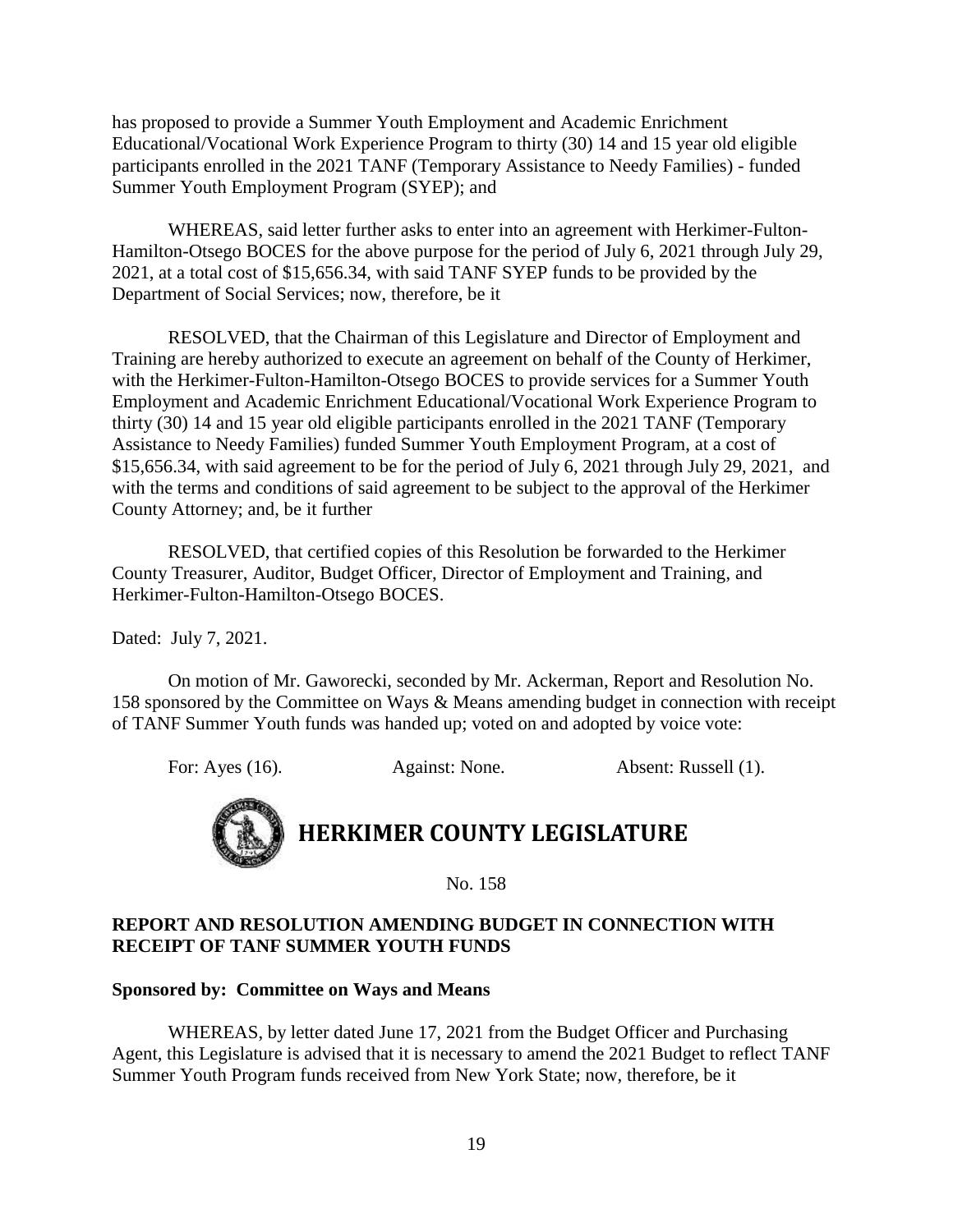RESOLVED, that the 2021 Herkimer County Budget is hereby amended as follows:

| <b>REVENUE ACCOUNTS</b><br>CD6291-4795, ET-06-21 |                            | <b>FROM</b><br>\$0 | TO<br>\$159,283             |
|--------------------------------------------------|----------------------------|--------------------|-----------------------------|
| <b>APPROPRIATION ACCOUNTS</b>                    |                            |                    |                             |
|                                                  |                            | <b>FROM</b>        | TО                          |
| CD 6291, ET-06-21, ETA-TANF.10000-001            | <b>Salaries</b>            | \$0                | \$20,000.00                 |
| CD 6291, ET-06-21, ETA-TANF.10100-022            | Temp. Emp.                 | \$0                | \$96,000.00                 |
| CD 6291, ET-06-21, ETA-TANF.41000-160            | Supplies                   | \$0                | \$11,020.66                 |
| CD 6291, ET-06-21, ETA-TANF.41000-205            | Printing                   | \$0                | \$10.00                     |
| CD 6291, ET-06-21, ETA-TANF.44000                | <b>Contracted Services</b> | \$0                | \$18,656.34                 |
| CD 6291, ET-06-21, ETA-TANF.44000-370            | Copier                     | \$0                | \$200.00                    |
| CD 6291, ET-06-21, ETA-TANF.45000                | Fees for Services          | \$0                | \$300.00                    |
| CD 6291, ET-06-21, ETA-TANF.46000-714            | Other Misc.                | \$0                | $\boldsymbol{\mathsf{S}}$ 0 |
| CD 6291, ET-06-21, ETA-TANF.46100-759            | Mileage                    | \$0                | S                           |
| 500.00                                           |                            |                    |                             |
| CD 6291, ET-06-21, ETA-TANF.46300                | Postage & Freight          | \$0                | \$500.00                    |
| CD 6291, ET-06-21, ETA-TANF.81000                | Retirement                 | \$0                | \$1,800.00                  |
| CD 6291, ET-06-21, ETA-TANF.83000                | Social Security            | \$0                | \$6,376.00                  |
| CD 6291, ET-06-21, ETA-TANF.83500                | Medicare                   | \$0                | \$1,580.00                  |
| CD 6291, ET-06-21, ETA-TANF.84000                | Workman's Comp.            | \$0                | \$2,340.00                  |

and, be it further

RESOLVED, that certified copies of this Resolution be forwarded to the Herkimer County Treasurer, Auditor, Budget Officer, and Director of Employment & Training.

Dated: July 7, 2021.

On motion of Mr. Smith, seconded by Mr. Donley, Report and Resolution No. 159 sponsored by the Committee on Human Resources and the Committee on Ways & Means amending budget and authorizing contract in connection with receipt of grant funds for Public Health Emergency Preparedness was handed up; voted on and adopted by voice vote:

For: Ayes (16). Against: None. Absent: Russell (1).



## **HERKIMER COUNTY LEGISLATURE**

No. 159

#### **REPORT AND RESOLUTION AMENDING BUDGET AND AUTHORIZING CONTRACT IN CONNECTION WITH RECEIPT OF GRANT FUNDS FOR PUBLIC HEALTH EMERGENCY PREPAREDNESS**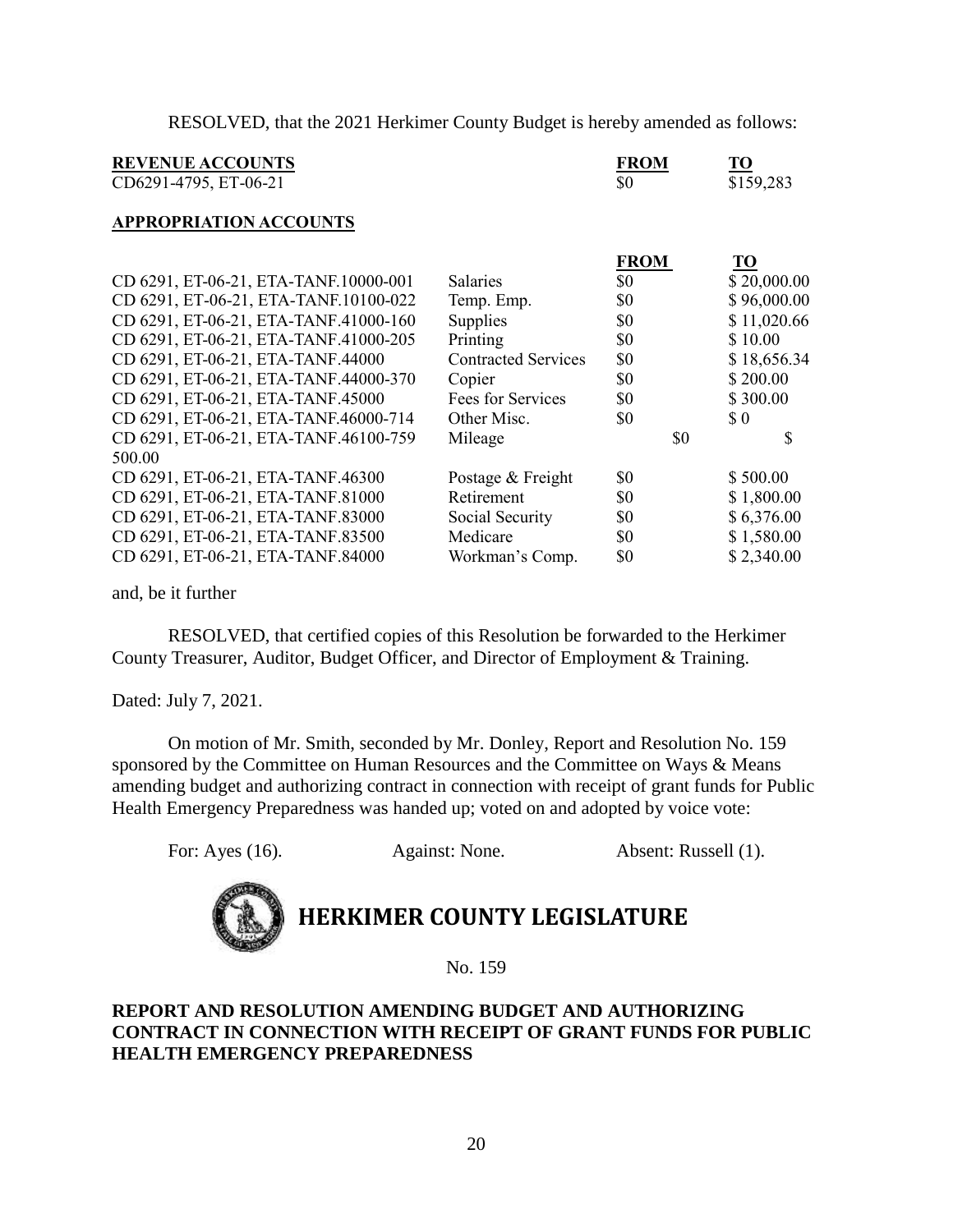#### **Sponsored by: Committee on Human Resources Committee on Ways and Means**

WHEREAS, by letter dated June 15, 2021, Christina Cain, Director of Public Health, has advised of receipt of a Public Health Emergency Preparedness Grant for the period from July 1, 2021 to June 30, 2022 in the amount of \$50,099 and requests a contract with the State of New York to provide reimbursement of expenses incurred by Herkimer County in the development of plans under said grant; and

WHEREAS, by letter dated June 17, 2021 from Sheri Ferdula, Budget Officer/Purchasing Agent, this Legislature is advised of a request to amend the 2021 Operating Budget in connection with the receipt of said funding; now, therefore, be it

RESOLVED, that the Chairman of this Legislature is hereby authorized to execute a contract with the State of New York for a Public Health Emergency Preparedness Grant for the period from July 1, 2021 to June 30, 2022 in the amount of \$50,099, to provide reimbursement for expenses incurred by Herkimer County in the development of a Public Health Emergency Preparedness Plan; and, be it further

RESOLVED, that the 2021 Herkimer County Budget is hereby amended as follows:

| <b>Revenue:</b>         |          |
|-------------------------|----------|
| A4188.4403-PH01-19      | \$50,099 |
| <b>Expenses:</b>        |          |
| A4188.10000-001-PH01-19 | \$26,175 |
|                         |          |
| A4188.41000, PH01-19    | \$4,389  |
| A4188.46000, PH01-19    | \$1,582  |
| A4188.46100, PH01-19    | \$1,000  |
| A4188.81000, PH01-19    | \$8,477  |
| A4188.86000, PH01-19    | \$8,476  |
|                         |          |

and, be it further

RESOLVED, that certified copies of this Resolution be forwarded to the Herkimer County Treasurer, Auditor, Budget Officer, and Director of Public Health.

Dated: July 7, 2021.

On motion of Mr. Schrader, seconded by Mr. Manno, Report and Resolution No. 160 sponsored by the Committee on Human Resources and the Committee on Ways & Means accepting grant and amending budget for Healthy Families Program was handed up; voted on and adopted by voice vote:

| For: Ayes (16). | Against: None. | Absent: Russell (1). |
|-----------------|----------------|----------------------|
|                 |                |                      |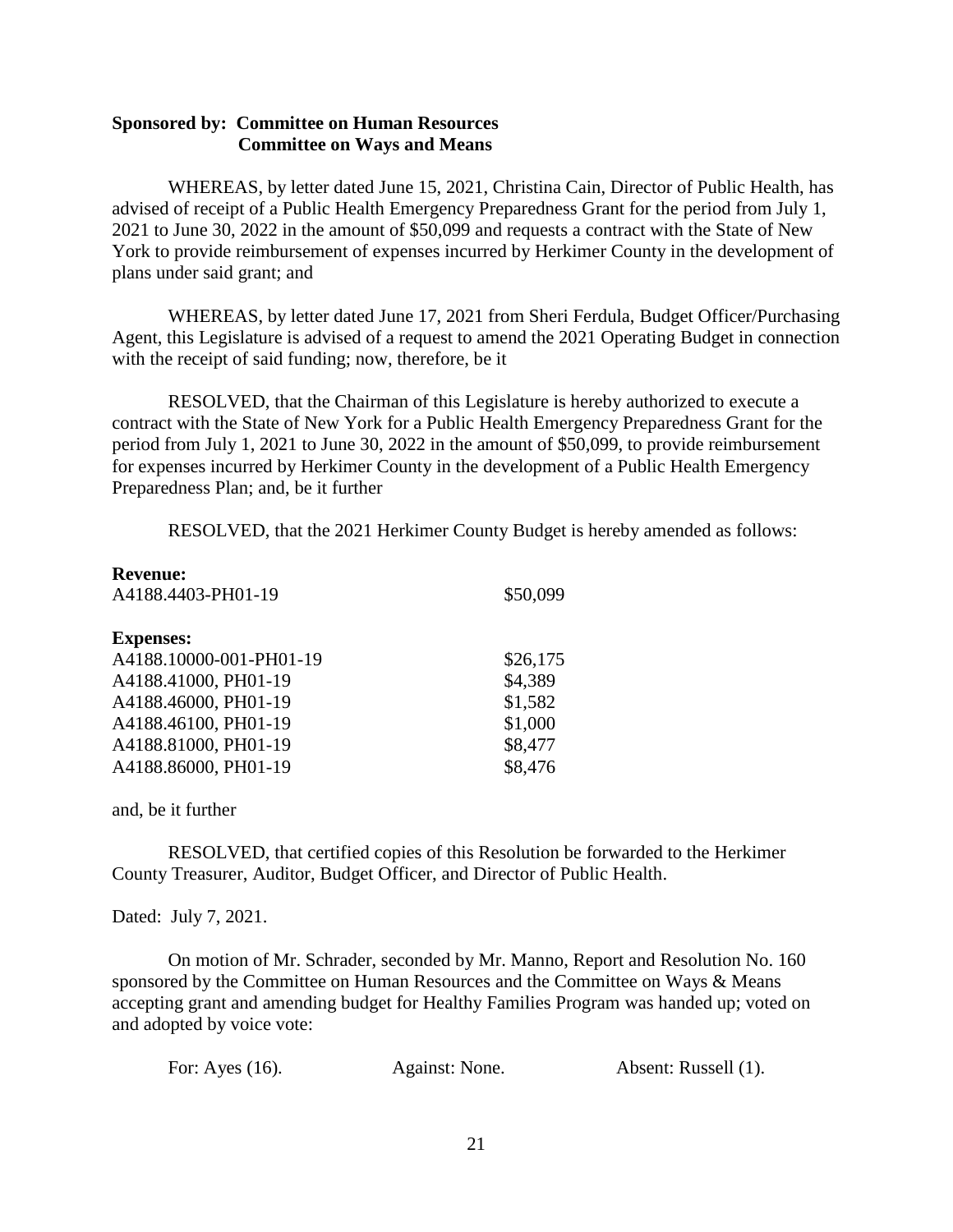

No. 160

#### **REPORT AND RESOLUTION ACCEPTING GRANT AND AMENDING BUDGET FOR HEALTHY FAMILIES PROGRAM**

#### **Sponsored by: Committee on Human Resources Committee on Ways and Means**

WHEREAS, by letter dated June 15, 2021, Christina Cain, Director of Public Health, has requested renewal of the Healthy Families New York State Office of Children and Family Services Grant, which provides home visit services to pregnant women and their families, before and after delivery, to improve the health, development and wellness of infants, and has also requested authorization for the Chairman of the Legislature to sign said grant by electronic signature; and

WHEREAS, by letter dated June 17, 2021, from Sheri A. Ferdula, Budget Officer/Purchasing Agent, this Legislature is advised that it will be necessary to amend the 2021 Herkimer County Budget in connection with the receipt of said grant in the amount of \$417,998 for the period September 1, 2021 to August 31, 2022; now, therefore, be it

RESOLVED, that the Chairman of this Legislature is hereby authorized to complete by electronic signature a contract with the New York State Office of Children and Family Services to receive the 2021-22 Healthy Families Grant for Herkimer County in the amount of \$417,998 for the period September 1, 2021 to August 31, 2022; and, be it further

RESOLVED, that the Herkimer County Budget is hereby amended as follows:

| Revenue Account:        | A4189H-3401-PH13-15  | From: | \$0       |
|-------------------------|----------------------|-------|-----------|
|                         |                      | To:   | \$396,564 |
|                         | A4189H-4401-PH13-15  | From: | \$0       |
|                         |                      | To:   | \$21,434  |
| <b>Expense Account:</b> | A4189H-44000-PH13-15 | From: | \$0       |
|                         |                      | To:   | \$417,998 |

RESOLVED, that certified copies of this Resolution be forwarded to the Herkimer County Treasurer, Auditor, Budget Officer, and Director of Public Health.

Dated: July 7, 2021.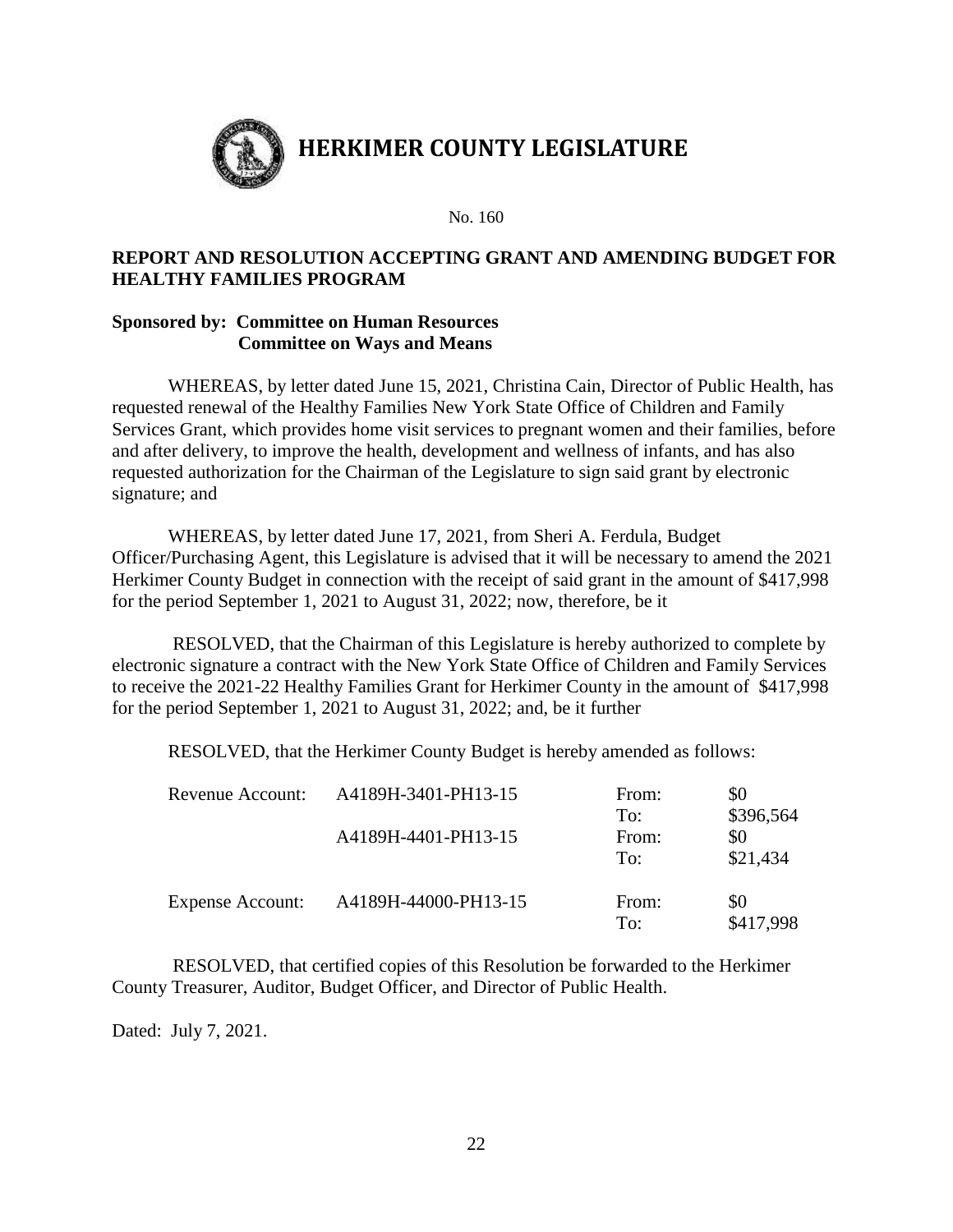On motion of Mr. Campione, seconded by Mr. Hollum, Report and Resolution No. 161 sponsored by the Committee on Human Resources and the Committee on Ways & Means accepting funding, amending budget, and creating accounts in connection with COVID-19 was handed up; voted on and adopted by voice vote:

For: Ayes (16). Against: None. Absent: Russell (1).



No. 161

#### **REPORT AND RESOLUTION ACCEPTING FUNDING, AMENDING BUDGET, AND CREATING ACCOUNTS IN CONNECTION WITH COVID-19**

#### **Sponsored by: Committee on Human Resources Committee on Ways and Means**

WHEREAS, by letter dated June 17, 2021 from Christina Cain, Director of Public Health, this Legislature is advised that the Herkimer County Public Health Department will be receiving funding from the Health Research Inc./New York State Department of Health for enhanced detection, surveillance and prevention of COVID-19 for a period beginning July 1, 2020 through March 31, 2023, in the amount of \$343,856; and

WHEREAS, by letter dated June 17, 2021 from Sheri Ferdula, Budget Officer/Purchasing Agent, this Legislature is advised that the 2021 budget will need to be amended to allow for use of these funds as well as the creation of accounts; now, therefore, be it

RESOLVED, that the 2021 Herkimer County Budget is hereby amended in the amounts listed:

#### **Revenue**:

| A4188A.4403A, COVID Pandemic Funding, COVID 2                                 |           | From: \$175,696.36 |
|-------------------------------------------------------------------------------|-----------|--------------------|
| <b>Expenses:</b>                                                              | To:       | \$519,552.36       |
| A4188A.10000-001, COVID Pandemic Funding, Salaries, COVID-2                   |           | From: \$130,214.30 |
|                                                                               | To:       | \$215,214.30       |
| A4188A.10000-002, COVID Pandemic Funding, Overtime, COVID-2                   |           | From: \$31,840.74  |
|                                                                               | To:       | \$71,840.74        |
| A4188A.10100, COVID Pandemic Funding, Temporary Employees                     | From: \$0 |                    |
|                                                                               | To:       | \$61,856           |
| A4188A.25000, COVID Pandemic Funding, Other Equipment                         | From: \$0 |                    |
|                                                                               | To:       | \$5,000            |
| A4188A.41000, COVID Pandemic Funding, Supplies, COVID-2                       |           | From: \$5,806.88   |
|                                                                               | To:       | \$25,806.88        |
| A4188A.42100-295, COVID Pandemic Funding, Cell Phones, COVID-2 From: \$483.86 |           |                    |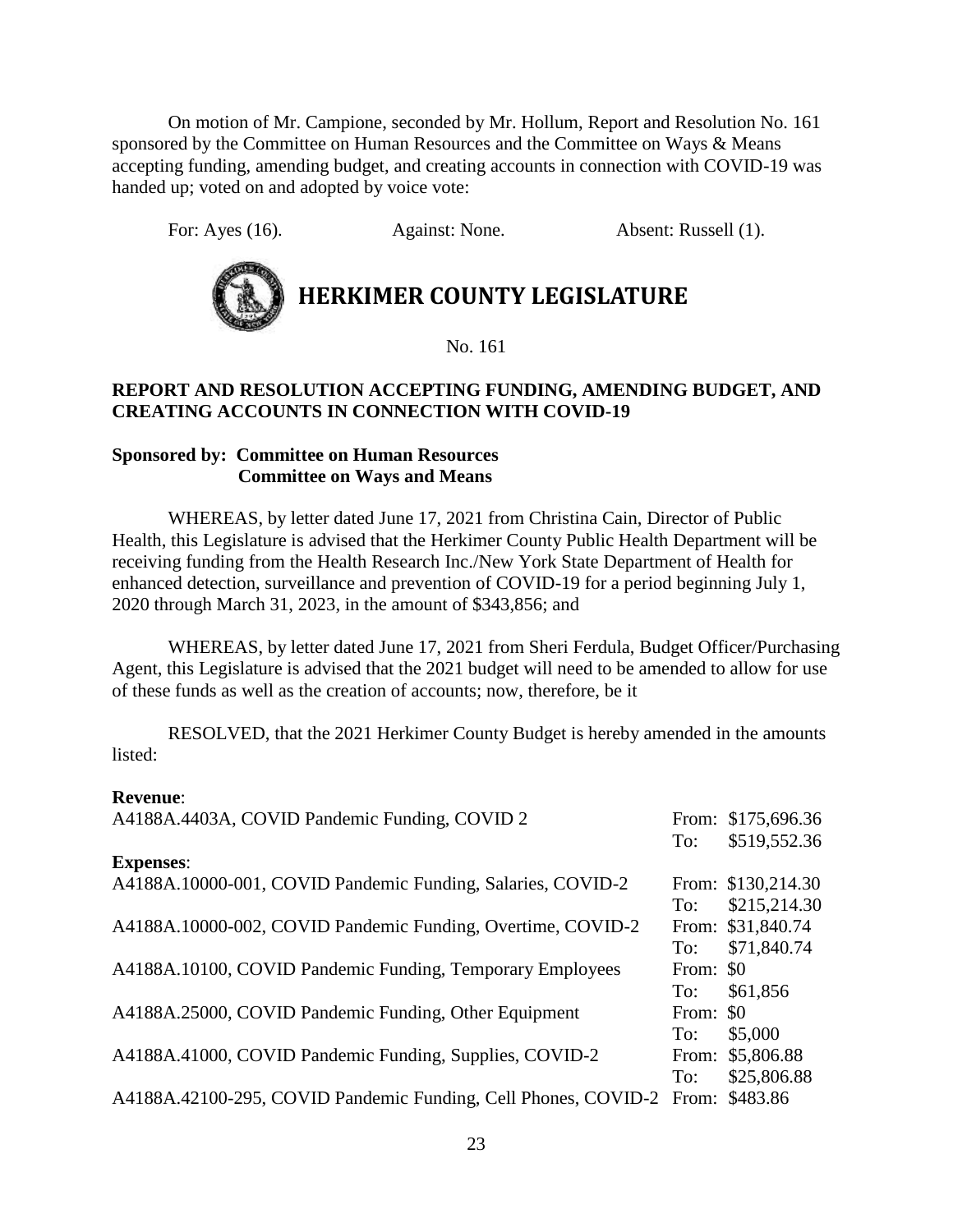|                                                            |           | To: \$1483.86  |
|------------------------------------------------------------|-----------|----------------|
| A4188A.44000, COVID Pandemic Funding, Contracted, COVID-2  | From: \$0 |                |
|                                                            | To:       | \$70,000       |
| A4188A.46100, COVID Pandemic Funding, Mileage, COVID-2     |           | From: \$732.05 |
|                                                            |           | To: \$1,732.05 |
| A4188A.81000, COVID Pandemic Funding, Retirement, COVID-2  | From: \$0 |                |
|                                                            |           | To: \$30,000   |
| A4188A.86000, COVID Pandemic Funding, Health Ins., COVID-2 | From: \$0 |                |
|                                                            | To:       | \$30,000       |

RESOLVED, that the Chairman of the Legislature be authorized to sign all documents relating to additional funding; and, be it further

RESOLVED, that certified copies of this Resolution be forwarded to the Herkimer County Treasurer, Auditor, Budget Officer, and Director of Public Health.

Dated: July 7, 2021.

On motion of Mr. Weakley, seconded by Mr. Stephens, Report and Resolution No. 162 sponsored by the Committee on Ways & Means approving additional funding, amending budget, and creating accounts in District Attorney's Office was handed up; voted on and adopted by voice vote:

For: Ayes (16). Against: None. Absent: Russell (1).



### **HERKIMER COUNTY LEGISLATURE**

No. 162

#### **REPORT AND RESOLUTION APPROVING ADDITIONAL FUNDING, AMENDING BUDGET, AND CREATING ACCOUNTS IN DISTRICT ATTORNEY'S OFFICE**

#### **Sponsored by: Committee on Ways and Means**

WHEREAS, by letter dated May 28, 2021, from Jeffrey S. Carpenter, District Attorney, he has requested an additional \$25,000 in funding in the Prosecutor's Fund; and

WHEREAS, by letter dated June 17, 2021, from Sheri Ferdula, Budget Officer/Purchasing Agent, this Legislature is advised that the 2021 budget will need to be amended as well as the creation of accounts; now, therefore, be it

RESOLVED, that the 2021 Herkimer County Budget is hereby amended in the amounts listed: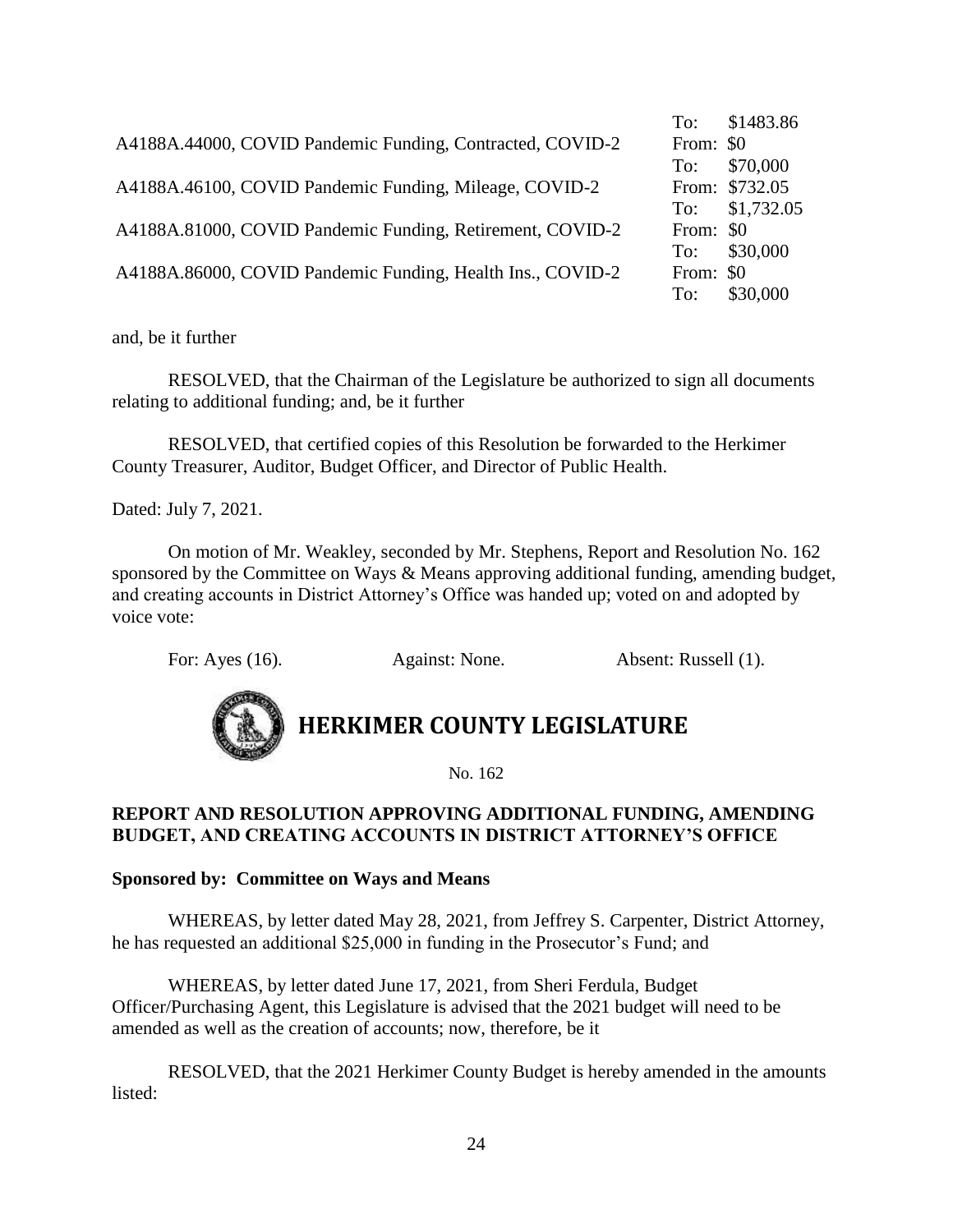| <b>REVENUE:</b><br>A1165C.4389J, DA ARP, Federal Aid | \$25,000 |
|------------------------------------------------------|----------|
| <b>EXPENSE:</b><br>A1165C.40000, DA ARP, Contractual | \$25,000 |

RESOLVED, that certified copies of this Resolution be forwarded to the Herkimer County Treasurer, Auditor, Budget Officer, and District Attorney.

Dated: July 7, 2021.

On motion of Mr. Ackerman, seconded by Mr. Stephens, Report and Resolution No. 163 sponsored by the Committee on Ways & Means amending budget in connection with receipt of economic development assistance funding from the Office of Community Renewal was handed up; voted on and adopted by voice vote:





No. 163

#### **REPORT AND RESOLUTION AMENDING BUDGET IN CONNECTION WITH RECEIPT OF ECONOMIC DEVELOPMENT ASSISTANCE FUNDING FROM THE OFFICE OF COMMUNITY RENEWAL**

#### **Sponsored by: Committee on Ways and Means**

WHEREAS, by letter dated June 11, 2021 from Sheri Ferdula, Budget Officer/Purchasing Agent, this Legislature is advised that it is necessary to amend the 2021 Budget to reflect receipt of economic development assistance funding from the Office of Community Renewal on behalf of Herkimer County to assess the potential to attract agricultural food product producers to the County in the amount of \$50,000; now, therefore, be it

RESOLVED, that the 2021 Herkimer County Budget is hereby amended as follows:

|     | From: \$325,623.94   |
|-----|----------------------|
|     | To: \$375,623.94     |
|     |                      |
|     | From: \$1,975,404.96 |
| To: | \$2,025,404.96       |
|     |                      |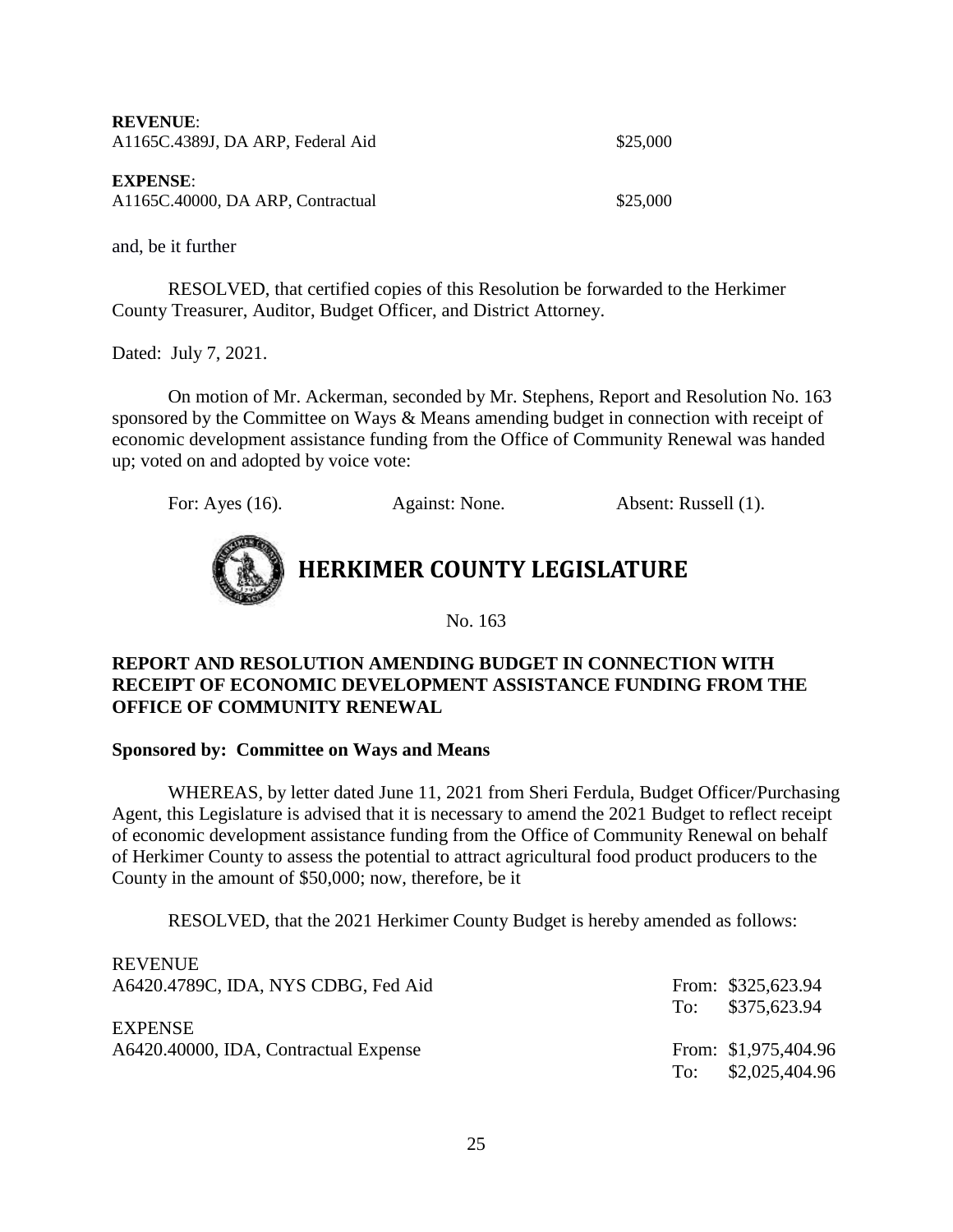RESOLVED, that certified copies of this Resolution be forwarded to the Herkimer County Treasurer, Auditor, and Budget Officer.

Dated: July 7, 2021.

On motion of Mr. Smith, seconded by Mr. Hollum, Report and Resolution No. 164 sponsored by the Committee on Ways & Means amending budget in connection with income loan payments was handed up; voted on and adopted by voice vote:

For: Ayes (16). Against: None. Absent: Russell (1).



No. 164

#### **REPORT AND RESOLUTION AMENDING BUDGET IN CONNECTION WITH INCOME LOAN PAYMENTS**

#### **Sponsored by: Committee on Ways and Means**

WHEREAS, by letter dated June 11, 2021 from Sheri Ferdula, Budget Officer/Purchasing Agent, this Legislature is advised that Herkimer County currently serves as the pass through between the Industrial Development Agency (IDA) and the Community Development Block Grant (CDBG) program for income loan payments, the IDA sends the payment to the County, the County records it and then issues the check to CDBG, and it is necessary to amend the 2021 Budget to allow for the checks to be processed; now, therefore, be it

RESOLVED, that the 2021 Herkimer County Budget is hereby amended as follows:

| <b>REVENUE</b>                      |                    |
|-------------------------------------|--------------------|
| A6420.4789C, IDA, NYS CDBG, Fed Aid | From: \$375,623.94 |
|                                     | To: \$378,155.54   |
| <b>EXPENSE</b>                      |                    |
| A6420.40100, IDA, Other             | From: \$1,699.09   |
|                                     | To: $$4,230.69$    |

and, be it further

RESOLVED, that certified copies of this Resolution be forwarded to the Herkimer County Treasurer, Auditor, and Budget Officer. Dated: July 7, 2021.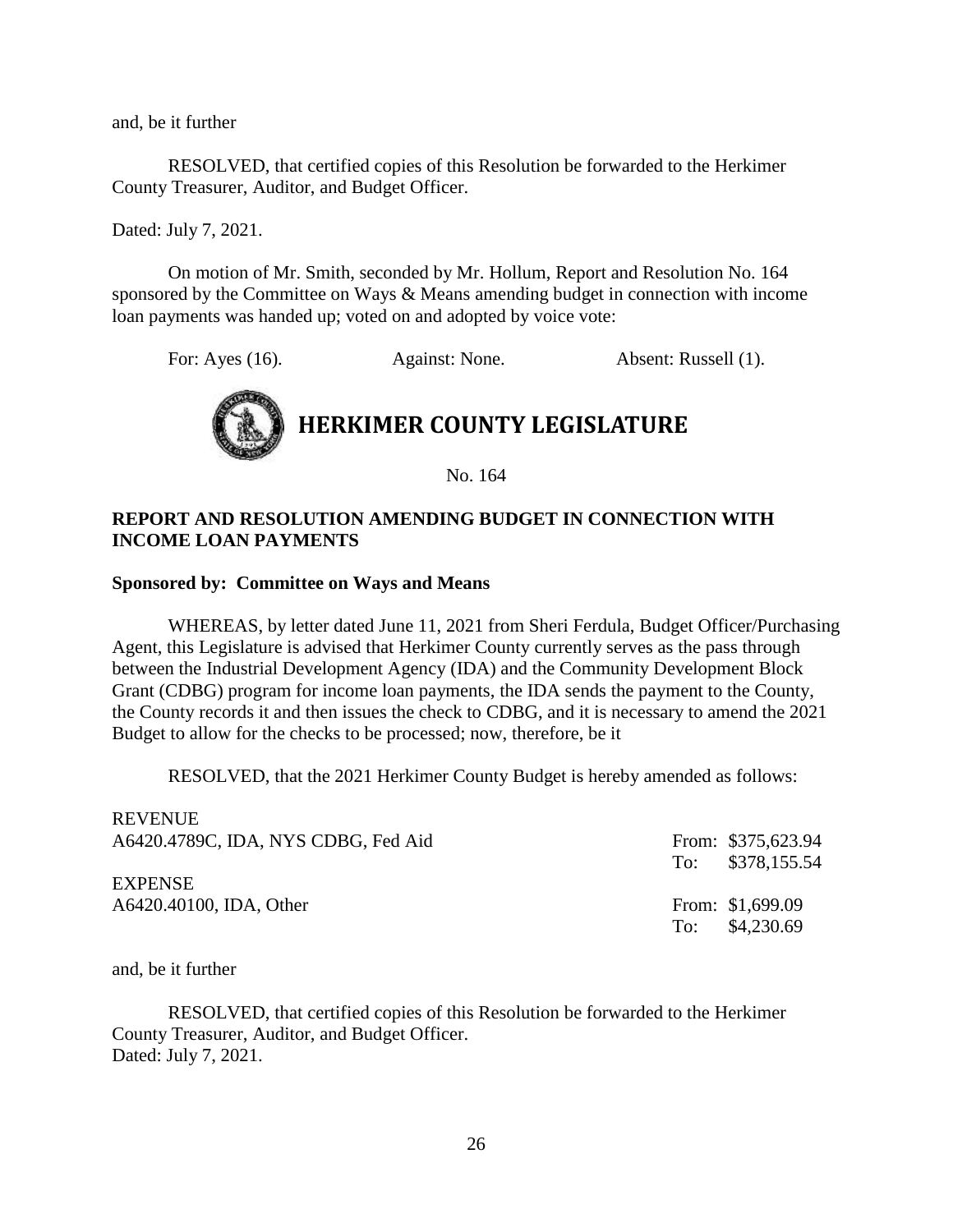On motion of Mr. Manno, seconded by Mr. Shaw, Report and Resolution No. 165 sponsored by the Committee on Human Resources and the Committee on Ways & Means accepting funding, amending budget, and creating accounts in Office for the Aging was handed up; voted on and adopted by voice vote:

For: Ayes (16). Against: None. Absent: Russell (1).



**HERKIMER COUNTY LEGISLATURE**

No. 165

#### **REPORT AND RESOLUTION ACCEPTING FUNDING, AMENDING BUDGET, AND CREATING ACCOUNTS IN OFFICE FOR THE AGING**

#### **Sponsored by: Committee on Human Resources Committee on Ways and Means**

WHEREAS, by letter dated June 17, 2021 from Kathy Fox, Director of the Office for the Aging, this Legislature is advised of a request to accept funds from the American Rescue Plan FCC6 funding to provide assistance for Caregiver Services for a period beginning April 1, 2021 through September 30, 2024, in the amount of \$31,081; and

WHEREAS, by letter dated June 17, 2021 from Sheri Ferdula, Budget Officer/Purchasing Agent, this Legislature is advised that the 2021 budget will need to be amended to allow for use of these funds as well as creating accounts; now, therefore, be it

RESOLVED, that the 2021 Herkimer County Budget is hereby amended in the amounts listed:

#### **REVENUE**:

| A6786F.4786F, FCC6, Federal Aid         | \$31,081 |
|-----------------------------------------|----------|
| <b>EXPENSE:</b>                         |          |
| A6786F.10000-001, FCC6, Salaries        | \$10,831 |
| A6786F.41000, FCC6, Supplies            | \$500    |
| A6786F.44000, FCC6, Contracted Services | \$15,000 |
| A6786F.81000, FCC6, Retirement          | \$750    |
| A6786F.83000, FCC6, Social Security     | \$300    |
| A6786F.83500, FCC6, Medicare            | \$300    |
| A6786F.84000, FCC6, Workers Comp        | \$300    |
| A6786F.86000, FCC6, Health Insurance    | \$3,000  |
| A6786F.86500, FCC6, Dental              | \$100    |
|                                         |          |

and, be it further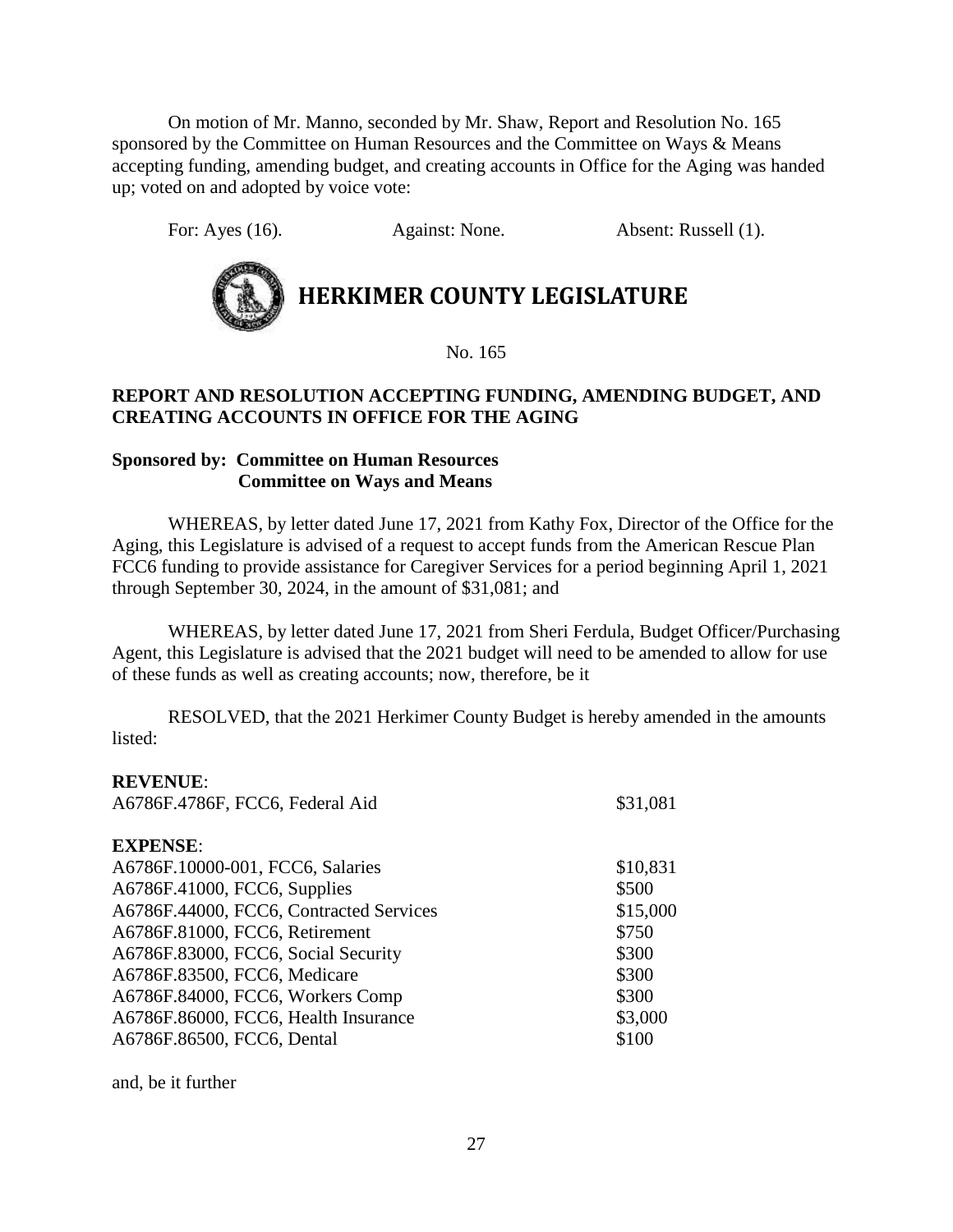RESOLVED, that the above described funding is accepted from the American Rescue Plan FCC6 funding to provide assistance for Caregiver Services; and, be it further

RESOLVED, that certified copies of this Resolution be forwarded to the Herkimer County Treasurer, Auditor, Budget Officer, and Director of the Office for the Aging.

Dated: July 7, 2021.

**REVENUE**:

On motion of Mr. Smith, seconded by Mr. Stephens, Report and Resolution No. 166 sponsored by the Committee on Human Resources and the Committee on Ways & Means accepting funding, amending budget, and creating accounts in Office for the Aging was handed up; voted on and adopted by voice vote:

For: Ayes (16). Against: None. Absent: Russell (1).



### **HERKIMER COUNTY LEGISLATURE**

No. 166

#### **REPORT AND RESOLUTION ACCEPTING FUNDING, AMENDING BUDGET, AND CREATING ACCOUNTS IN OFFICE FOR THE AGING**

#### **Sponsored by: Committee on Human Resources Committee on Ways and Means**

WHEREAS, by letter dated June 17, 2021 from Kathy Fox, Director of the Office for the Aging, this Legislature is advised of a request to accept funds from the American Rescue Plan Congregate Meals CMC6 funding to assist in providing congregate meals during the COVID-19 pandemic for a period beginning April 1, 2021 through September 30, 2024, in the amount of \$61,072; and

WHEREAS, by letter dated June 17, 2021 from Sheri Ferdula, Budget Officer/Purchasing Agent, this Legislature is advised that the 2021 budget will need to be amended to allow for use of these funds as well as creating accounts; now, therefore, be it

RESOLVED, that the 2021 Herkimer County Budget is hereby amended in the amounts listed:

| IVE V ETVEL.                              |          |
|-------------------------------------------|----------|
| A6774C.4774C, CMC6, Federal Aid           | \$61,072 |
| <b>EXPENSES:</b>                          |          |
| A6774C.10000-001, CMC6, Salaries          | \$22,000 |
| A6774C.41000, CMC6, Supplies              | \$1,000  |
| A6774C.44000, CMC6, Contracted Services   | \$31,272 |
| A6774C.46000, CMC6, Miscellaneous Expense | \$1,000  |
| A6774C.81000, CMC6, Retirement            | \$1,000  |
| A6774C.83000, CMC6, Social Security       | \$750    |
| A6774C.83500, CMC6, Medicare              | \$450    |
|                                           |          |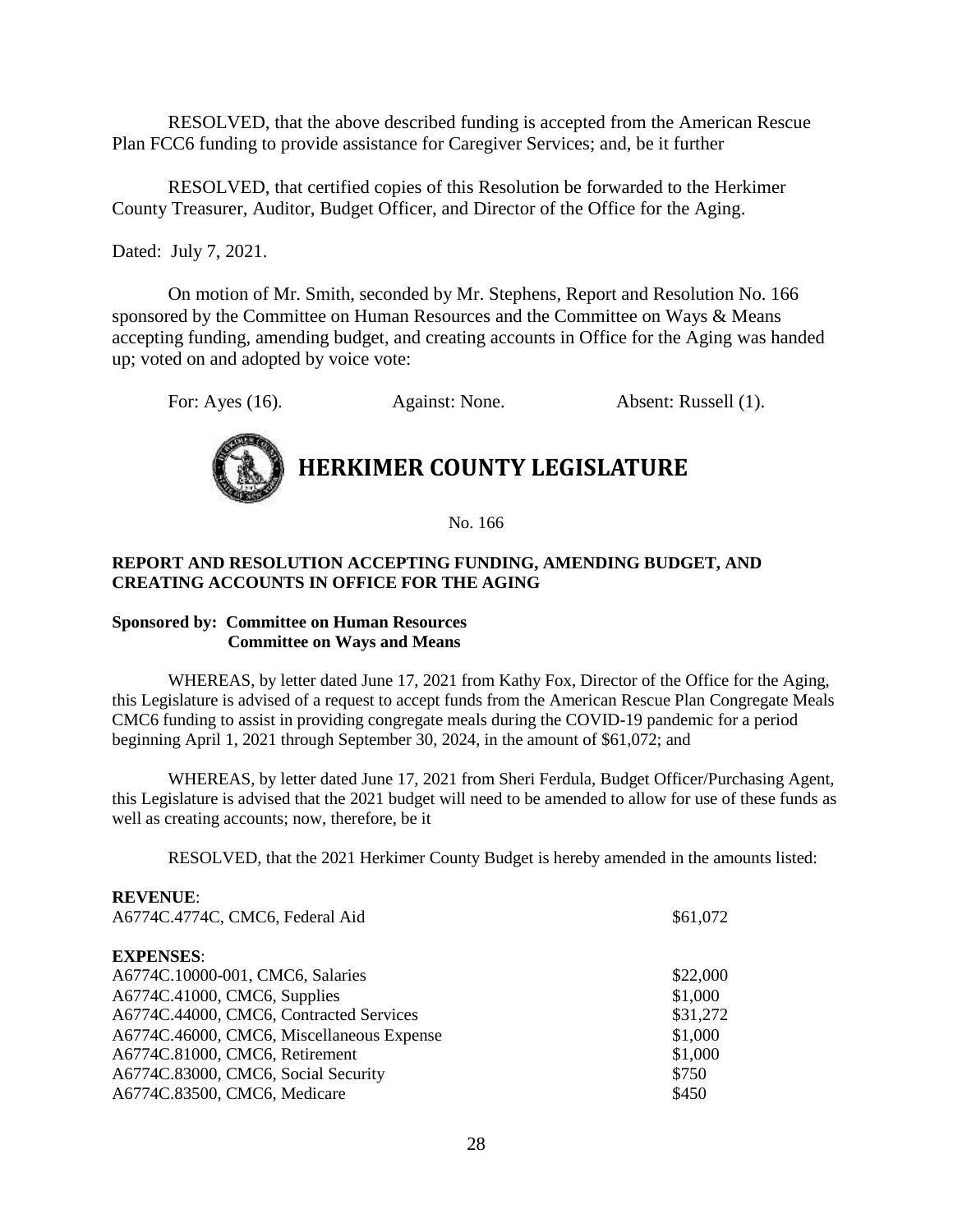| A6774C.84000, CMC6, Workers Comp     | \$500   |
|--------------------------------------|---------|
| A6774C.86000, CMC6, Health Insurance | \$3,000 |
| A6774C.86500, CMC6, Dental           | \$100   |

RESOLVED, that the above described funding is accepted from the American Rescue Plan Congregate Meals CMC6 funding to assist in providing congregate meals during the COVID-19 pandemic; and, be it further

RESOLVED, that certified copies of this Resolution be forwarded to the Herkimer County Treasurer, Auditor, Budget Officer, and Director of the Office for the Aging.

Dated: July 7, 2021.

**REVENUE**:

On motion of Mr. Malta, seconded by Mr. Donley, Report and Resolution No. 167 sponsored by the Committee on Human Resources and the Committee on Ways & Means accepting funding, amending budget, and creating accounts in the Office for the Aging was handed up; voted on and adopted by voice vote:

For: Ayes (16). Against: None. Absent: Russell (1).



**HERKIMER COUNTY LEGISLATURE**

No. 167

#### **REPORT AND RESOLUTION ACCEPTING FUNDING, AMENDING BUDGET, AND CREATING ACCOUNTS IN OFFICE FOR THE AGING**

#### **Sponsored by: Committee on Human Resources Committee on Ways and Means**

WHEREAS, by letter dated June 17, 2021 from Kathy Fox, Director of the Office for the Aging, this Legislature is advised of a request to accept funds for HDC6 of the American Rescue Plan to be utilized to provide additional funds for the Home Delivered Meals program for a period beginning April 1, 2021 through September 30, 2024, in the amount of \$91,409; and

WHEREAS, by letter dated June 17, 2021 from Sheri Ferdula, Budget Officer/Purchasing Agent, this Legislature is advised that the 2021 budget will need to be amended to allow for use of these funds as well as creating accounts; now, therefore, be it

RESOLVED, that the 2021 Herkimer County Budget is hereby amended in the amounts listed:

| <b>REVENUE:</b><br>A6776F.4776F, HDC6, Federal Aid   | \$91.409 |
|------------------------------------------------------|----------|
| <b>EXPENSES:</b><br>A6776F.10000-001, HDC6, Salaries | \$20,000 |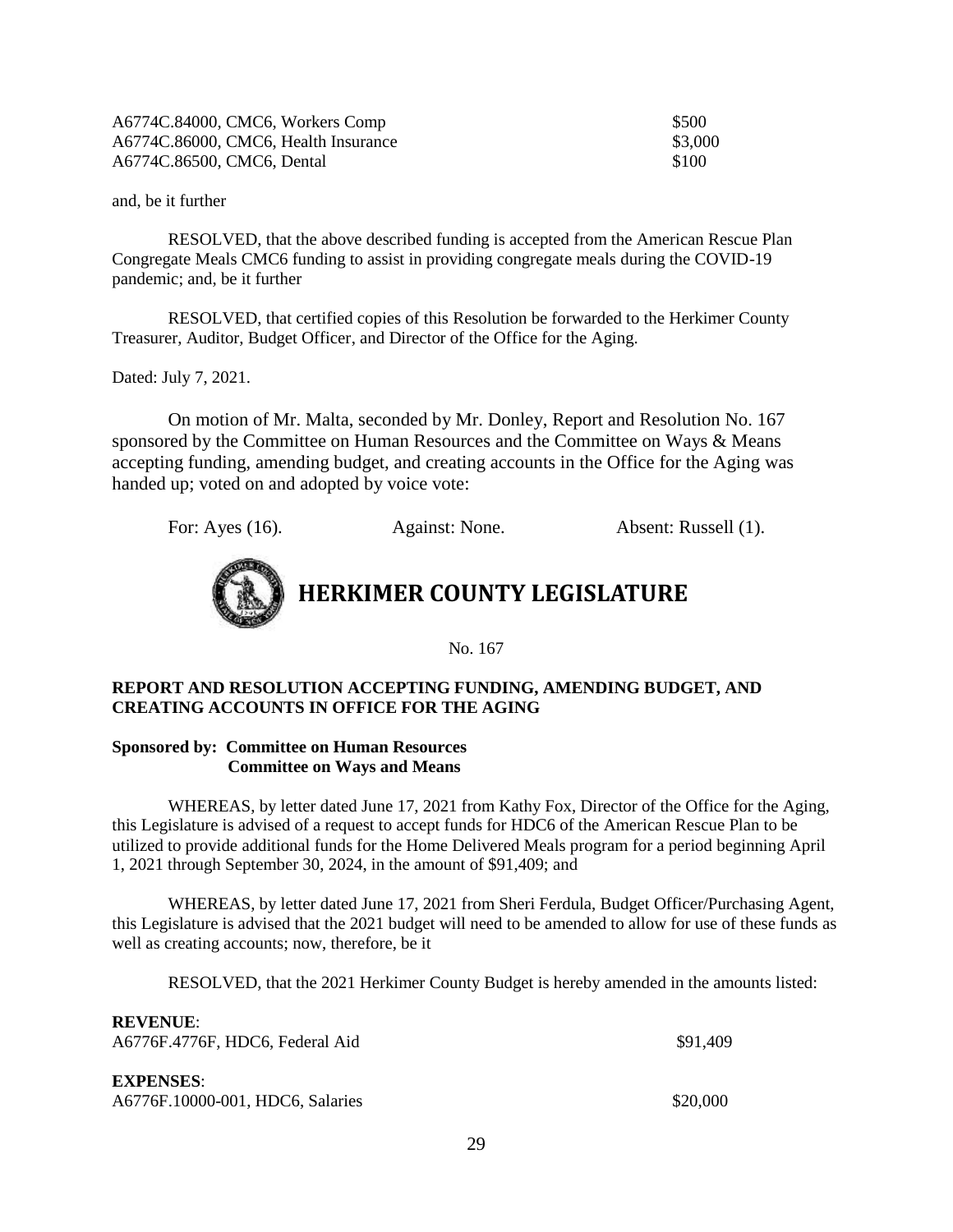| A6776F.41000, HDC6, Supplies              | \$4,000  |
|-------------------------------------------|----------|
| A6776F.44000, HDC6, Contracted Services   | \$54,709 |
| A6776F.46000, HDC6, Miscellaneous Expense | \$1,000  |
| A6776F.46100, HDC6, Mileage and Travel    | \$6,000  |
| A6776F.81000, HDC6, Retirement            | \$1,000  |
| A6776F.83000, HDC6, Social Security       | \$750    |
| A6776F.83500, HDC6, Medicare              | \$400    |
| A6776F.84000, HDC6, Workers Comp          | \$450    |
| A6776F.86000, HDC6, Health Insurance      | \$3,000  |
| A6776F.86500, HDC6, Dental                | \$100    |

RESOLVED, that the above described funding is accepted for HDC6 of the American Rescue Plan to be utilized to provide additional funds for the Home Delivered Meals program; and, be it further

RESOLVED, that certified copies of this Resolution be forwarded to the Herkimer County Treasurer, Auditor, Budget Officer, and Director of the Office for the Aging.

Dated: July 7, 2021.

On motion of Mr. Smith, seconded by Mr. Manno, Report and Resolution No. 168 sponsored by the Committee on Human Resources and the Committee on Ways & Means accepting funding, amending budget, and creating accounts in the Office for the Aging was handed up; voted on and adopted by voice vote:

For: Ayes (16). Against: None. Absent: Russell (1).



**HERKIMER COUNTY LEGISLATURE**

No. 168

#### **REPORT AND RESOLUTION ACCEPTING FUNDING, AMENDING BUDGET, AND CREATING ACCOUNTS IN OFFICE FOR THE AGING**

#### **Sponsored by: Committee on Human Resources Committee on Ways and Means**

WHEREAS, by letter dated June 17, 2021 from Kathy Fox, Director of the Office for the Aging, this Legislature is advised of a request to accept funds from the American Rescue Plan SSC6 funding to provide assistance for transportation, Companion Homemaker, and Senior Recreation & Education programs for a period beginning April 1, 2021 through September 30, 2024, in the amount of \$95,371; and

WHEREAS, by letter dated June 17, 2021 from Sheri Ferdula, Budget Officer/Purchasing Agent, this Legislature is advised that the 2021 budget will need to be amended to allow for use of these funds as well as creating accounts; now, therefore, be it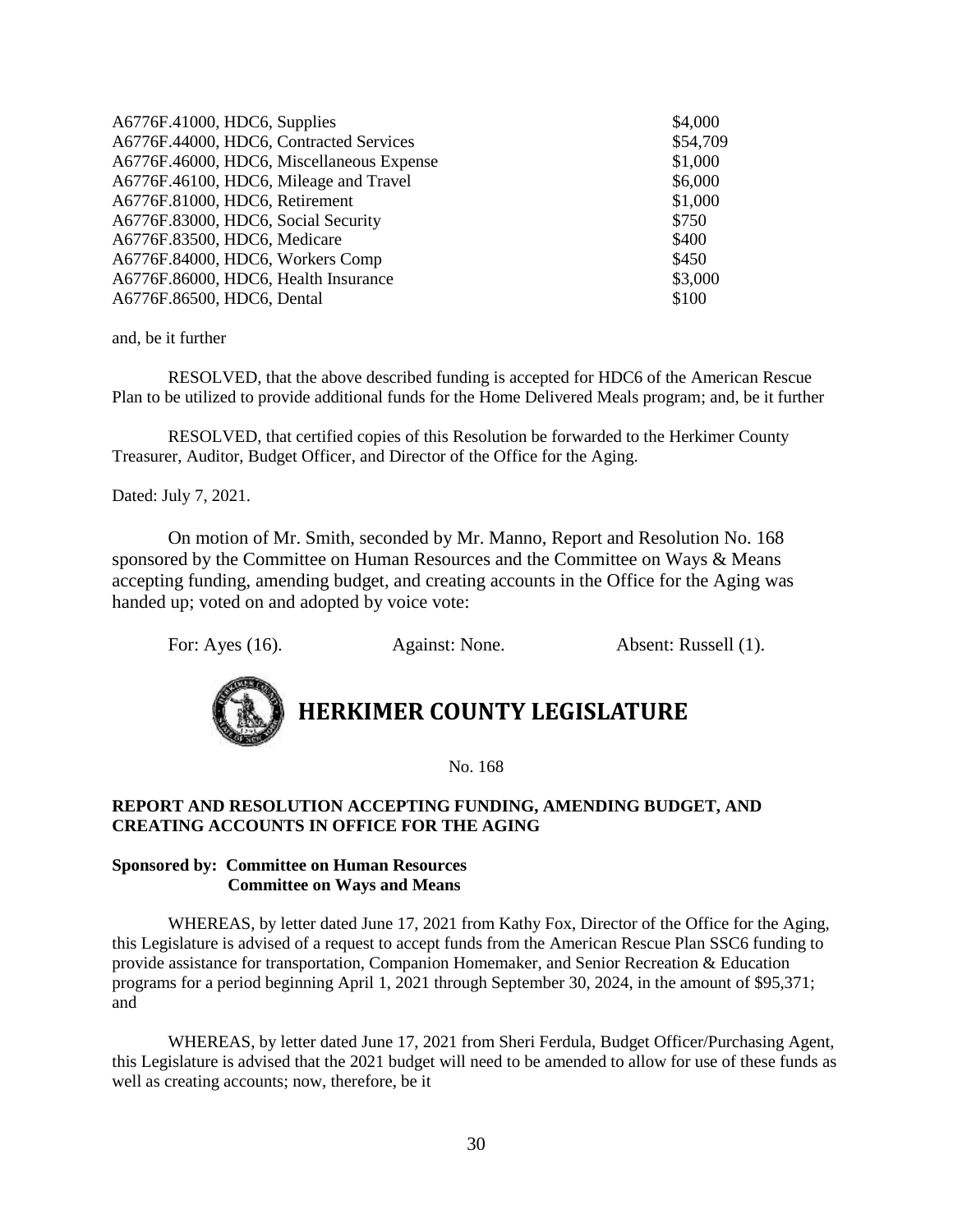RESOLVED, that the 2021 Herkimer County Budget is hereby amended in the amounts listed:

#### **REVENUE**:

| \$95,371 |
|----------|
|          |
| \$40,000 |
| \$35,000 |
| \$5,221  |
| \$1,000  |
| \$3,000  |
| \$2,000  |
| \$1,000  |
| \$1,000  |
| \$1,000  |
| \$6,000  |
| \$150    |
|          |

and, be it further

RESOLVED, that the above described funding is accepted funds from the American Rescue Plan SSC6 funding to provide assistance for transportation, Companion Homemaker, and Senior Recreation & Education programs; and, be it further

RESOLVED, that certified copies of this Resolution be forwarded to the Herkimer County Treasurer, Auditor, Budget Officer, and Director of the Office for the Aging.

Dated: July 7, 2021.

On motion of Mr. Gaworecki, seconded by Mr. Malta, Report and Resolution No. 169 sponsored by the Committee on Human Resources and the Committee on Ways & Means accepting funding, amending budget, and creating accounts in the Office for the Aging was handed up; voted on and adopted by voice vote:

For: Ayes (16). Against: None. Absent: Russell (1).

## **HERKIMER COUNTY LEGISLATURE**

No. 169

#### **REPORT AND RESOLUTION ACCEPTING FUNDING, AMENDING BUDGET, AND CREATING ACCOUNTS IN OFFICE FOR THE AGING**

**Sponsored by: Committee on Human Resources Committee on Ways and Means**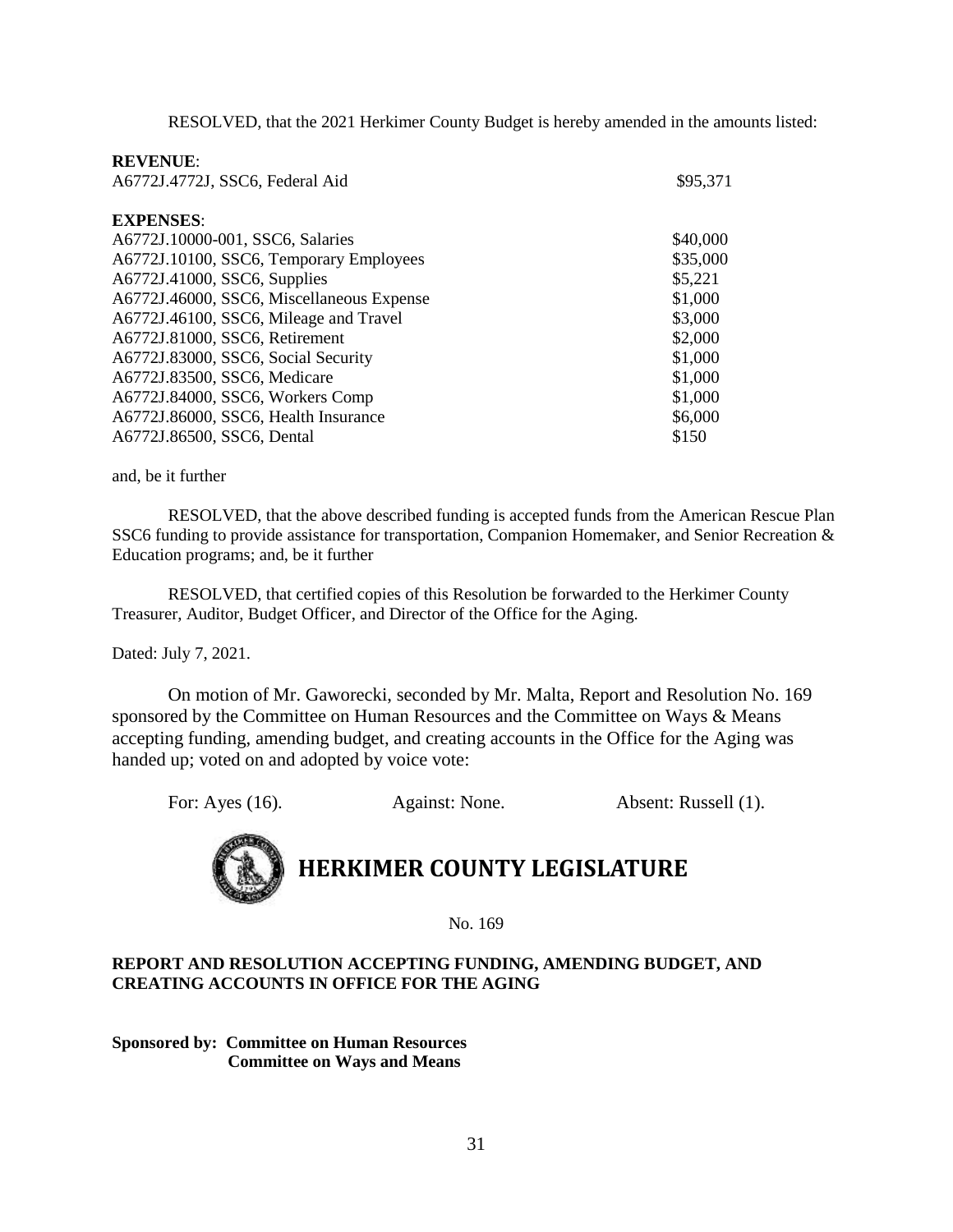WHEREAS, by letter dated June 17, 2021 from Kathy Fox, Director of the Office for the Aging, this Legislature is advised of a request to accept funds from the American Rescue Plan PHC6 funding to provide assistance for health promotion activities for a period beginning April 1, 2021 through September 30, 2024, in the amount of \$9,399; and

WHEREAS, by letter dated June 17, 2021 from Sheri Ferdula, Budget Officer/Purchasing Agent, this Legislature is advised that the 2021 budget will need to be amended to allow for use of these funds as well as creating accounts; now, therefore, be it

RESOLVED, that the 2021 Herkimer County Budget is hereby amended in the amounts listed:

#### **REVENUE**:

| \$9,399 |
|---------|
|         |
| \$1,500 |
| \$1,500 |
| \$5,474 |
| \$100   |
| \$100   |
| \$100   |
| \$100   |
| \$500   |
| \$25    |
|         |

and, be it further

RESOLVED, that the above described funding is accepted funds from the American Rescue Plan PHC6 funding to provide assistance for health promotion activities; and, be it further

RESOLVED, that certified copies of this Resolution be forwarded to the Herkimer County Treasurer, Auditor, Budget Officer, and Director of the Office for the Aging.

Dated: July 7, 2021.

On motion of Mr. Shaw, seconded by Mr. Schrader, Report and Resolution No. 170 sponsored by the Committee on Human Resources and the Committee on Ways & Means amending Salary Schedule No. II in Office for the Aging was handed up; voted on and adopted by roll call vote:

For: Malta, Gaworecki, Schrader, Hollum, Johnson, Stephens, Keeler, Brezinski, Manno, Smith, Bono, Ackerman, Donley, Campione, Shaw, Weakley (16).

Against: None. Absent: Russell (1).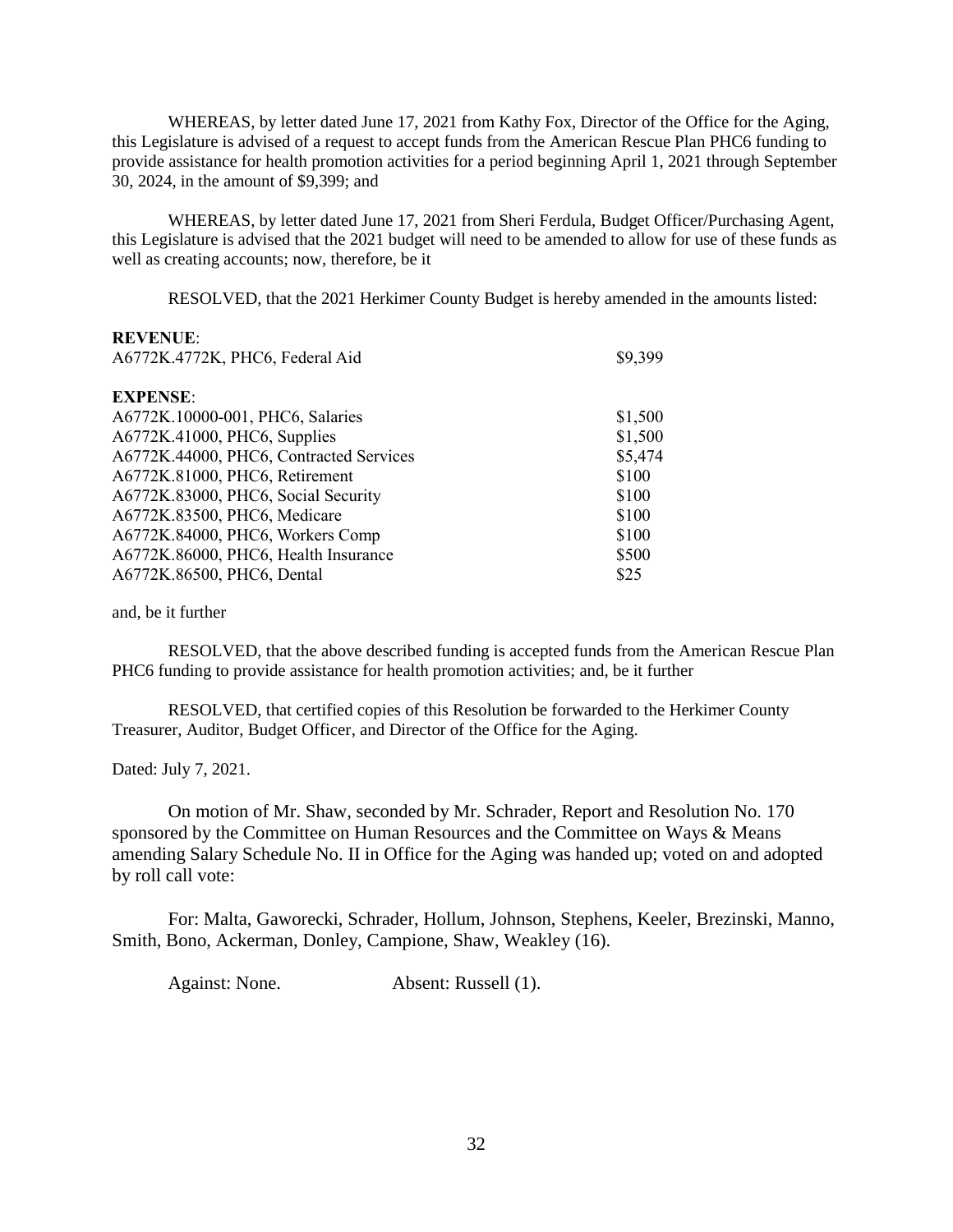

No. 170

#### **REPORT AND RESOLUTION AMENDING SALARY SCHEDULE NO. II IN OFFICE FOR THE AGING**

#### **Sponsored by: Committee on Human Resources Committee on Ways and Means**

WHEREAS, by letter dated June 16, 2021, Kathy Fox, Director of the Office for the Aging, has requested to amend Salary Schedule II to delete the position of Nutrition Services Coordinator and create the position of Assistant Director; and

WHEREAS, by letter dated June 17, 2021, Steven R. Billings, Personnel Officer, your Committees have been advised that Salary Schedule No. II should be amended to create a position of Assistant Director – Office for the Aging at a 2021 base pay rate of \$51,000 and delete the position of Nutrition Services Coordinator in Account A6774, effective August 23, 2021; now, therefore, be it

RESOLVED, that Salary Schedule No. II be amended to create a position of Assistant Director – Office for the Aging at a 2021 base pay rate of \$51,000 and delete the position of Nutrition Services Coordinator in Account A6774, effective August 23, 2021; and, be it further

RESOLVED, that certified copies of this Resolution be forwarded to the Herkimer County Treasurer, Auditor, Budget Officer, Personnel Officer, and Director of the Office for the Aging.

Dated: July 7, 2021.

On motion of Mr. Campione, seconded by Mr. Stephens, Report and Resolution No. 171 sponsored by the Committee on Public Safety & Emergency Management and the Committee on Ways & Means accepting grant funding and authorizing e-signature in Emergency Services was handed up; voted on and adopted by voice vote:

For: Ayes (16). Against: None. Absent: Russell (1).



## **HERKIMER COUNTY LEGISLATURE**

No. 171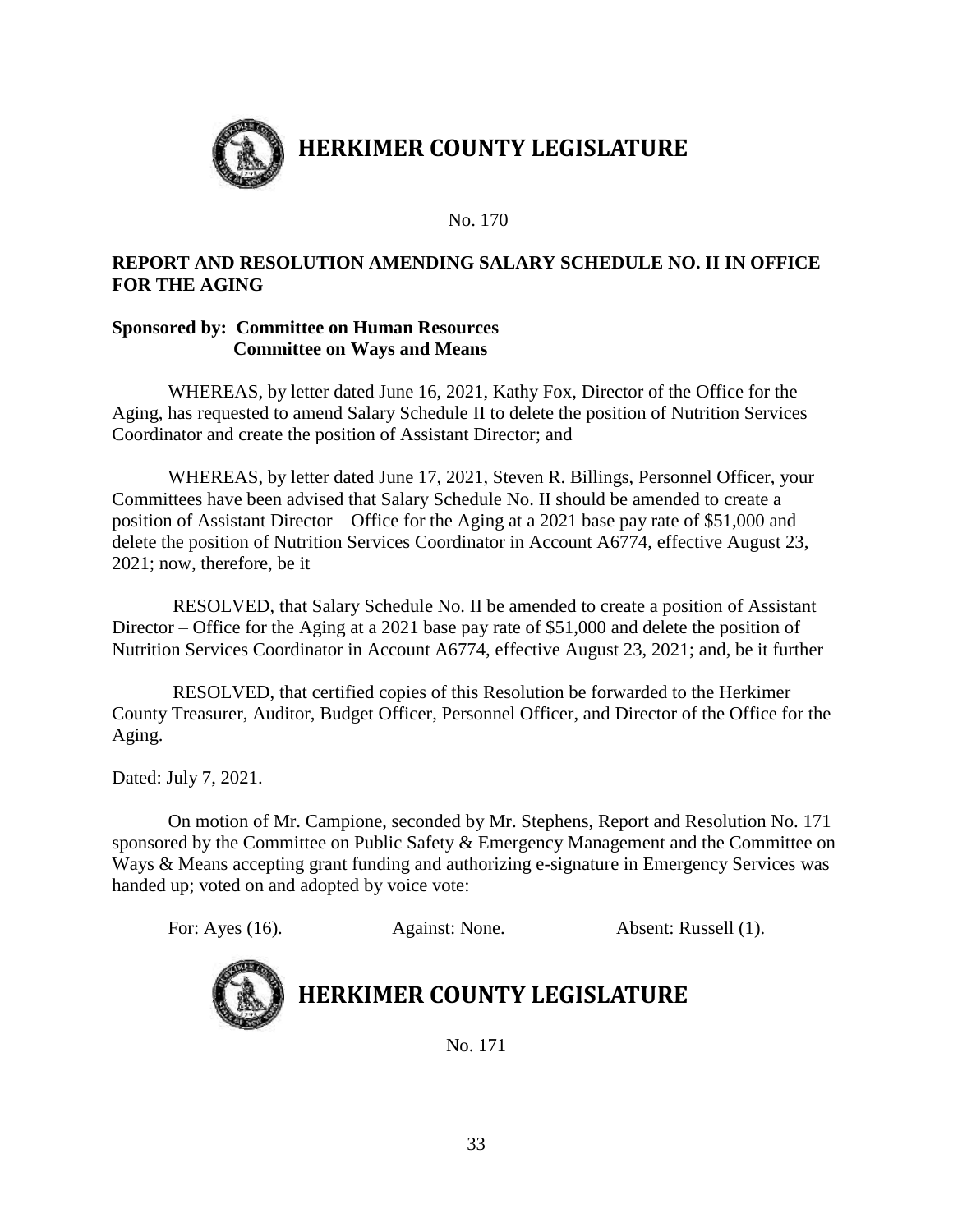#### **REPORT AND RESOLUTION ACCEPTING GRANT FUNDING AND AUTHORIZING E-SIGNATURE IN EMERGENCY SERVICES**

#### **Sponsored by: Committee on Public Safety/Emergency Management Committee on Ways and Means**

WHEREAS, by letter dated June 16, 2021, John J. Raymond, Director of Emergency Services has advised of a 2020 PSAP Grant in the amount of \$201,336.00; and

WHEREAS, that letter further requests the Chairman be authorized to e-sign said grant; now, therefore, be it

RESOLVED, that the above grant funding be accepted and the Chairman of the Legislature be authorized to e-sign the grant document; and, be it further

RESOLVED, that certified copies of this Resolution be forwarded to the Herkimer County Treasurer, Auditor, Budget Officer, and Director of Emergency Services.

Dated: July 7, 2021.

On motion of Mr. Shaw, seconded by Mr. Smith, Report and Resolution No. 172 sponsored by the Committee on Human Resources and the Committee on Ways & Means accepting grant and authorizing contract in the Department of Social Services for Non-Residential Domestic Violence Program was handed up; voted on and adopted by voice vote:

For: Ayes (16). Against: None. Absent: Russell (1).



### **HERKIMER COUNTY LEGISLATURE**

No. 172

#### **REPORT AND RESOLUTION ACCEPTING GRANT AND AUTHORIZING CONTRACT IN DEPARTMENT OF SOCIAL SERVICES FOR NON-RESIDENTIAL DOMESTIC VIOLENCE PROGRAM**

#### **Sponsored by: Committee on Human Resources Committee on Ways and Means**

WHEREAS, by letter dated June 4, 2021 from Timothy J. Seymour, Commissioner of Social Services, this Legislature is advised of the award of 2020-2021 funding in the amount of \$25,000 from the New York State Office of Children and Family Services to expand/enhance core services provided by approved Non-Residential Domestic Violence Services, and further requests a contract be entered into with Catholic Charities of Herkimer County to provide these services; now, therefore, be it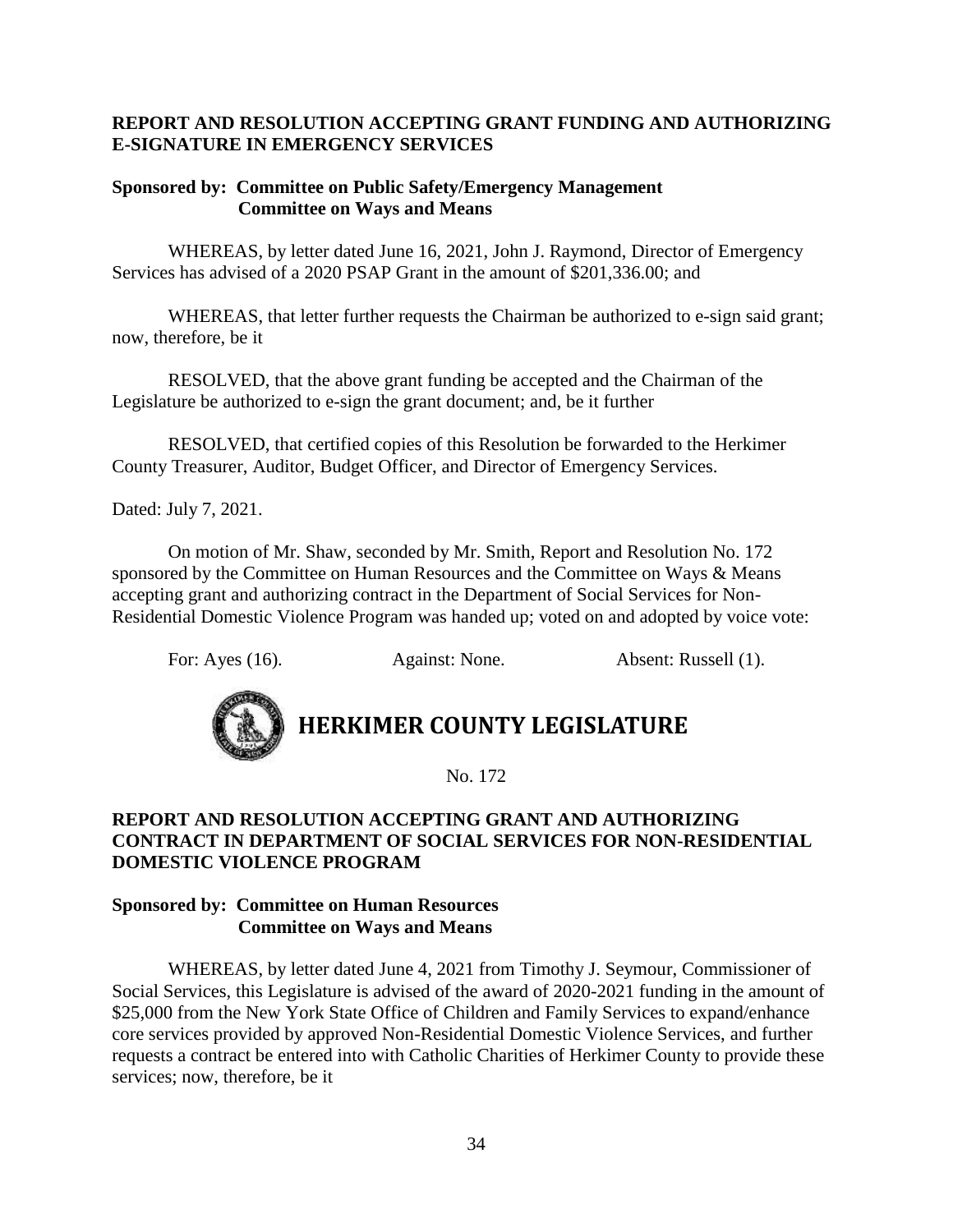RESOLVED, that this Legislature accepts 2020-2021 funding from the New York State Office of Children and Family Services and authorizes an agreement between Catholic Charities of Herkimer County, 61 West Street, Ilion, New York, and the Herkimer County Department of Social Services, for the provision of Non-Residential Domestic Violence Services, for the period beginning October 1, 2019 to December 31, 2021, in the amount of \$25,000; and, be it further

RESOLVED, that the Chairman of this Legislature is hereby authorized to execute said contract on behalf of the County of Herkimer, with said contract subject to the approval of the Herkimer County Attorney; and, be it further

RESOLVED, that said program shall continue so long as 100% reimbursement is available from the State of New York; and, be it further

RESOLVED, that certified copies of this Resolution be forwarded to the Herkimer County Treasurer, Auditor, Budget Officer, Commissioner of Social Services, and Catholic Charities of Herkimer County.

Dated: July 7, 2021.

On motion of Mr. Hollum, seconded by Mr. Stephens, Report and Resolution No. 173 sponsored by the Committee on Ways & Means authorizing cancellation of promissory notes from the Herkimer County Industrial Development Agency (IDA) to Herkimer County was handed up; voted on and adopted by roll call vote:

For: Malta, Gaworecki, Schrader, Hollum, Johnson, Stephens, Keeler, Brezinski, Manno, Smith, Ackerman, Donley, Campione, Shaw, Weakley (15).

Against: None. Abstain: Bono (1). Absent: Russell (1).



**HERKIMER COUNTY LEGISLATURE**

No. 173

#### **REPORT AND RESOLUTION AUTHORIZING CANCELLATION OF PROMISSORY NOTES FROM THE HERKIMER COUNTY INDUSTRIAL DEVELOPMENT AGENCY (IDA) TO HERKIMER COUNTY**

#### **Sponsored by: Committee on Ways and Means**

WHEREAS, by Resolution No. 104 of 1997 and Resolution No. 266 of 1998, promissory notes were authorized and executed for \$1,597,580.00 owed by the Herkimer County Industrial Development Agency (hereinafter "IDA") to Herkimer County; and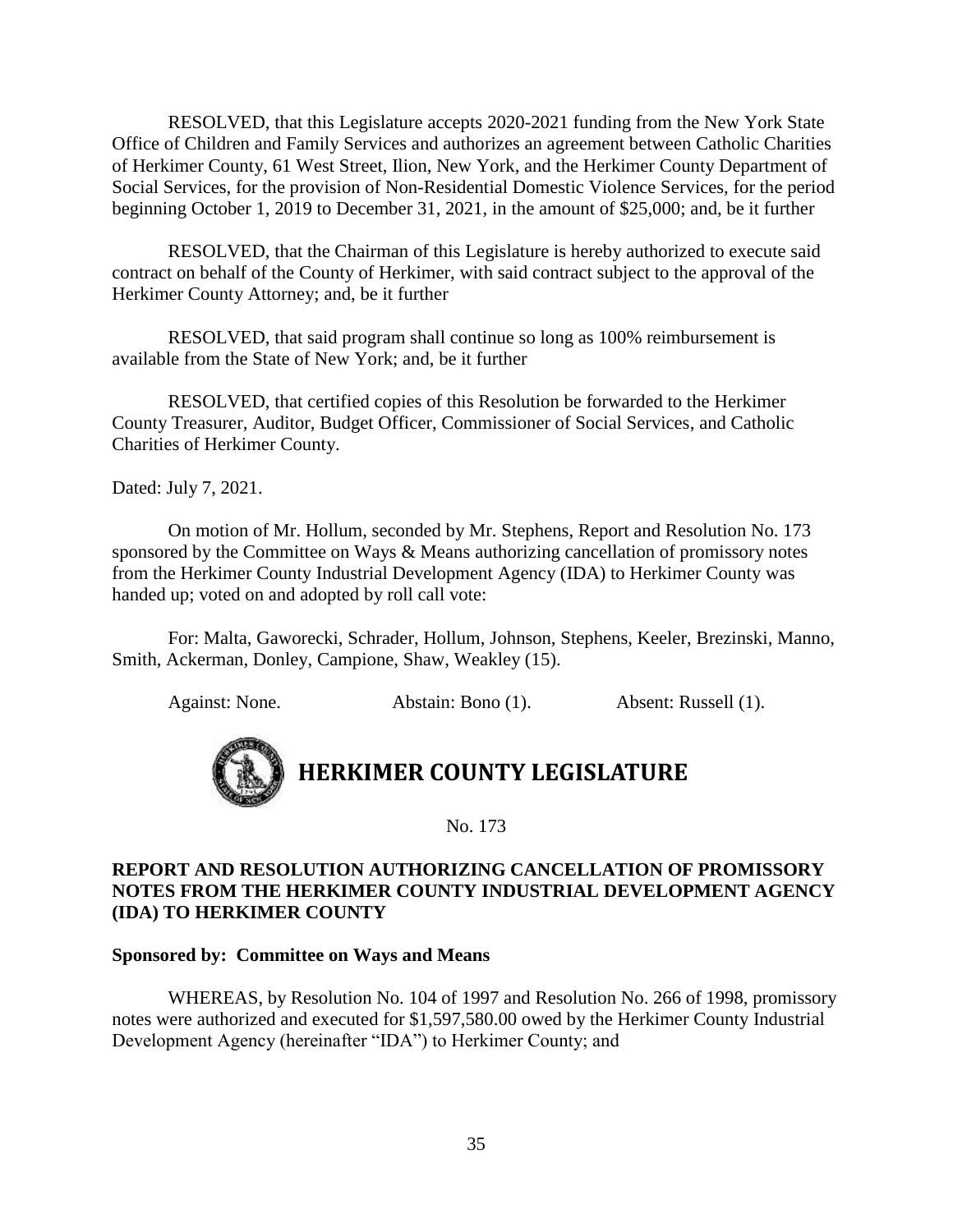WHEREAS, by letter dated June 28, 2021, John J. Piseck, Jr., Executive Director of the IDA requests cancellation of the remaining \$100,000.00 of the existing promissory notes owed by the IDA to Herkimer County; now, therefore, be it

RESOLVED, that the Herkimer County Legislature now cancels \$100,000.00 of the existing promissory notes; and, be it further

RESOLVED, that the Herkimer County Treasurer is directed to so note said cancellation and make appropriate adjustments in the records of the Herkimer County Treasurer; and be it further

RESOLVED, that certified copies of this Resolution be forwarded to the Herkimer County Treasurer, the Herkimer County Auditor, Budget Officer, and Herkimer County Industrial Development Agency.

Dated: July 7, 2021.

On motion of Mr. Manno, seconded by Mr. Keeler, Resolution No. 174 sponsored by the Committee on Education reappointing Trustee at Herkimer County Community was handed up; discussion was held; voted on and adopted by voice vote:

For: Ayes (16). Against: None. Absent: Russell (1).



No. 174

#### **RESOLUTION REAPPOINTING TRUSTEE AT HERKIMER COUNTY COMMUNITY COLLEGE**

#### **Sponsored by: Committee on Education**

WHEREAS, by Resolution No. 331 adopted October 24, 2018, Michael A. Stalteri was appointed to fill a vacancy on the Board of Trustees; and

WHEREAS, it is the recommendation of your Committee on Education that Michael A. Stalteri of East Herkimer, New York, be reappointed to fill the new term; now, therefore, be it

RESOLVED, that Michael A. Stalteri of East Herkimer, New York, is hereby appointed as a member of the Board of Trustees of Herkimer County Community College, pursuant to Section 6306 of the Education Law of the State of New York, for a seven year term on said board, which term shall expire on June 30, 2028; and, be it further

RESOLVED, that certified copies of this Resolution be forwarded to the Herkimer County Treasurer, Auditor, Personnel Officer, Chancellor of the State University of New York,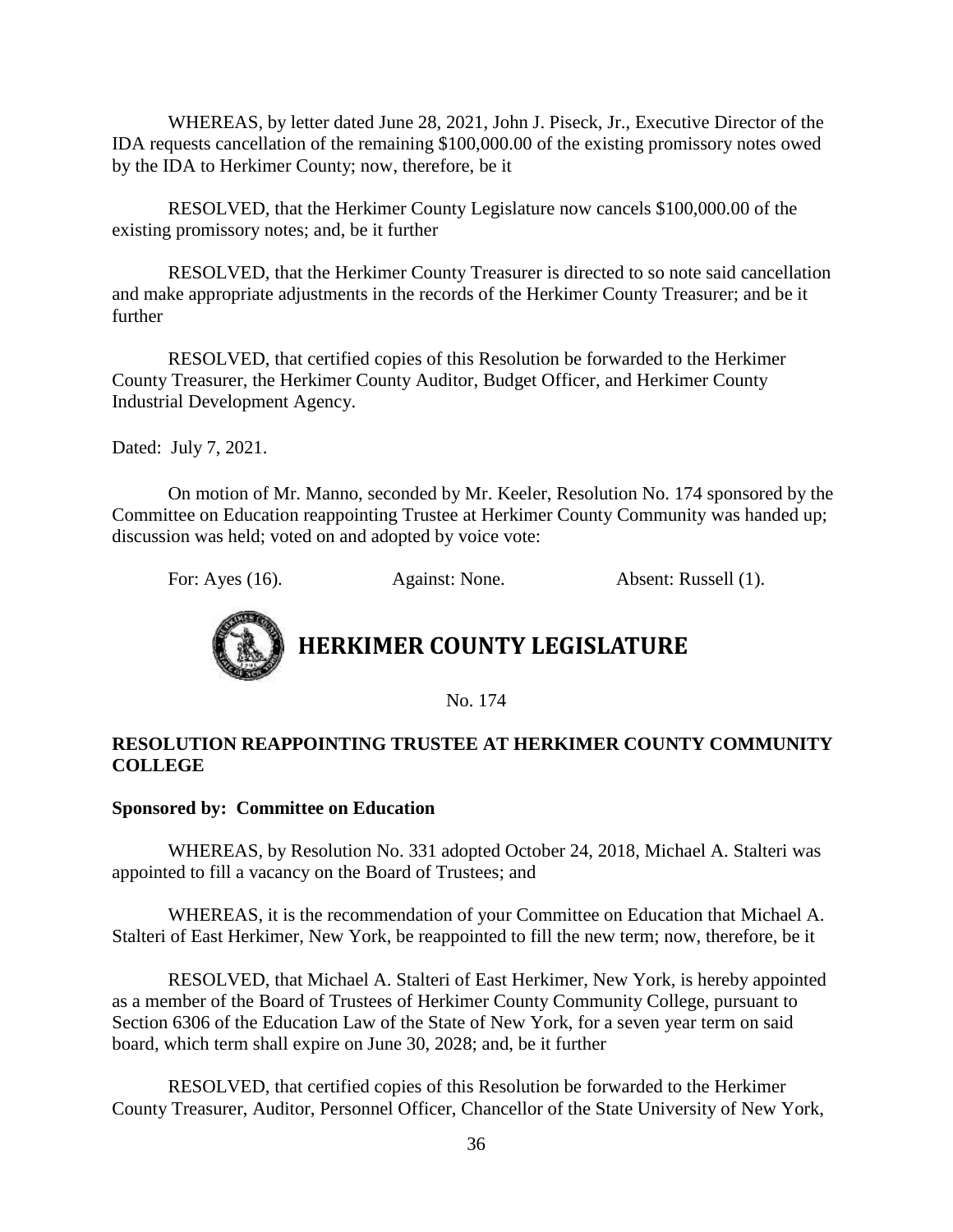the Vice Chancellor for Two Year Colleges, President of Herkimer County Community College, Senior Vice President for Administration and Finance of Herkimer County Community College, Chairperson of the Board of Trustees of Herkimer County Community College, and Michael A. Stalteri.

Dated: July 7, 2021.

On motion of Mr. Stephens, seconded by Mr. Weakley, Resolution No. 175 sponsored by the Committee on County Planning & Development setting a public hearing in connection with Community Development Block Grant funding for the Turbo Machined Products, LLC project was handed up; voted on and adopted by voice vote:

For: Ayes (16). Against: None. Absent: Russell (1).



No. 175

#### **RESOLUTION SETTING A PUBLIC HEARING IN CONNECTION WITH COMMUNITY DEVELOPMENT BLOCK GRANT FUNDING FOR THE TURBO MACHINED PRODUCTS, LLC PROJECT**

#### **Sponsored by: Committee on County Planning & Development**

WHEREAS, it is necessary that a second (performance) public hearing be held to hear public comment to report project accomplishments relating to Economic Development Assistance from the Office of Community Renewal (OCR) for the \$225,000.00 award for the Turbo Machined Products, LLC project; now, therefore, be it

RESOLVED, that a Public Hearing be held by the Committee on County Planning and Development on the  $11<sup>th</sup>$  day of August, 2021 at 6:35 p.m., in the Legislature Chambers, 109 Mary Street, Herkimer, NY, for the purpose of hearing public comment upon the aforesaid application; and, be it further

RESOLVED, that a certified copy of this Resolution be forwarded to the Executive Director of the Herkimer County Industrial Development Agency.

Dated: July 7, 2021.

On motion of Mr. Campione, seconded by Mr. Gaworecki, Resolution No. 176 sponsored by the Committee on County Planning & Development and the Committee on Ways & Means authorizing to submit a grant application to the New York State Office of Community Renewal Community Development Block Grant Community Planning Program was handed up; voted on and adopted by voice vote: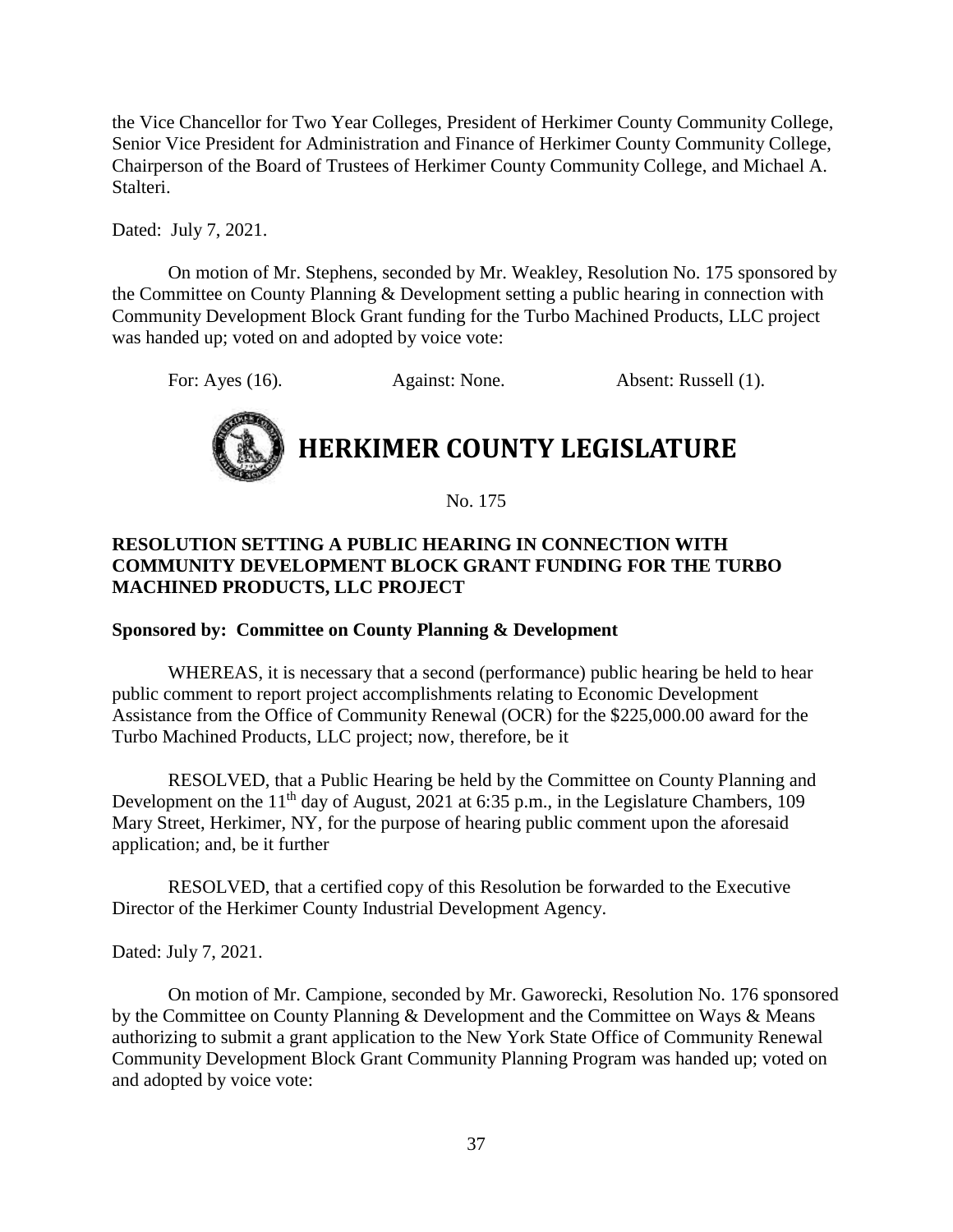For: Ayes (16). Against: None. Absent: Russell (1).



## **HERKIMER COUNTY LEGISLATURE**

No. 176

#### **RESOLUTION AUTHORIZING TO SUBMIT A GRANT APPLICATION TO THE NEW YORK STATE OFFICE OF COMMUNITY RENEWAL COMMUNITY DEVELOPMENT BLOCK GRANT COMMUNITY PLANNING PROGRAM Sponsored by: Committee on County Planning & Development Committee on Ways and Means**

WHEREAS, the New York State Office of Community Renewal (the "OCR") has announced availability of funding under the NYS CDBG Economic Development program to provide grants to communities that wish to sponsor economic development activities that create or retain jobs for low-to moderate-income persons. The goal of the program is to fund projects that result in high quality, full-time jobs that are well paying and provide benefits and training to low- and moderate-income persons.; and

WHEREAS, the Herkimer County Industrial Development Agency ("HCIDA"), by letter dated May 25, 2021 from John J. Piseck, Jr., Executive Director, has requested that the County apply for and provide the OCR funding to Crash's Metal Recovery, Inc. as a grant for the purpose of establishing the business and creating new jobs; and

WHEREAS, the Project will result in substantial benefit to the County in the form of local investment and providing new job opportunities for low-to moderate-income individuals; and

WHEREAS, the County has held a public hearing on July 7, 2021 to obtain citizens' views regarding the CDBG program as administered by OCR; now, therefore, be it

RESOLVED, that the Chairman of this Legislature is hereby authorized to submit a grant application on behalf of the County in an amount not to exceed \$105,000 to the OCR to support Crash's Metal Recovery, Inc.; and, be it further

RESOLVED, that the Chairman is hereby authorized to execute a grant agreement between the County and the OCR and all related documents associated with the OCR grant, including entering into a grant agreement with the HCIDA for the implementation of the Project, with all such documents to be subject to review and approval by the County Attorney; and, be it further

RESOLVED, that the Chairman is hereby designated as the Certifying Officer responsible for all activities associated with the federal environmental review process to be completed in conjunction with the Project; and, be it further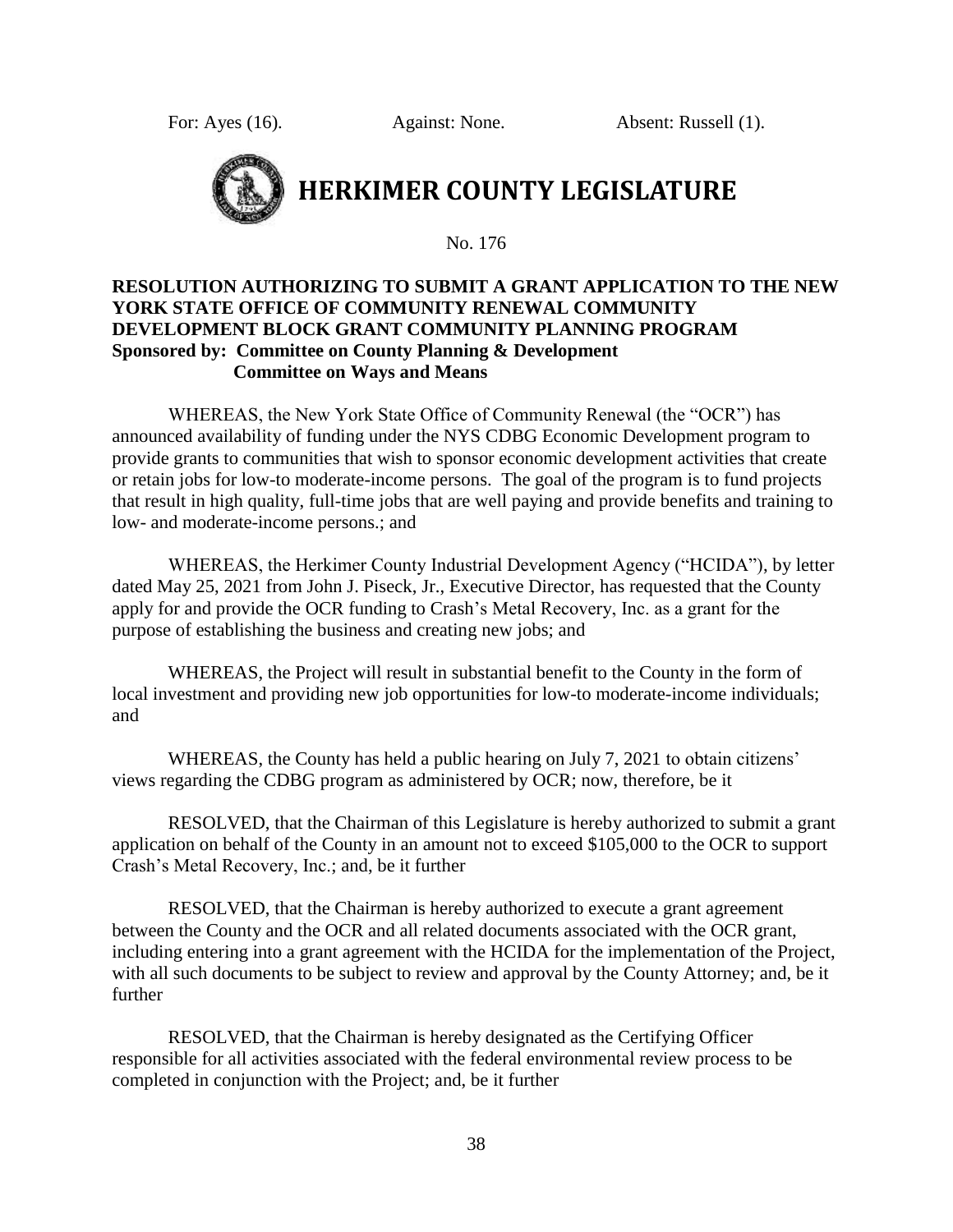RESOLVED, that a certified copy of this Resolution be forwarded to the Executive Director of the Herkimer County Industrial Development Agency.

Dated: July 7, 2021.

On motion of Mr. Hollum, seconded by Mr. Ackerman, Report and Resolution No. 177 sponsored by the Committee on Ways & Means amending Resolution No. 307 of 2020 was handed up; voted on and adopted by roll call vote:

For: Malta, Gaworecki, Schrader, Hollum, Johnson, Stephens, Keeler, Brezinski, Manno, Smith, Bono, Ackerman, Donley, Campione, Shaw, Weakley (16).

Against: None. Absent: Russell (1).



No. 177

#### **REPORT AND RESOLUTION AMENDING RESOLUTION NO. 307 OF 2020**

#### **Sponsored by: Committee on Ways and Means**

WHEREAS, Resolution No. 307 of 2020 adopted the hourly salary schedule; and

WHEREAS, it has been requested to amend the hourly salary schedule to add the title of Poll Site Inspector at a daily rate of \$200.00, and be effective as of January 1, 2021; and

WHEREAS, your Committee has taken this matter under advisement and recommend said change; now, therefore, be it

RESOLVED, that the hourly salary schedule be amended to add the title of Poll Site Inspector at a daily rate of \$200.00, and be effective as of January 1, 2021; and, be it further

RESOLVED, that certified copies of this Resolution be forwarded to the Herkimer County Treasurer, Auditor, Budget Officer, Personnel Officer, and Commissioners of Elections.

Dated: July 7, 2021.

On motion of Mr. Smith, seconded by Mr. Weakley, Report and Resolution No. 178 sponsored by the Committee on County Planning & Development concerning lead agency status and adopting environmental review for Community Development Block Grant for Herkimer County food processing market study was handed up; voted on and adopted by voice vote:

For: Ayes (16). Against: None. Absent: Russell (1).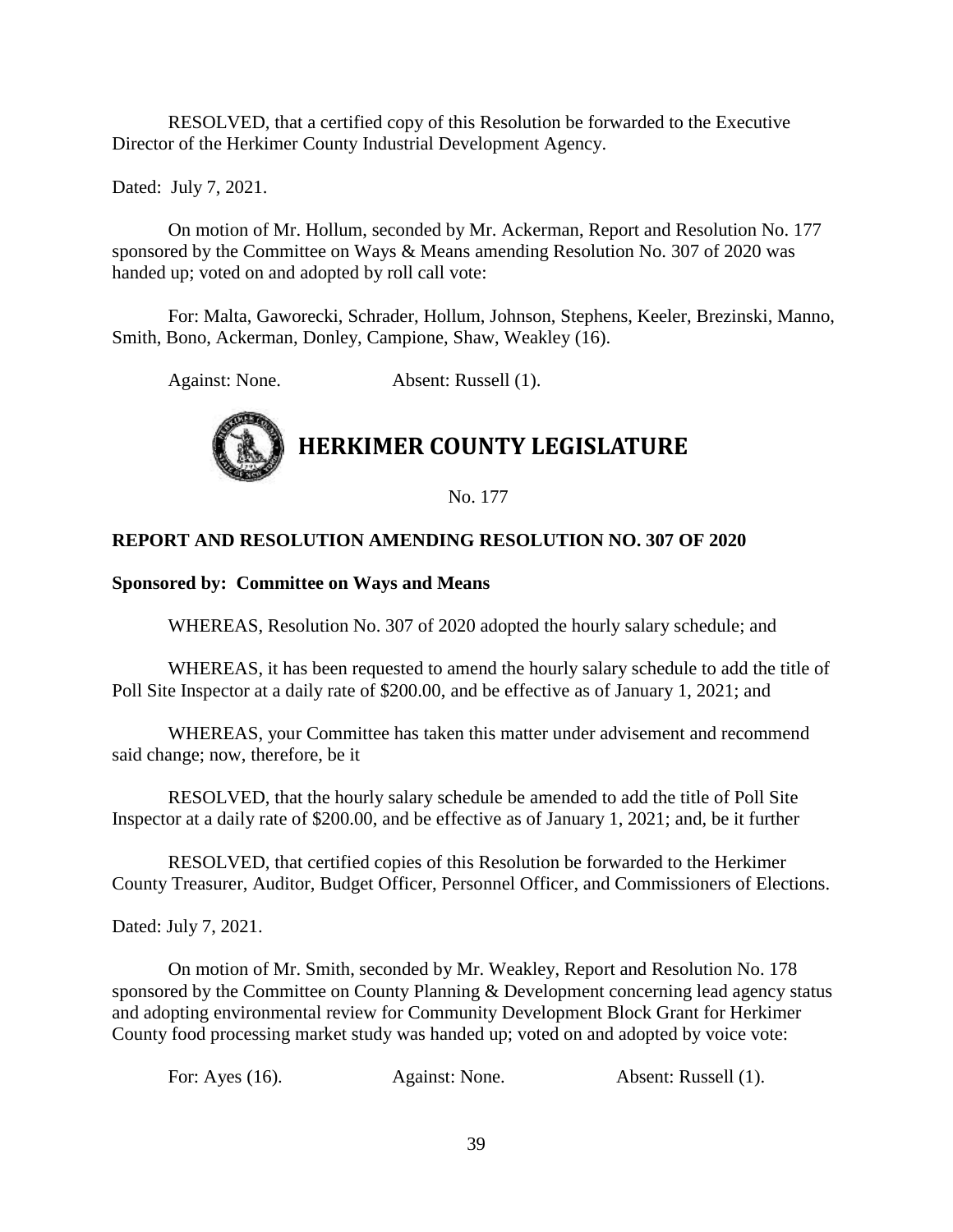

No. 178

#### **REPORT AND RESOLUTION CONCERNING LEAD AGENCY STATUS AND ADOPTING ENVIRONMENTAL REVIEW FOR COMMUNITY DEVELOPMENT BLOCK GRANT FOR HERKIMER COUNTY FOOD PROCESSING MARKET STUDY**

#### **Sponsored by: Committee on County Planning**

WHEREAS, by letter of John J. Piseck, Jr., Executive Director of the Herkimer County Industrial Development Agency dated June 30, 2021, a resolution is requested to authorize Herkimer County to serve as lead agency to complete appropriate state and federal environmental reviews regarding the Community Development and Block Grant (hereafter "CDBG") award of \$50,000 for Herkimer County Food Processing Market Study; and

WHEREAS, by Resolution No. 37 of 2021, the Chairman of the Herkimer County Legislature was authorized to execute a CDBG grant agreement between the County and the Office of Community Renewal (hereafter "OCR") and all related documents associated with the OCR grant; and

WHEREAS, the New York State CDBG Agreement for Project No. 528CP59-20 requires environmental review pursuant to NEPA and SEQRA of the proposed project, the award of \$50,000 for community development; and

WHEREAS, by Resolution No. 36 of 2020, the County of Herkimer designated Vincent J. Bono, Chairman of the Herkimer County Legislature, as Certifying Officer for environmental reviews pursuant to the National Environmental Policy Act (NEPA) of 1969; and

WHEREAS, pursuant to the New York State Environmental Quality Review Act (SEQRA), the County of Herkimer is the sole Involved Agency because the proposed project is not subject to approval of any other permitting or authorizing entities; and

WHEREAS, the project is exempt from NEPA review pursuant to 24 CFR 58.34(a) as a grant project providing funding for identification of resources and development of plans and strategies related to encouraging food processing enterprises within Herkimer County; and

WHEREAS, the County of Herkimer has caused a short form Environmental Assessment Form ("EAF") to be completed for the proposed grant funding for a market study to assess resources and economic development opportunities and market for food processing and food manufacturing in Herkimer County; and